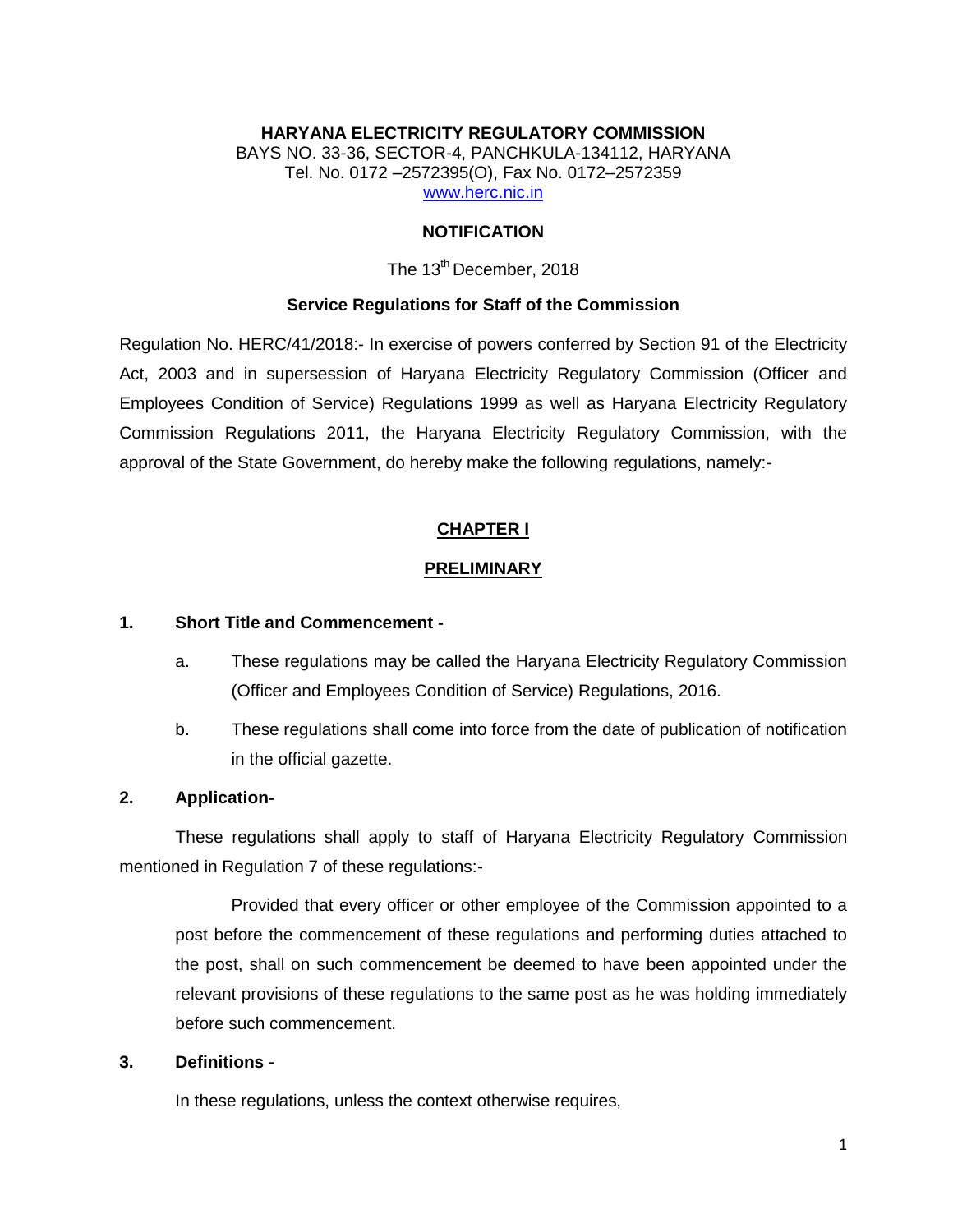- (a) "Act" means the Electricity Act 2003;
- (b) "Appointing Authority", means
	- (i) Commission, in respect of all posts equivalent to Group A posts under the Haryana Government
	- (ii) Chairperson, in respect of all posts equivalent to Group B and C posts under the Haryana Government
	- (iii) Secretary in respect of all posts equivalent to Group D posts under the Haryana Government and
- (c) "Chairperson" means the Chairperson of the Commission;
- (d) "Commission" means the Haryana Electricity Regulatory Commission;
- (e) "Disciplinary Authority" means
	- (i) Chairperson, in respect of all posts equivalent to Group A ,B and C posts under the Haryana Government
	- (ii) Secretary in respect of all posts equivalent to Group D posts under the Haryana Government
- (f) "Function" means and includes all work related to activities of the Commission;
- (g) "Member" means a Member of the Commission;
- (h) / Non-Government organizations e.g. Universities, recognized research institutions, public sector undertakings etc. on Deputation on foreign service terms to the "Staff" includes both officers and employees of all categories appointed whether on regular basis or on Deputation on foreign service terms or permanent absorption or on shortterm contract basis;
- (i) "Short term Contract" means the method of recruitment of officers/officials belonging to Government Commission for a limited period or recruited on contract basis after retirement for a specific term.
- (j) "Recognized University" means:
	- i) Any University incorporated by Law in India; or
	- ii) In the case of degree, diploma or certificate obtained as a result of examination held before the 15th August, 1947, the Punjab, Sind or Dhaka University; or
	- iii) Any other University, which is declared by the Government to be a recognized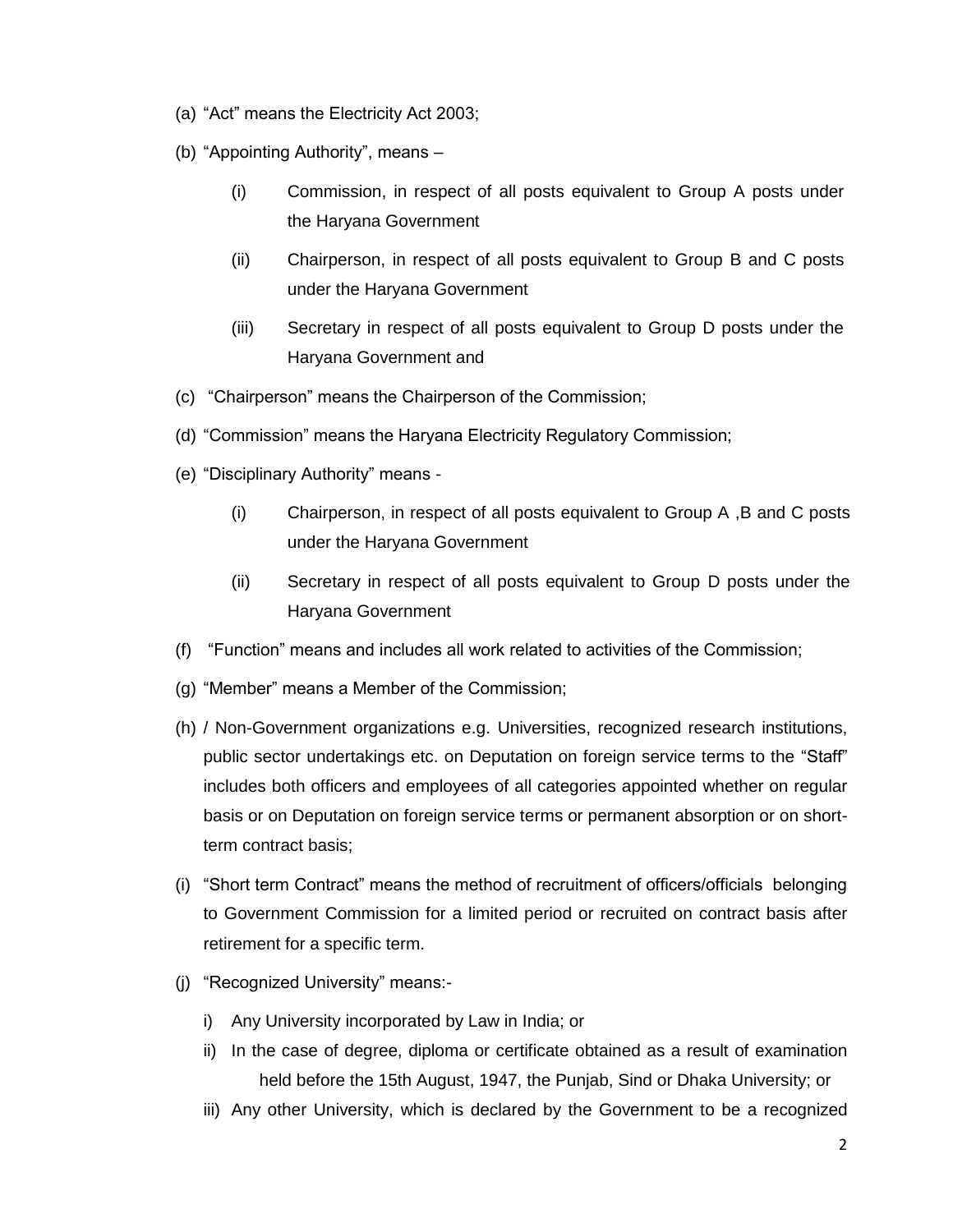University for the purpose of these Regulations.

- (k) "Institution" means:
	- i) any institution, established by law in force in the State of Haryana; or
	- ii) any other institution recognized by the Government for the purpose of these regulations.
- (l) "Service" means the Haryana Electricity Regulatory Commission (Officers and Employees conditions of Service) Service;

Words and expressions used in these regulations but not defined, shall have the same meaning as respectively assigned to them under the Act.

## **4. Nationality, domicile and character of a person to be appointed in the Commission**

- (1) No person shall be appointed to any post in the Commission, unless he is:
	- a) a citizen of India; or
	- b) subject of Nepal; or
	- c) a subject of Bhutan; or
	- d) a Tibetan refugee who came over to India before the 1st day of January 1962, with intention of permanently settling in India; or
	- e) a person of Indian origin who has migrated from Pakistan, Burma, Sri Lanka, East African countries of Kenya, Uganda, the United Republic of Tanzania (Formerly Tanganyika and Zanzibar), Zambia, Malawi, Zaire and Ethiopia with the intention of permanently settling in India;

Provided that a person belonging to any of the categories b), c), d) or e) above shall be a person in whose favour a certificate of eligibility has been issued by the competent authority and presented before the Commission.

- (2) All appointments under these regulations shall be subject to verification of character and antecedents, as per the Haryana Government instructions issued from time to time.
- (3) No person shall be appointed to any post in the Commission by direct recruitment, unless he produces a certificate of character from the Principal/Academic Officer of the university, college, school or institution last attended, if any, and similar certificate from two other responsible person, not being his relatives, who are well acquainted with him in his private life are unconnected with his university, college, school or institution.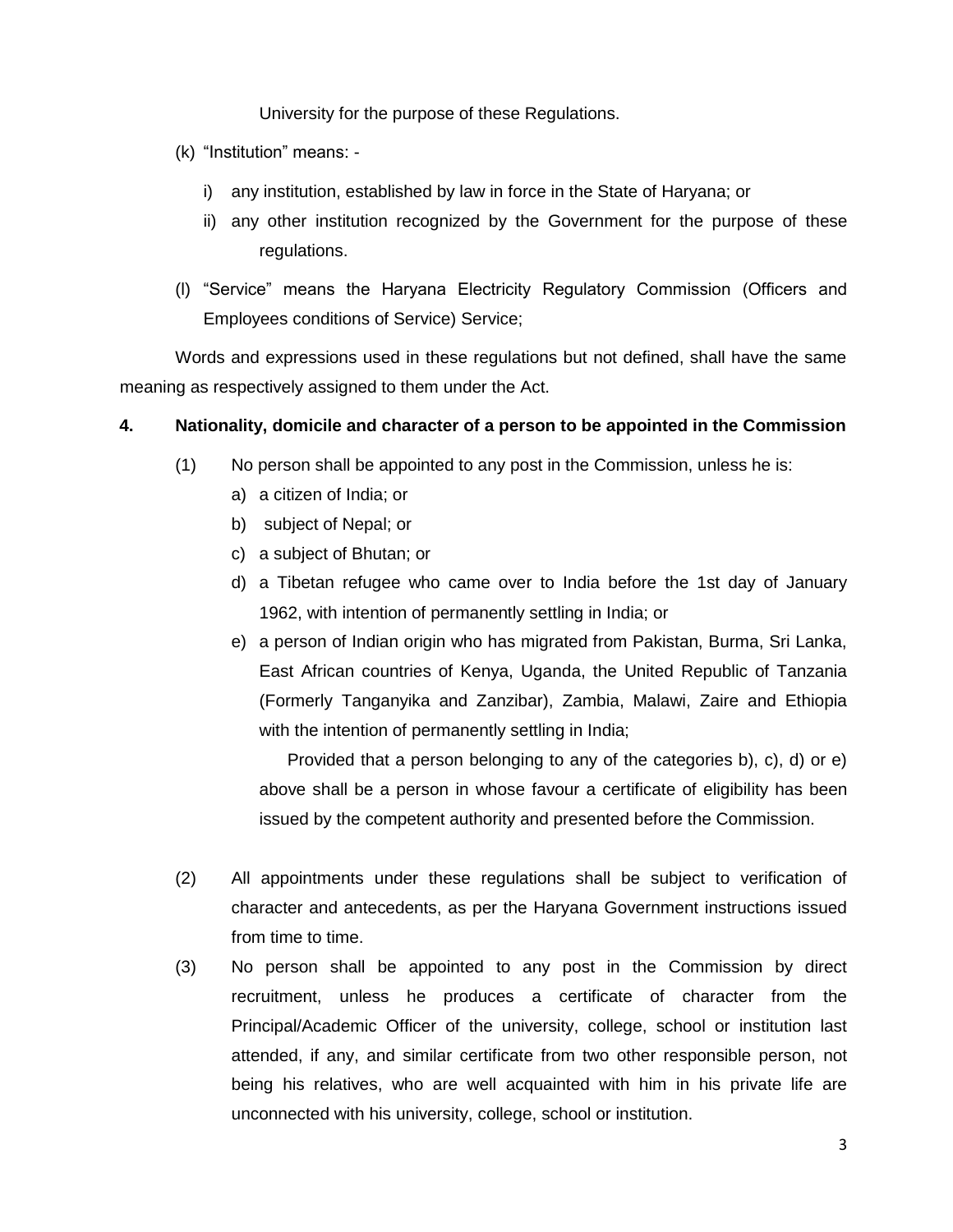## **5. Age Limit–**

No person shall be appointed to any post in the Commission by direct recruitment who is less than 17 years or more than 55 years of age on or before the last date of submission of application to the Commission.

Provided the age of a person to be appointed on contract basis shall not be more than 62 years of age at the time of recruitment. The contract can be extended by the Commission in case of outstanding performance of the person concerned provided he is medically declared fit by the competent authority.

Provided further that no employee of Group C and D category appointed on contract basis shall be retained in service after attaining the age of 60 years.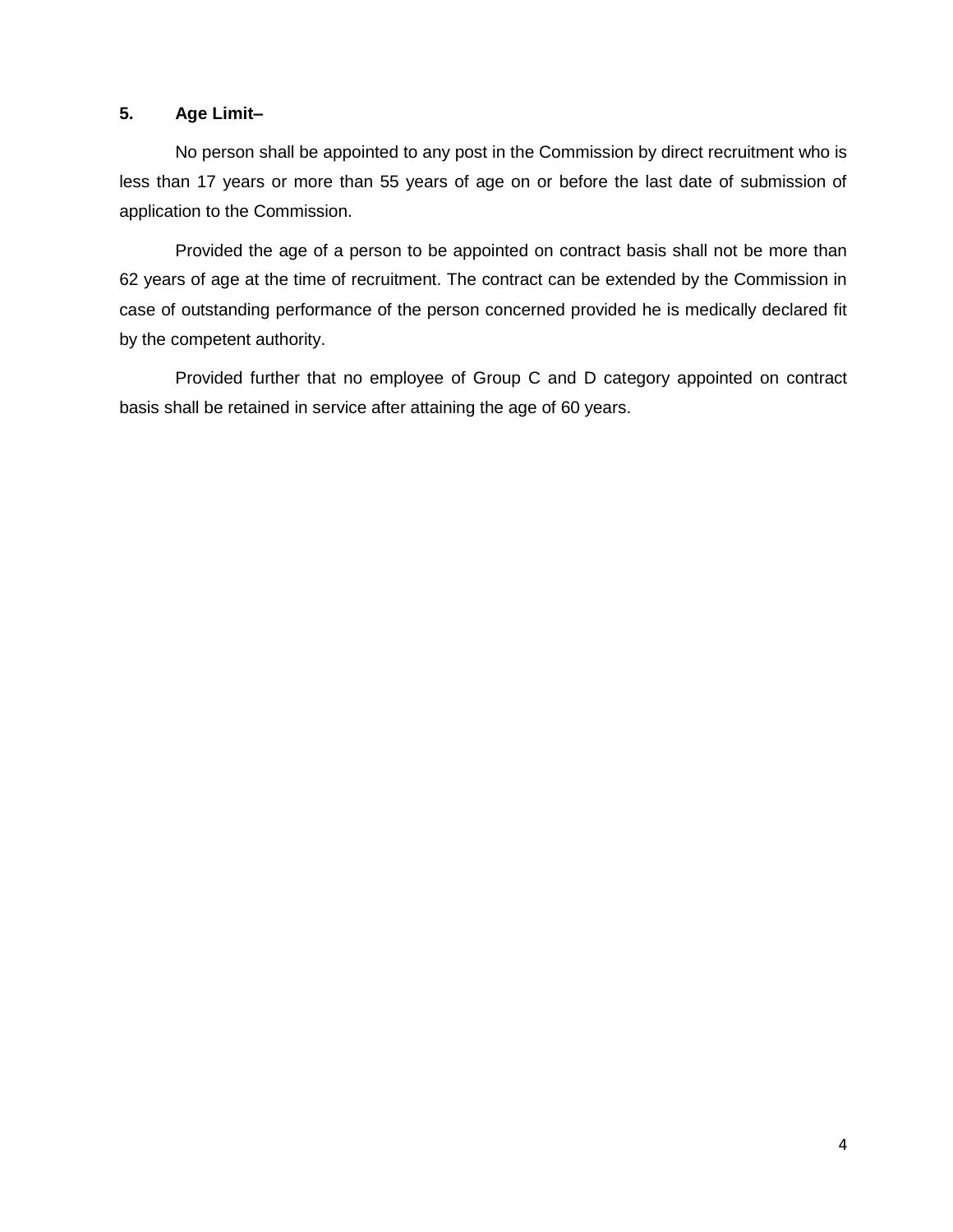# **CHAPTER II**

# **CLASSIFICATION OF POSTS / SANCTIONED STRENGTH**

**6. Classification of Posts -** The posts in the Commission shall be classified as follows:-

| SI.<br>No. | <b>Description</b>                                                                                                                                             | <b>Classification</b><br>of Posts                     |
|------------|----------------------------------------------------------------------------------------------------------------------------------------------------------------|-------------------------------------------------------|
| 1.         | A post carrying a pay or a scale of pay with a<br>maximum of not less than $Rs.67,000 + Grade$<br>Pay of Rs. 8000/-.                                           | Equivalent<br>to<br>Group "A" as per<br>Haryana Govt. |
| 2.         | A post carrying a pay or a scale of pay with a<br>maximum of not less than $Rs.34,800 + Rs.$<br>4200/- GP except the post of Section Officer<br>(Accounts).    | Equivalent to<br>Group "B" as per<br>Haryana Govt.    |
| 3.         | A post carrying a pay or a scale of pay with a<br>maximum of not less than $Rs.20,200 + Rs.$<br>1900/- GP including the post of Section Officer<br>(Accounts). | Equivalent to<br>Group "C" as per<br>Haryana Govt.    |
| 4.         | A post carrying a pay or a scale of pay the<br>maximum of which is $Rs.7440 + Rs.1300$ GP.                                                                     | Equivalent to<br>Group "D" as per<br>Haryana Govt.    |

# **7. Sanctioned Strength -**

The sanctioned posts in the Commission shall be categorized in different pay scales as given in the table below, indicating the corresponding levels in the Haryana Government against each category:-

| Sr.<br>No. | <b>Designation of post</b>    | No. of<br>sanctioned<br>posts | <b>Category of</b><br><b>Post</b>                         | <b>Scale of Pay</b> | <b>Grade Pay</b> |
|------------|-------------------------------|-------------------------------|-----------------------------------------------------------|---------------------|------------------|
|            | 2                             | 3                             | 4                                                         | 5                   | 6                |
|            | <b>Commission's Secretary</b> |                               | Equivalent<br>to<br>Group "A" in<br>Haryana<br>Government | 37400-67000         | 10000            |
| 2          | Director (Tariff)             |                               | -do-                                                      | 37400-67000         | 10000            |
| 3          | Director (Technical)          |                               | -do-                                                      | 37400-67000         | 10000            |
| 4          | Joint Director (Accounts)     |                               | -do-                                                      | 37400-67000         | 8900             |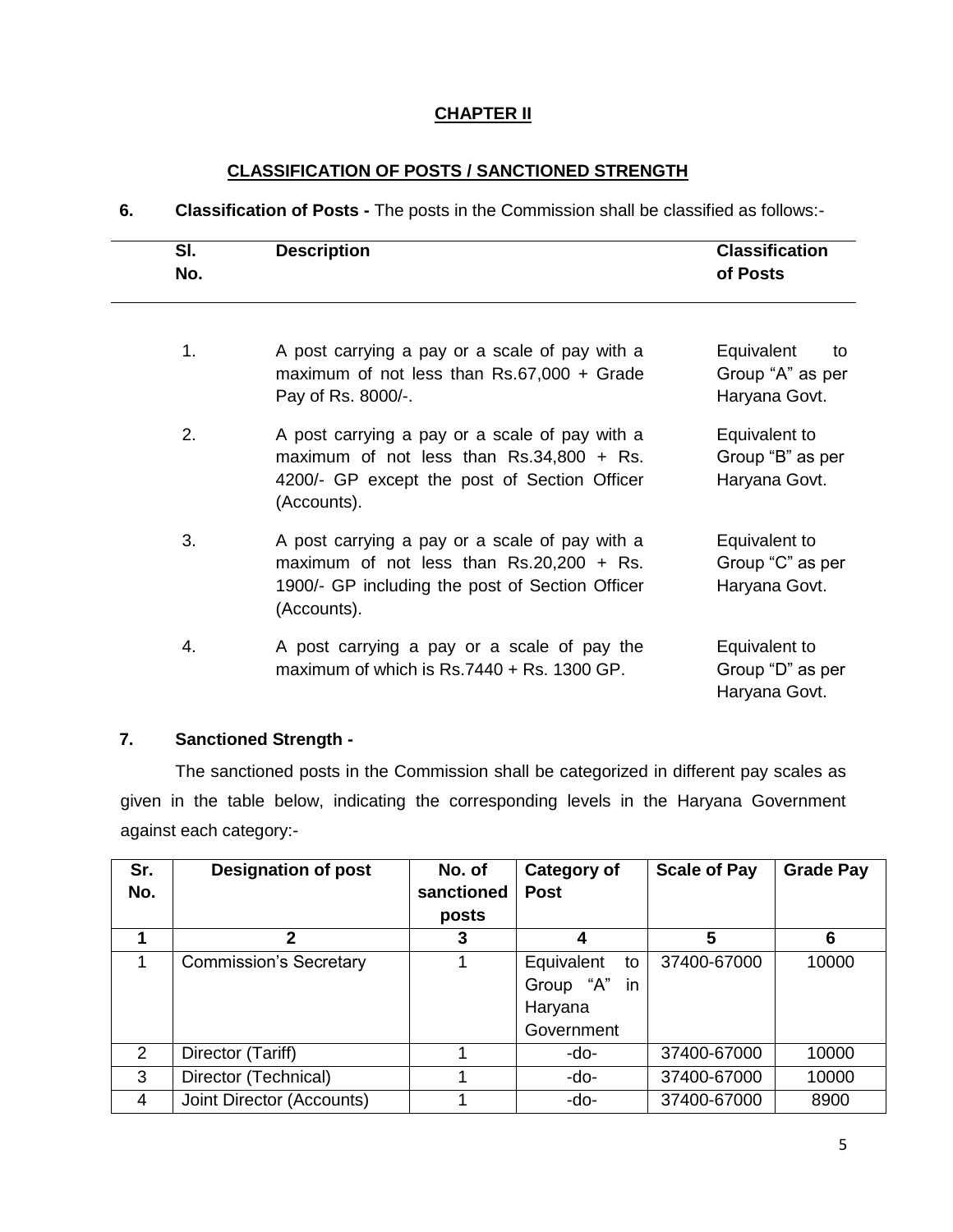| Sr.<br>No.      | <b>Designation of post</b>       | No. of<br>sanctioned<br>posts | <b>Category of</b><br><b>Post</b> | <b>Scale of Pay</b> | <b>Grade Pay</b> |
|-----------------|----------------------------------|-------------------------------|-----------------------------------|---------------------|------------------|
|                 | 2                                | 3                             | 4                                 | 5                   | 6                |
| 5               | Joint Director (Economics)       |                               | -do-                              | 37400-67000         | 8900             |
| 6               | Joint Director (Finance)         |                               | -do-                              | 37400-67000         | 8900             |
| $\overline{7}$  | Joint Director (Transmission)    |                               | -do-                              | 37400-67000         | 8900             |
| 8               | Joint Director (Distribution)-I  |                               | -do-                              | 37400-67000         | 8900             |
| 9               | Joint Director (Distribution)-II |                               | -do-                              | 37400-67000         | 8900             |
| 10 <sup>1</sup> | Joint Director (Law)             |                               | -do-                              | 37400-67000         | 8900             |
| 11              | Deputy Director (Accounts)       |                               | -do-                              | 37400-67000         | 8800             |
| 12 <sup>2</sup> | Deputy Director (Economics)      |                               | -do-                              | 37400-67000         | 8800             |
| 13              | Deputy Director (Finance)        |                               | -do-                              | 37400-67000         | 8800             |

| 14              | <b>Deputy Director</b>          |   | -do-             | 37400-67000 | 8800 |
|-----------------|---------------------------------|---|------------------|-------------|------|
|                 | (Transmission)                  |   |                  |             |      |
| 15 <sub>1</sub> | <b>Deputy Director</b>          | 1 | -do-             | 37400-67000 | 8800 |
|                 | (Distribution)-I                |   |                  |             |      |
| 16              | <b>Deputy Director</b>          | 1 | -do-             | 37400-67000 | 8800 |
|                 | (Distribution)-II               |   |                  |             |      |
| 17              | <b>System Manager</b>           |   | -do-             | 37400-67000 | 8800 |
| 18              | Law officer                     | 2 | -do-             | 37400-67000 | 8800 |
| 19              | Deputy Director (Media)         |   | -do-             | 37400-67000 | 8000 |
| 20              | <b>Deputy Secretary</b>         |   | -do-             | 37400-67000 | 8000 |
|                 | (Personnel)                     |   |                  |             |      |
| 21              | <b>Assistant Director</b>       |   | Equivalent<br>to | 9300-34800  | 5400 |
|                 | (Accounts)                      |   | Group "B"<br>in  |             |      |
|                 |                                 |   | Haryana          |             |      |
|                 |                                 |   | Government       |             |      |
| 22              | <b>Senior Private Secretary</b> | 3 | -do-             | 9300-34800  | 4600 |
| 23              | <b>Private Secretary</b>        | 3 | -do-             | 9300-34800  | 4200 |

# **Part B**

| Sr.<br>No. | <b>Designation of post</b> | No. of<br>sanctioned<br>posts | <b>Category of</b><br><b>Post</b>                            | <b>Scale of Pay</b> | <b>Grade Pay</b> |
|------------|----------------------------|-------------------------------|--------------------------------------------------------------|---------------------|------------------|
|            | $\mathbf{2}$               | 3                             | 4                                                            | 5                   | 6                |
|            | Section Officer (Accounts) |                               | Equivalent<br>to<br>Group "C"<br>in<br>Haryana<br>Government | 9300-34800          | 4600             |
| 2          | <b>Personal Assistant</b>  | 8                             | -do                                                          | 9300-34800          | 3600             |
| 3          | <b>Clerical Assistant</b>  | 3                             | -do-                                                         | 9300-34800          | 3200             |
| 4          | Caretaker                  |                               | -do-                                                         | 9300-34800          | 3200             |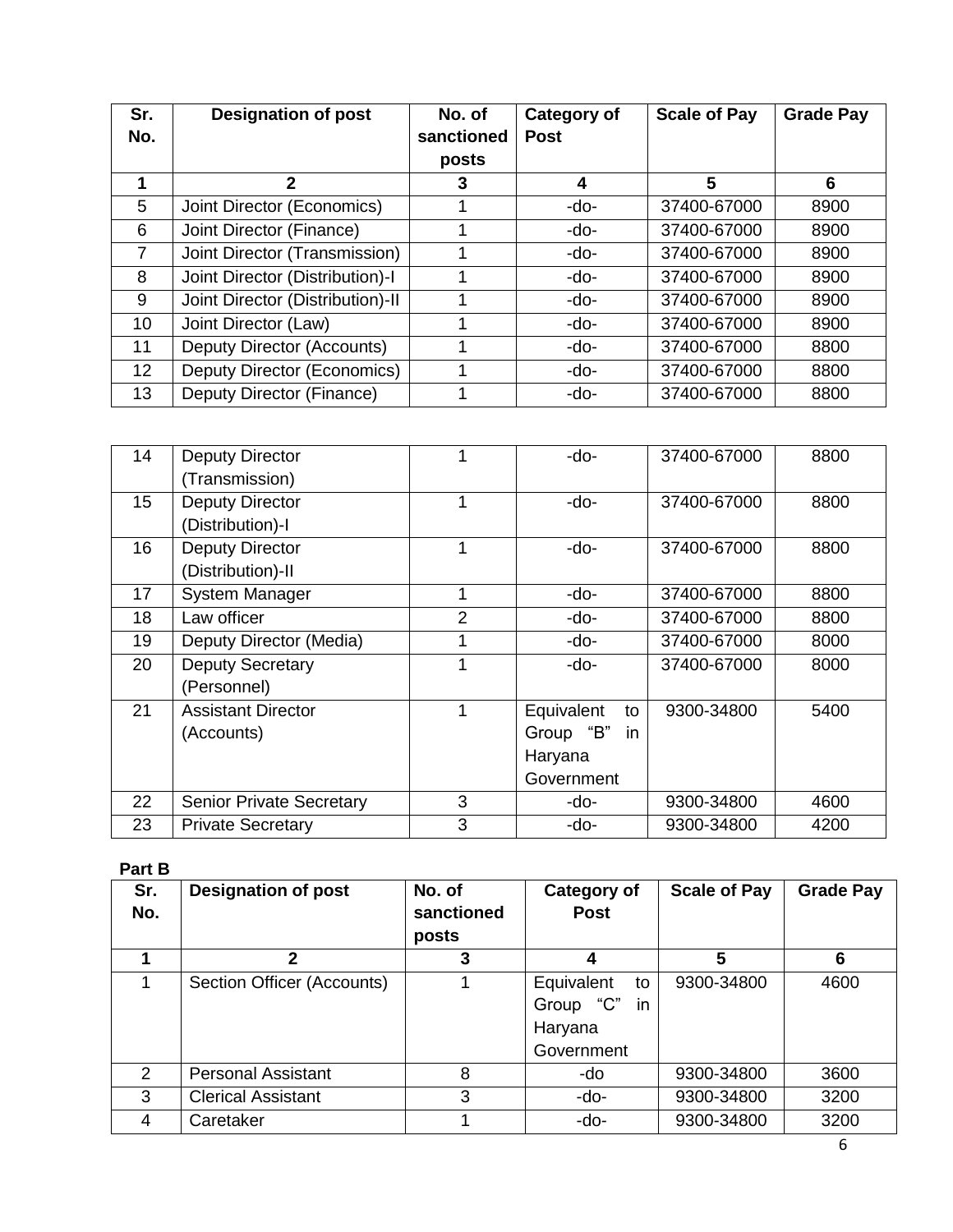| Sr. | <b>Designation of post</b> | No. of     | <b>Category of</b> | <b>Scale of Pay</b> | <b>Grade Pay</b> |
|-----|----------------------------|------------|--------------------|---------------------|------------------|
| No. |                            | sanctioned | <b>Post</b>        |                     |                  |
|     |                            | posts      |                    |                     |                  |
|     | $\overline{2}$             | 3          | 4                  | 5                   | 6                |
| 5   | Cashier                    |            | -do-               | 9300-34800          | 3200             |
| 6   | Senior Scale Stenographer  | 3          | -do-               | 9300-34800          | 3200             |
| 7   | Junior Scale Stenographer  | 3          | -do-               | 5200-20200          | 2400             |
| 8   | <b>Assistant Librarian</b> |            | -do-               | 5200-20200          | 2400             |
| 9   | <b>Driver</b>              | 6          | -do-               | 5200-20200          | 2400             |
| 10  | <b>Clerk</b>               | 5          | -do-               | 5200-20200          | 1900             |
| 11  | Process Server*            | 1          | Equivalent<br>to   | 4440-7440           | 1300             |
|     |                            |            | Group "D"<br>in.   |                     |                  |
|     |                            |            | Haryana            |                     |                  |
|     |                            |            | Government         |                     |                  |
| 12  | Peon**                     | 18         | -do-               | 4440-7440           | 1300             |

**\*The Process server will also look after the work of electrical generator and Rooftop solar power plant.** 

**\*\* The Peons will also work as Peon-cum-Chowkidar, two peons as peon- cumsweeper and one peon as Peon –cum-Mali etc. as per the requirement.** 

## **8. Mode of appointment -**

Appointments against the sanctioned posts in the Commission may be made either through direct recruitment or on short-term contract basis or on Deputation on Foreign Service terms or on promotion basis as under:

| Sr. No.        | <b>Designation of post</b>        | <b>Mode of appointment</b>                       |
|----------------|-----------------------------------|--------------------------------------------------|
|                |                                   |                                                  |
|                | <b>Commission's Secretary</b>     | Direct/ Promotion/ Deputation on foreign service |
|                |                                   | terms including short term contract              |
| $\overline{2}$ | Director (Tariff)                 | Direct/ Promotion/ Deputation on foreign service |
|                |                                   | terms including short term contract              |
| 3              | Director (Technical)              | -do-                                             |
| 4              | Joint Director (Accounts)         | -do-                                             |
| 5              | Joint Director (Economics)        | -do-                                             |
| 6              | Joint Director (Finance)          | -do-                                             |
| 7              | Joint Director (Transmission)     | -do-                                             |
| 8              | Joint Director (Distribution)-I   | -do-                                             |
| 9              | Joint Director (Distribution)-II  | -do-                                             |
| 10             | Joint Director (Law)              | -do-                                             |
| 11             | Deputy Director (Accounts)        | -do-                                             |
| 12             | Deputy Director (Economics)       | -do-                                             |
| 13             | Deputy Director (Finance)         | -do-                                             |
| 14             | Deputy Director (Transmission)    | -do-                                             |
| 15             | Deputy Director (Distribution)-I  | -do-                                             |
| 16             | Deputy Director (Distribution)-II | -do-                                             |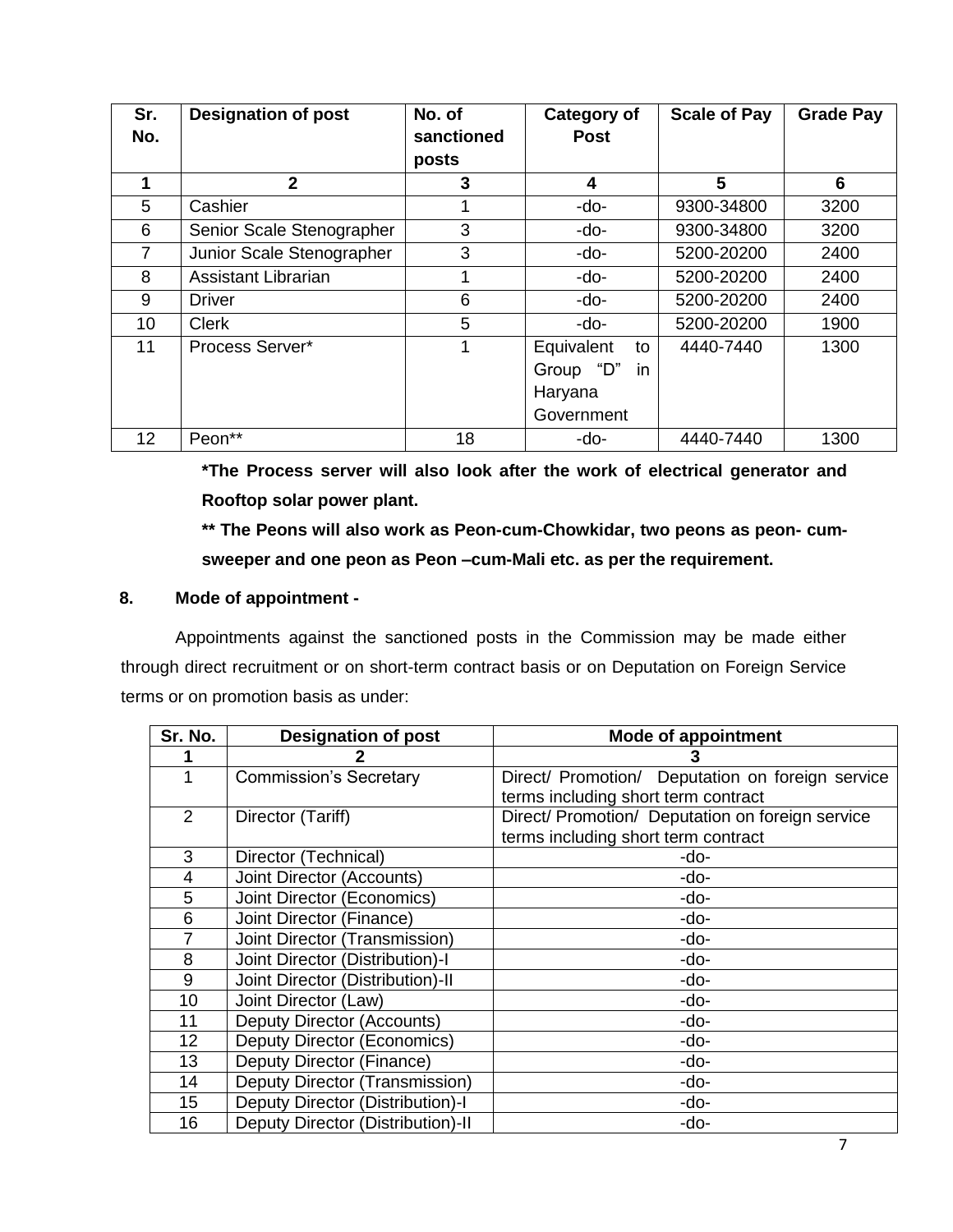| Sr. No. | <b>Designation of post</b>           | Mode of appointment |
|---------|--------------------------------------|---------------------|
|         |                                      | J                   |
| 17      | <b>System Manager</b>                | -do-                |
| 18      | Law officer                          | $-do-$              |
| 19      | Deputy Director (Media)              | $-do-$              |
| 20      | Deputy Secretary (Personnel)         | $-do-$              |
| 21      | <b>Assistant Director (Accounts)</b> | $-do-$              |
| 22      | <b>Senior Private Secretary</b>      | $-do-$              |
| 23      | <b>Private Secretary</b>             | -do-                |

#### **Part-B**

| Sr. No.       | <b>Designation of post</b> | <b>Mode of appointment</b>                                                              |  |  |
|---------------|----------------------------|-----------------------------------------------------------------------------------------|--|--|
|               | $\mathbf{2}$               | 3                                                                                       |  |  |
|               | Section Officer (Accounts) | Direct/ Promotion/ Deputation on foreign service<br>terms including short term contract |  |  |
| $\mathcal{P}$ | <b>Personal Assistant</b>  | Direct/ Promotion/ Deputation on foreign service<br>terms including short term contract |  |  |
| 3             | <b>Clerical Assistant</b>  | -do-                                                                                    |  |  |
| 4             | Caretaker                  | -do-                                                                                    |  |  |
| 5             | Cashier                    | -do-                                                                                    |  |  |
| 6             | Senior Scale Stenographer  | -do-                                                                                    |  |  |
|               | Junior Scale Stenographer  | -do-                                                                                    |  |  |
| 8             | <b>Assistant Librarian</b> | -do-                                                                                    |  |  |
| 9             | <b>Driver</b>              | -do-                                                                                    |  |  |
| 10            | <b>Clerk</b>               | -do-                                                                                    |  |  |
| 11            | <b>Process Server</b>      | -do-                                                                                    |  |  |
| 12            | Peon                       | -do-                                                                                    |  |  |

The appointment on short-term contract basis shall be made initially for a period of one year and maximum upto five years. No extension beyond this period would be considered.

The appointment on Deputation on foreign service terms basis shall be made initially for a period of three years. Extension beyond this period would be considered in consultation with the concerned department/ Power Utilities.

Provided that the staff appointed on Deputation on foreign service terms and willing to get permanently absorbed in the Commission, may on completion of three years of Deputation on foreign service terms exercise their option for permanent absorption in the Commission and the appointing authority may in its discretion, take such decision, as it considers appropriate.

## **9. Allocation of posts -**

The inter-se allocation of the sanctioned posts among different functional areas shall be as decided by the Commission from time to time.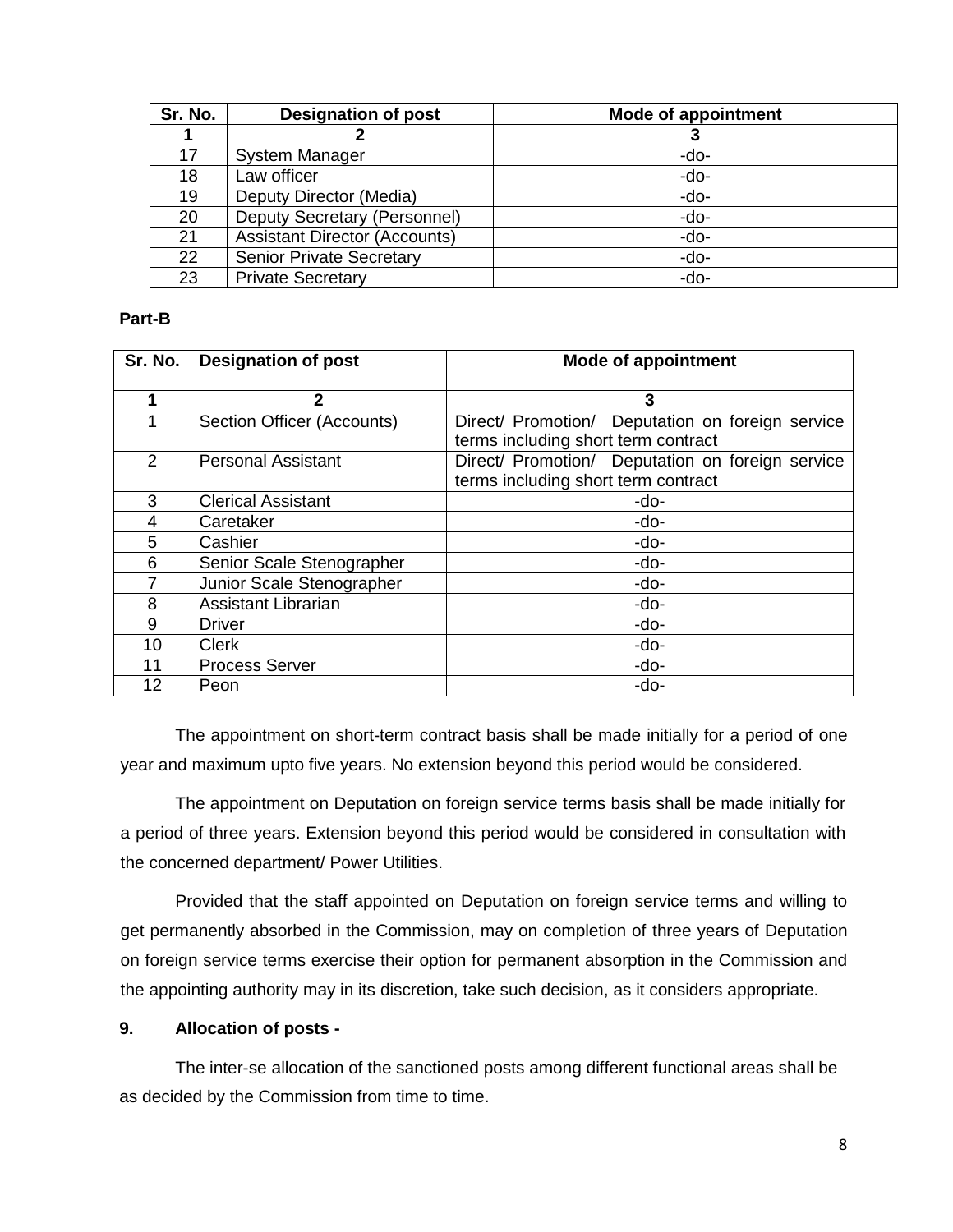# **10. Power to keep posts vacant -**

Nothing in regulation 7 shall be construed as requiring the Commission to have at all times, staff serving in all the categories or posts.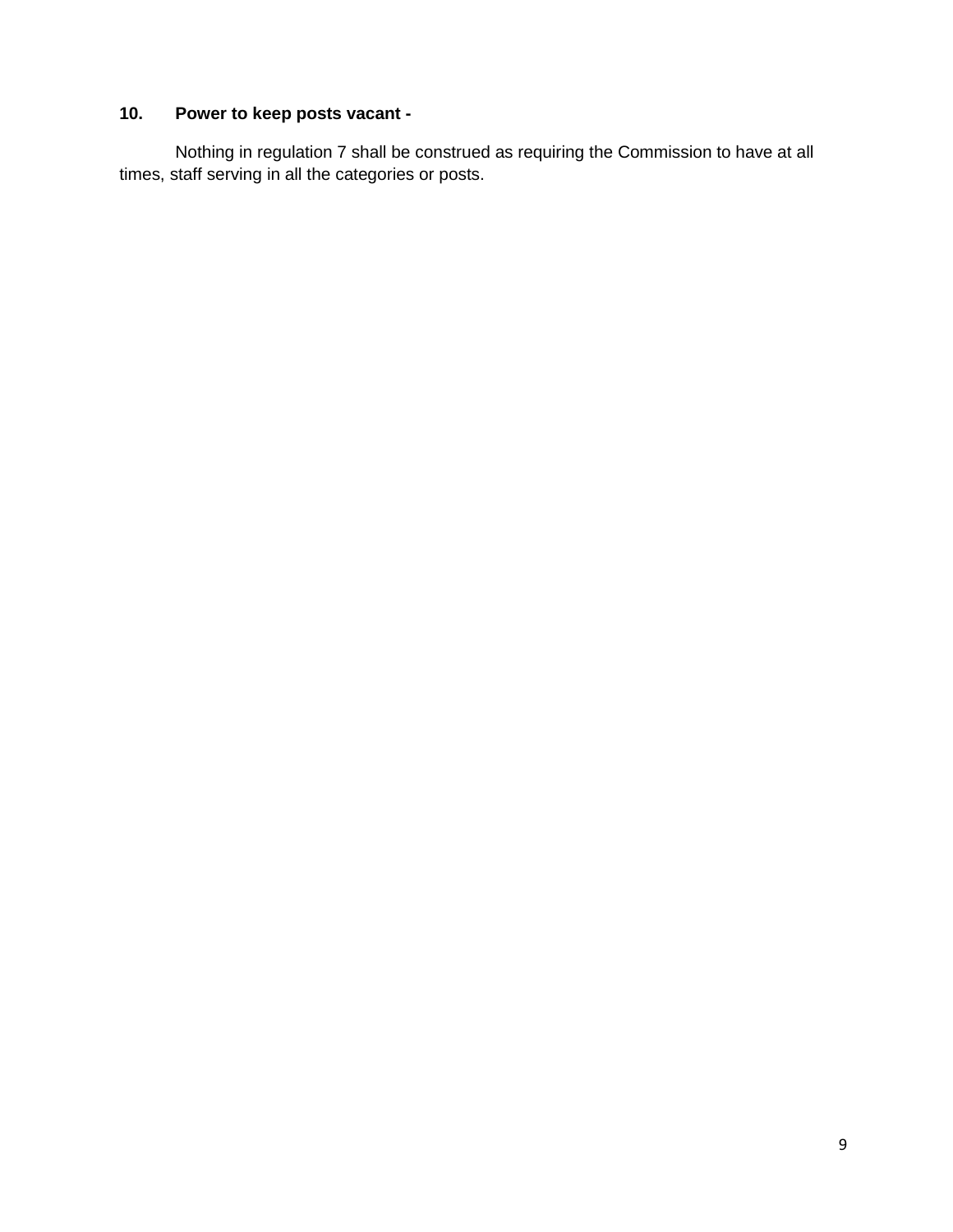# **CHAPTER III**

# **PROCEDURE FOR RECRUITMENT AND APPOINTMENT**

## **11. Appointing Authority -**

All appointments of staff shall be made by the appointing authority as specified in clause (b) of regulation 3 of these regulations.

## **12. Eligibility criterion for Deputation on foreign service terms -**

The eligibility criterion for appointment other than direct recruitment shall be given in *Appendix- 'A' & 'D'*.

## **13. Eligibility criterion for direct recruitment -**

The eligibility criterion shall be as given in *Appendix- 'A'.*

(1) Person appointed to any post in the Service shall remain on probation for a period of two years, provided that:-

If, in the opinion of the appointing authority, the work and conduct of a person during the period of probation is not satisfactory, it may:-

- i) dispenses with his services; and
- ii) revert him to his former post; or
- iii) deal with him in such other manner as per terms and conditions of the appointment letter.
- (2) On the completion of the period of probation of a person the appointing authority may;-
	- (a) if his work or conduct has, in its opinion, been satisfactory:
		- i) confirm him from the date of his appointment if appointed against permanent vacancy or
		- ii) confirm him from the date permanent vacancy occurs if appointed against a temporary vacancy; or
		- iii) declare that he has completed his probation satisfactory, if there is no permanent vacancy; or
	- b) If his work and conduct has, in its opinion be not satisfactory
		- i) dispense with his services, if appointed by direct recruitment or deal with him in such manner as per the terms and conditions of his appointment letter; or
		- ii) extend his period of probation and thereafter pass such order, as it could have passed on expiry of the first period of probation:

Provided that total period of probation, including extension, if any, shall not exceed three

years.

# **14. Eligibility criterion for Short-term contract appointment -**

The eligibility criterion for short-term contract appointment shall be as given in

*Appendix- 'A' & 'D'.*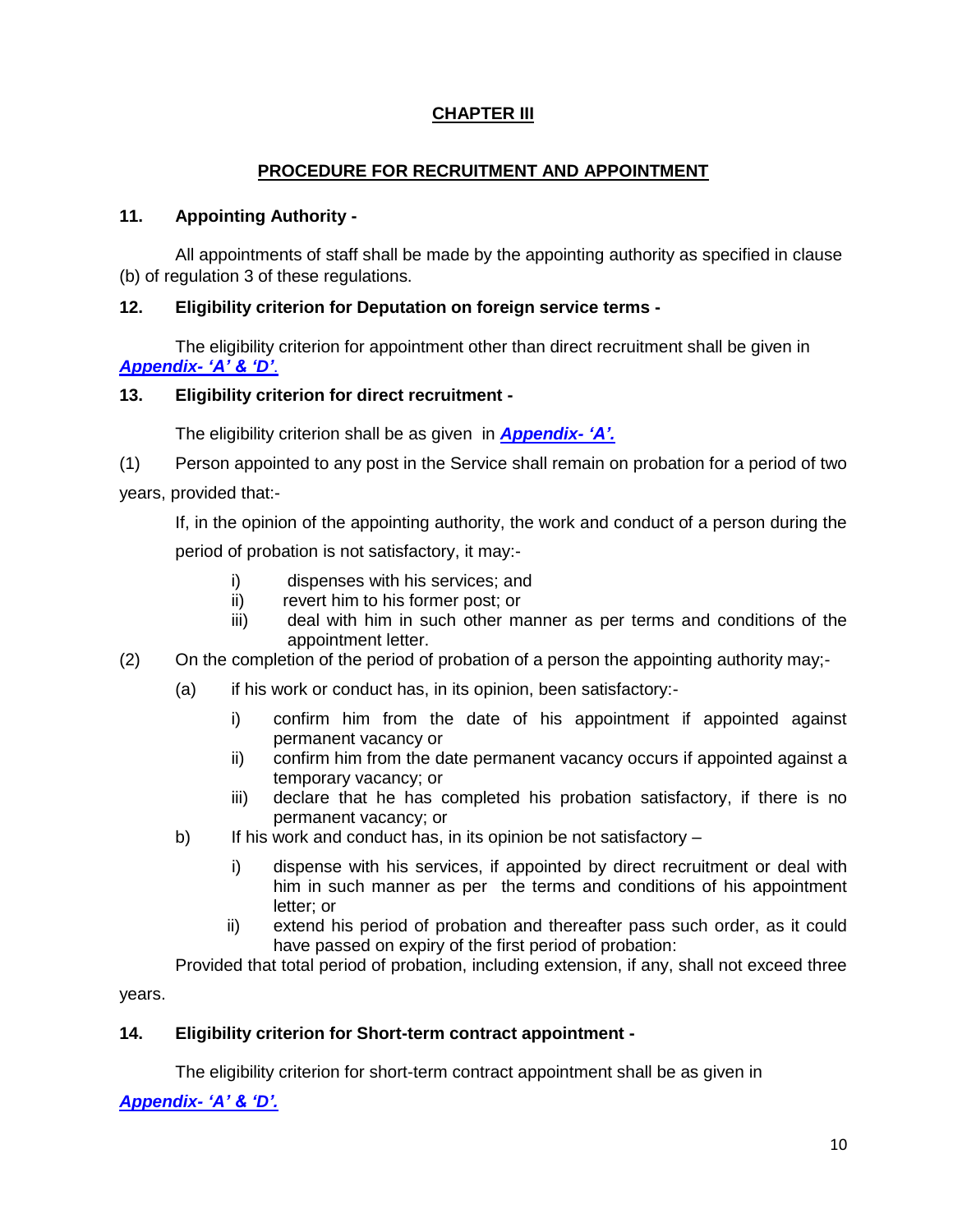# **15. Eligibility criterion for appointment on promotion basis -**

The eligibility criterion for appointment on promotion basis shall be as given in *Appendix-'D'.*

(1) Person appointed to any post in the Service shall remain on probation for a period of one year if appointed otherwise than direct recruitment provided that;-

- a) any period, after such appointment, spent on deputation on a corresponding or a higher post shall count towards the period of probation;
- b) any period of work in equivalent or higher rank, prior to appointment to the service may, in the case of an appointment by transfer, at the discretion of the appointing authority, be allowed to count towards the period of probation fixed under this regulation, and
- c) Any period of officiating appointment shall be reckoned as period spent on probation but no person who has so officiated shall, on the completion of the prescribed period of probation, be entitled to be confirmed, unless he/she is appointed against the permanent vacancy/post.
- (2) If, in the opinion of the appointing authority, the work and conduct of a person during the period of probation is not satisfactory, it may:
	- i) revert him to his former post; or
	- ii) deal with him in such other manner as per terms and conditions of the previous appointment permit.
- (3) On the completion of the period of probation of a person the appointing authority may;-
	- (a) if his work or conduct has, in its opinion, been satisfactory:
		- i) confirm him from the date of his appointment if appointed against permanent vacancy or
		- ii) confirm him from the date permanent vacancy occurs if appointed against a temporary vacancy; or
		- iii) declare that he has completed his probation satisfactory, if there is no permanent vacancy; or
	- b) If his work and conduct has, in its opinion be not satisfactory
		- i) revert him to his former post or deal with him in such manner as the terms and conditions of his previous appointment permit,; or
		- ii) extend his period of probation and thereafter pass such order, as it could have passed on expiry of the first period of probation:

Provided that total period of probation, including extension, if any, shall not exceed three

years.

# **16. Disqualifications. –**

i) No person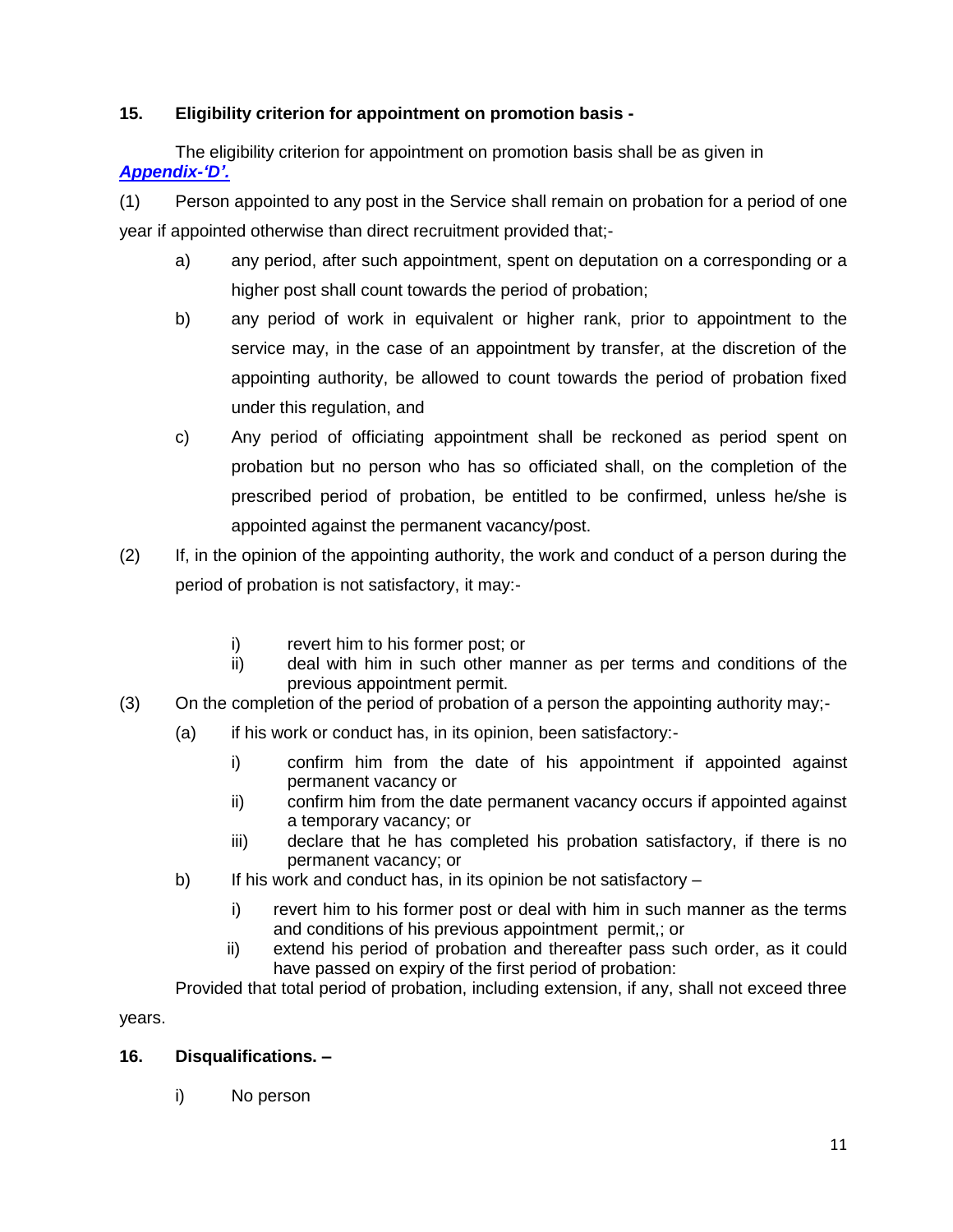- a) who has entered into or contracted a marriage with a person having a spouse living, or
- b) who is having a spouse living, has entered into or contracted a marriage with any person, shall be eligible for appointment to any post in the Commission;

Provided that the Commission may, if satisfied, that such marriage is permissible under the personal law, applicable to such person and the other party to the marriage and there are other grounds for so doing, exempt any person from the operation of this regulation.

ii) No person shall be allowed to work in and for any other organization while working in the Commission.

## **17. Reservations.-**

Nothing contained in these regulations shall effect reservations and other concessions required to be provided for Scheduled Castes, Schedule tribes, Backward Classes, Other Backward Classes, Ex-servicemen, Physically Handicapped persons or any other class or category of persons in accordance with the orders issued by the State Govt. in this regard, from time to time:

#### **18. Seniority-**

(1) Seniority, inter-se of Members of the Service shall be determined by the length of continuous service on any post in the Service;

Provided that where there are different cadres in the service, the seniority shall be determined separately for each cadre;

Provided further that in the case of Members appointed by direct recruitment, the order of merit determined by the Commission shall not be disturbed in determining the seniority;

Provided further that in the case of two or more Members appointed on the same date, their seniority shall be determined as follows:-

- a) A member appointed by direct recruitment shall be senior to a member appointed by promotion or by transfer;
- b) A member appointed by promotion shall be senior to a member appointed by transfer;
- c) In the case of member appointed by promotion or by transfer, seniority shall be determined according to the seniority of such members in the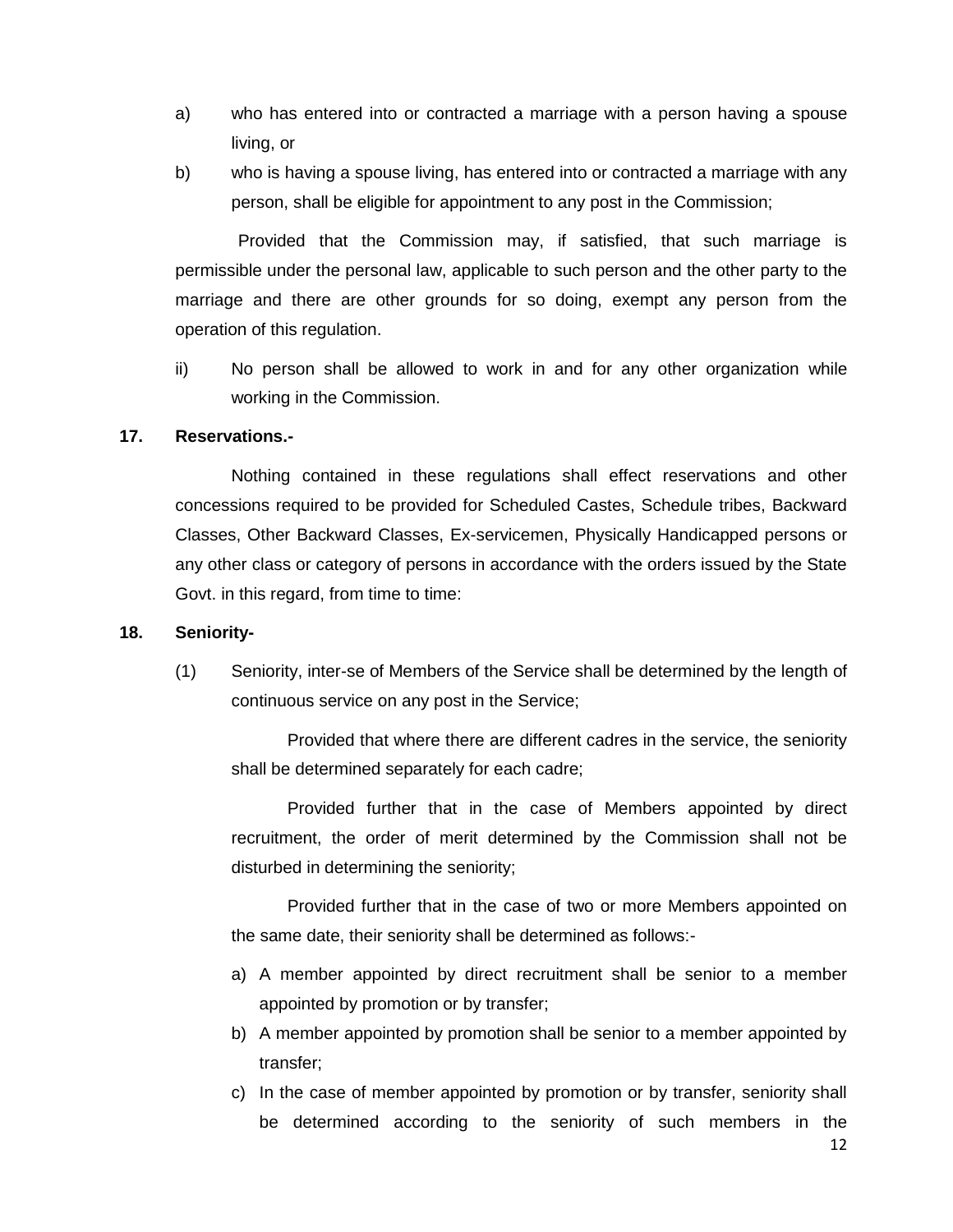appointments from according to the seniority of such members in the appointments from which they were promoted or transferred; and

d) In the case of members appointed by transfer from different cadres, their seniority shall be determined according to pay, preference being given to a member, who was drawing a higher rate of pay in the previous appointment; and if the rate of pay drawn are also the same them by the length of their Service in the appointment and if the length of such service is also the same, the older member shall be senior to the younger member.

#### **19. Leave, Pension or other matters-**

In respect of Pay, leave, pension and all other matters, not expressly provided for in these rules, the members of the Service shall be governed by such rules and regulations as may have been, or may hereafter be adopted or made by the competent authority under the Constitution of India or under any law for the time being in force made by the State Legislature.

Provided further that the concession under Rules 4.2A of Punjab Civil Services Rules Volume-II shall be admissible to the members of the Services for the purpose of addition to Service qualifying for superannuation pension with retrospective effect on the date of their retirement on superannuation on usual terms and conditions as envisaged under the said rules.

#### **Announcement of vacancies -**

The Commission shall announce in such manner, as it deems fit the number of vacancies to be filled by Deputation on foreign service terms/short-term contract basis or through direct recruitment and invite applications for appointment in the Commission. In the case of Deputation on foreign service terms the vacancies shall be circulated to all the departments of the Haryana Government and on short-term contract basis also from nongovernment organisations e.g. Universities, recognised research institutions, public sector undertakings etc. on Deputation on foreign service terms to the Commission for a limited period. The Commission may also publicise such vacancies through the issue of such advertisements, as it deems fit. In the case of appointment by direct recruitment wide publicity shall be given to the vacancies through the print media.

#### **20. Prescription of forms and conditions for application -**

The Commission may prescribe, as it deems fit, the form in which application shall be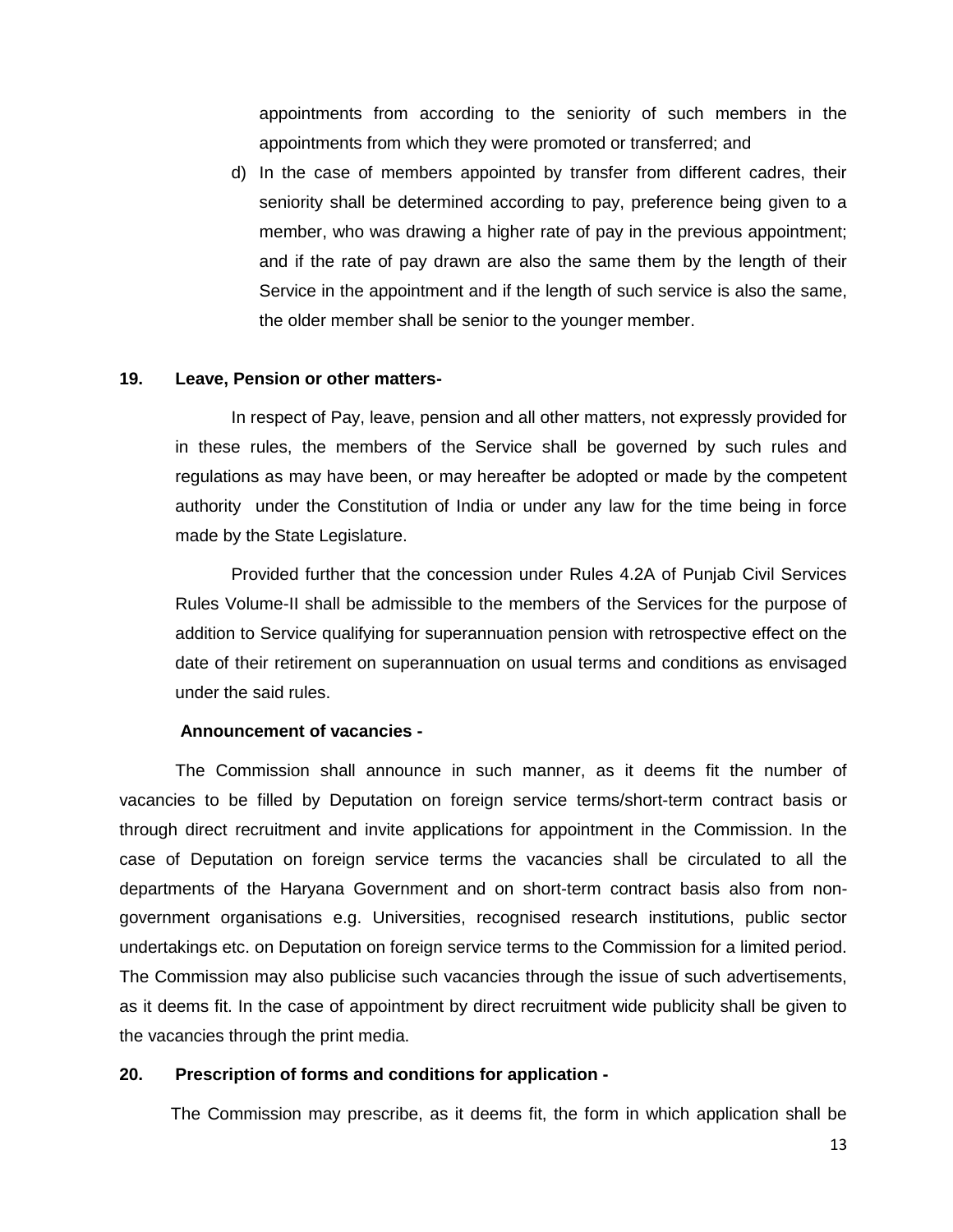submitted, the documents and certificates to be submitted with the application, the mode of submission, the last date for receipt of applications and the designated officer for submission of applications.

#### **21. Processing of Application -**

The Selection Committee shall consider the applications received in the Commission and may shortlist candidates, based on the requirements of the job and the curriculum vitae of the candidates, for further processing.

#### **22. Mode of selection -**

The Selection Committee may prescribe the mode of selection including written test or interview or any other method, for assessing the suitability of the shortlisted candidates.

## **23. Constitution of Selection Committee -**

There shall be a Selection Committee for short listing the candidates and making recommendations for appointment.

(a) For selection to all the posts equivalent to Group A posts under the Haryana Govt. mentioned in regulation 7, the Selection Committee shall consist of the following :-

| Chairman | <b>COMPANY</b>           | Chairperson of the Commission.                            |
|----------|--------------------------|-----------------------------------------------------------|
| Member   | $\sim 1000$ km s $^{-1}$ | Member(s) of the Commission.                              |
| Convener | <b>Contractor</b>        | One or more subject matter specialists to be nominated by |
|          |                          | the Commission.                                           |

(b) For selection to all posts equivalent to Group B, C and D posts under the Haryana Govt. mentioned in regulation 7, the Selection Committee shall be constituted by the Commission in each case from time to time.

## **24. Select list of candidates -**

.

On the recommendation of the Selection Committee the appointing authority shall prepare a select list of candidates arranged in order of merit which shall remain valid for a period of one year or for such extended period as the appointing authority may specify.

## **25. Selection of candidates -**

a. Offers of appointment to candidates on the select list shall be issued in the order of merit shown in the select list specifying a time limit within which the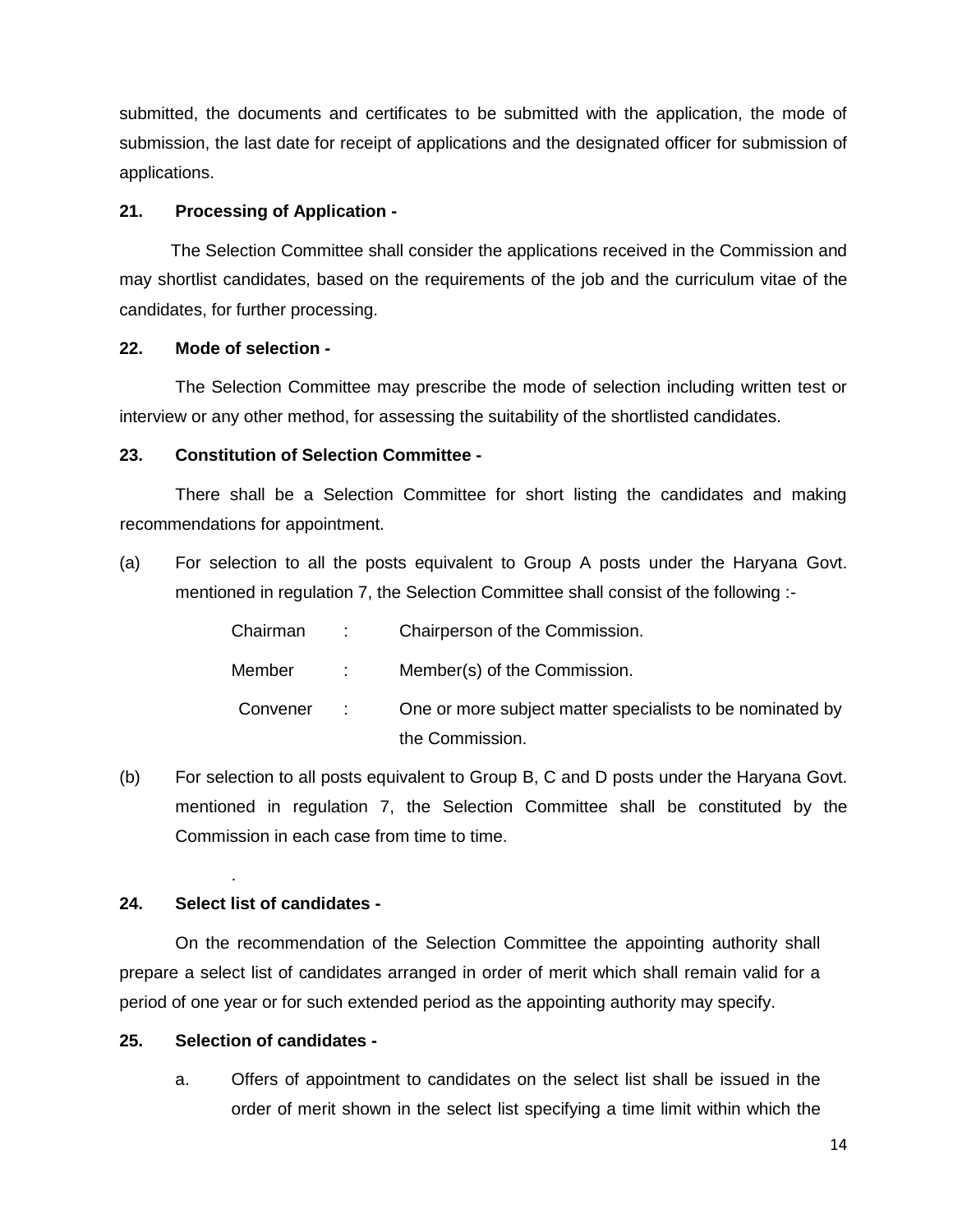candidate must join service, which may be extended at the discretion of the Appointing Authority.

- b. The letter of offer of appointment shall specify the conditions to be fulfilled by the candidate, prior to appointment.
- c. The appointing authority may withdraw its offer of appointment if the selected candidate fails to fulfill any of the conditions prescribed prior to appointment or if the candidate fails to join service within the specified time.
- d. All appointments by direct recruitment shall be subject to verification of character and antecedents.
- e. Where an offer of appointment is withdrawn, in the manner prescribed in clause(c) above, an offer of appointment shall be issued to the candidate next below in the order of merit in the select list.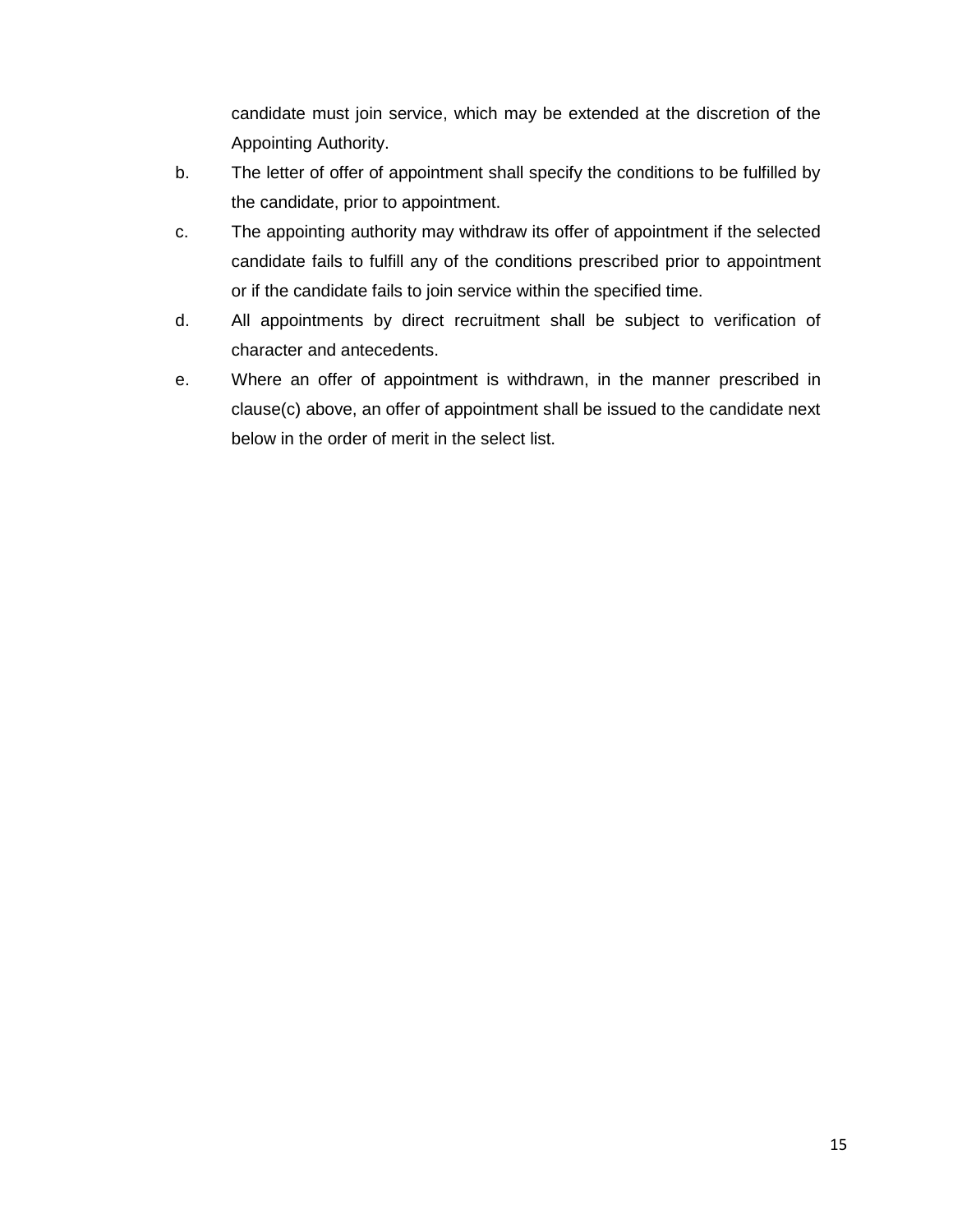# **CHAPTER IV**

### **26. PAY, ALLOWANCES AND CONDITIONS OF SERVICE**

# **26.1 Pay fixation in respect of Deputationist on foreign service terms and conditions and Short-term contract –**

The scale of pay applicable against each post set out in regulation 7 of these regulations.

- a. In the case of appointments on Deputation on foreign service terms/absorption and short-term contract, the pay shall be fixed as per the standard terms and conditions as prescribed by the Haryana Government from time to time.
- b. Dearness Allowance, House Rent Allowance, City Compensatory Allowance, Children Education Allowance, Leave Travel Concession, Leave, Travelling Allowance/Dearness Allowance, Residential Telephone and reimbursement of Newspapers bills- shall be as prescribed by the Haryana Government from time to time.
- c. Pension/Provident Fund The provisions of Pension /General Provident Fund as applicable to Haryana Government servants of corresponding level shall apply to the staff of the Commission absorbed permanently.
- d. Medical facilities shall be admissible in accordance with the Haryana Government from time to time.
- e. Any other allowances available in Haryana Government shall accordingly be admissible as per Haryana Government rules.

## **26.2 Pay fixation (direct recruitment) -**

The determination of pay and other allowances for the persons appointed through direct recruitment will be as per the Haryana Government rules. The provisions of Pension /General Provident Fund/ Employees Provident Fund as applicable to the Haryana Government servants of corresponding level shall apply to the staff appointed on direct recruitment basis.

- i) In case of retiree appointed on contract basis for a period of not more than 5 years, then his pay will be fixed as per provisions contained in Chapter 7 of C.S.R. Vol.II.
- ii) If appointment is direct on contract basis which is not for more than five years, the appointed candidates will be given the minimum of the scale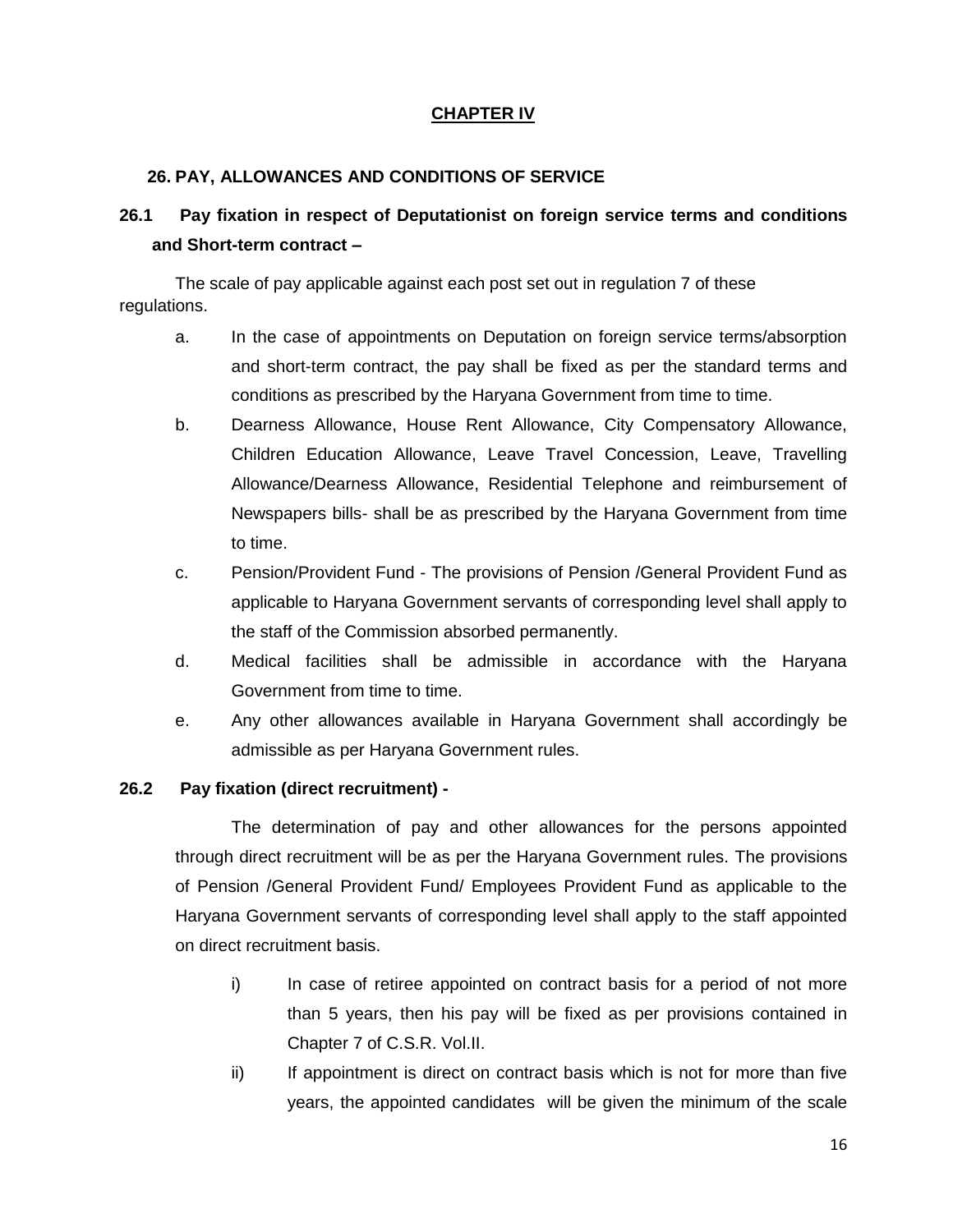as remuneration alongwith all the facilities which are being given to employees of the Commission as conveyance allowance, telephone facility, TA/DA while on tour etc. with the annual increase of 3% in the basic remuneration .

#### **26.3 Pay fixation**

The determination of pay and other allowances for the persons appointed on regular basis will be as per the Haryana Government rules. The provisions of Pension/General Provident Fund/ Employees Provident Fund as applicable to Haryana Government servants of corresponding level shall apply.

# **26.4 Finalization of terms and conditions on Deputation on foreign service terms/shortterm contract:-**

Deputation on foreign service terms and conditions (other than scale of pay) shall be decided mutually by HERC and lending organization. The terms of service, e.g. in relation to Leave Salary contribution, gratuity, pension contribution, GPF etc. may, with the approval of the Chairperson be allowed as admissible to a candidate in his/her parent organization**.**

## **27. Staff on Deputation on foreign service terms/absorption -**

- a. The counting of past service of all staff members on Deputation on foreign service terms or absorption basis from Haryana Government/Public Sector Undertakings/Autonomous bodies, as the case may be, shall be governed as per instructions issued by the Haryana Government from time to time.
- b. Such allowances as are not admissible to the regular employees of corresponding status in the Commission, shall not be admissible to the officer on Deputation on foreign service terms, even if they were admissible in the parent organization.
- c. Staff joining on Deputation on foreign service terms shall be eligible for contribution to the respective Provident Fund to which they are subscribing in their parent organization. Where a Deputationist has been a member of a Contributory Provident Fund the Commission shall bear the cost of the employers contribution as applicable in each case.
- d. When the Commission determines that the services of the Deputationist are no longer required, he will be repatriated to his parent department even before completion of his sanctioned period of Deputation on foreign service terms as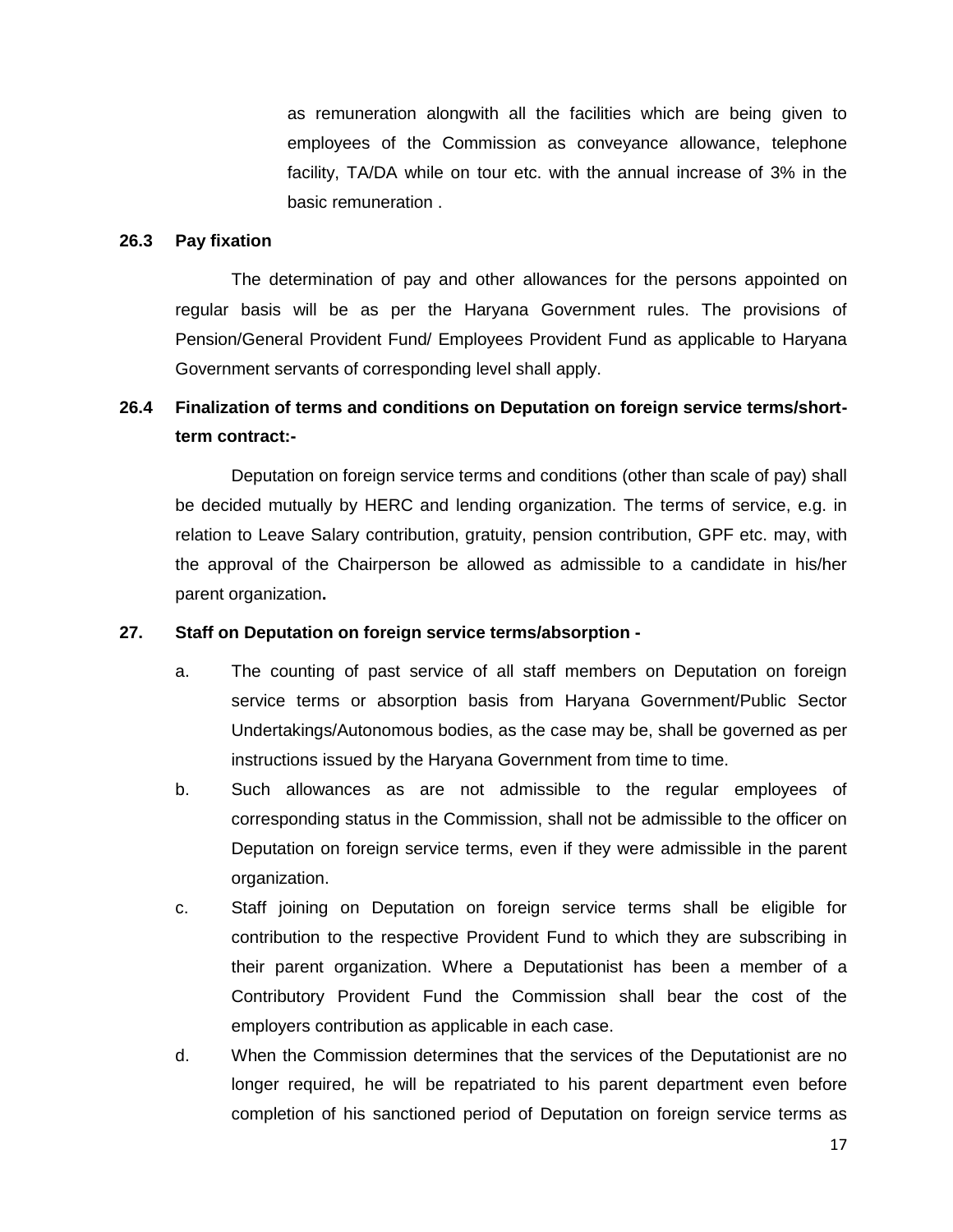and when a situation arises for premature reversion to the parent cadre of the Deputationist, his services could be so returned after giving advance intimation of reasonable period to the lending Haryana Government Department/ Power Utilities or any other organizations and the employee concerned.

## **28. Placement of staff -**

a. The posting of staff, at any time, shall be as decided by the appointing authority in any post, not lower in the scale of pay than the post for which the staff member was recruited.

A staff member may hold more than one post for which no extra remuneration shall be paid except as otherwise provided by the Haryana Government.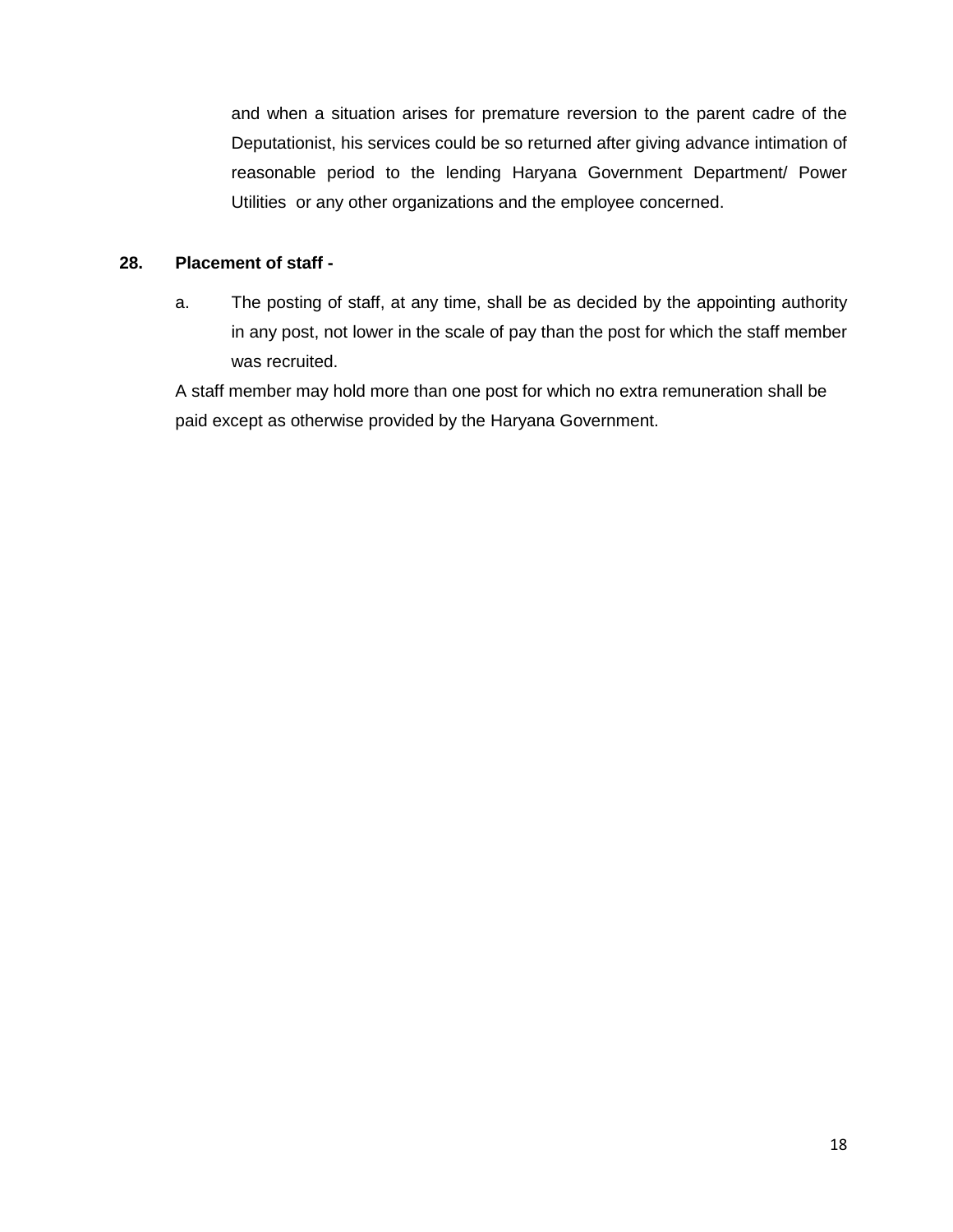### **CHAPTER V**

#### **ANNUAL ASSESSMENTS, DISCIPLINARY PROCEEDINGS AND PENALTIES**

#### **29. Confidential reports -**

In the matter of the annual confidential reports of staff, the instructions issued by the Haryana Government from time to time in regard to Haryana Government employees will be suitably adapted by the Commission.

#### **30. Disciplinary proceedings and imposition of penalties -**

In the matter of conduct, discipline and imposition of penalties, the Punjab Government Employees Conduct Rules 1966 and the Punjab Civil Service Rules, as adopted by the Haryana and the instructions issued by the Haryana Government from time to time will apply .The disciplinary authority in each case will be as specified in paragraph 3(e) of these regulations.

In matters relating to discipline, penalties and appeals, members of the Service shall be governed by the Haryana Civil Services (Punishment & Appeal) Rules 1987 as amended from time to time.

Provided that the nature of penalties which may be imposed, the authority empowered to impose such penalties and Appellate Authority shall, subject to the provisions of any law or rules made under article 309 of the Constitution of India, shall be, such as are specified in Appendix 'B ' to these rules.

The Authority Competent to pass an order under clause (c) or clause (d) of rule 9 of the Haryana Civil Services (Punishment & Appeal), Rules, 1987 and Appellate Authority shall be as specified in Appendix 'B' in these regulations.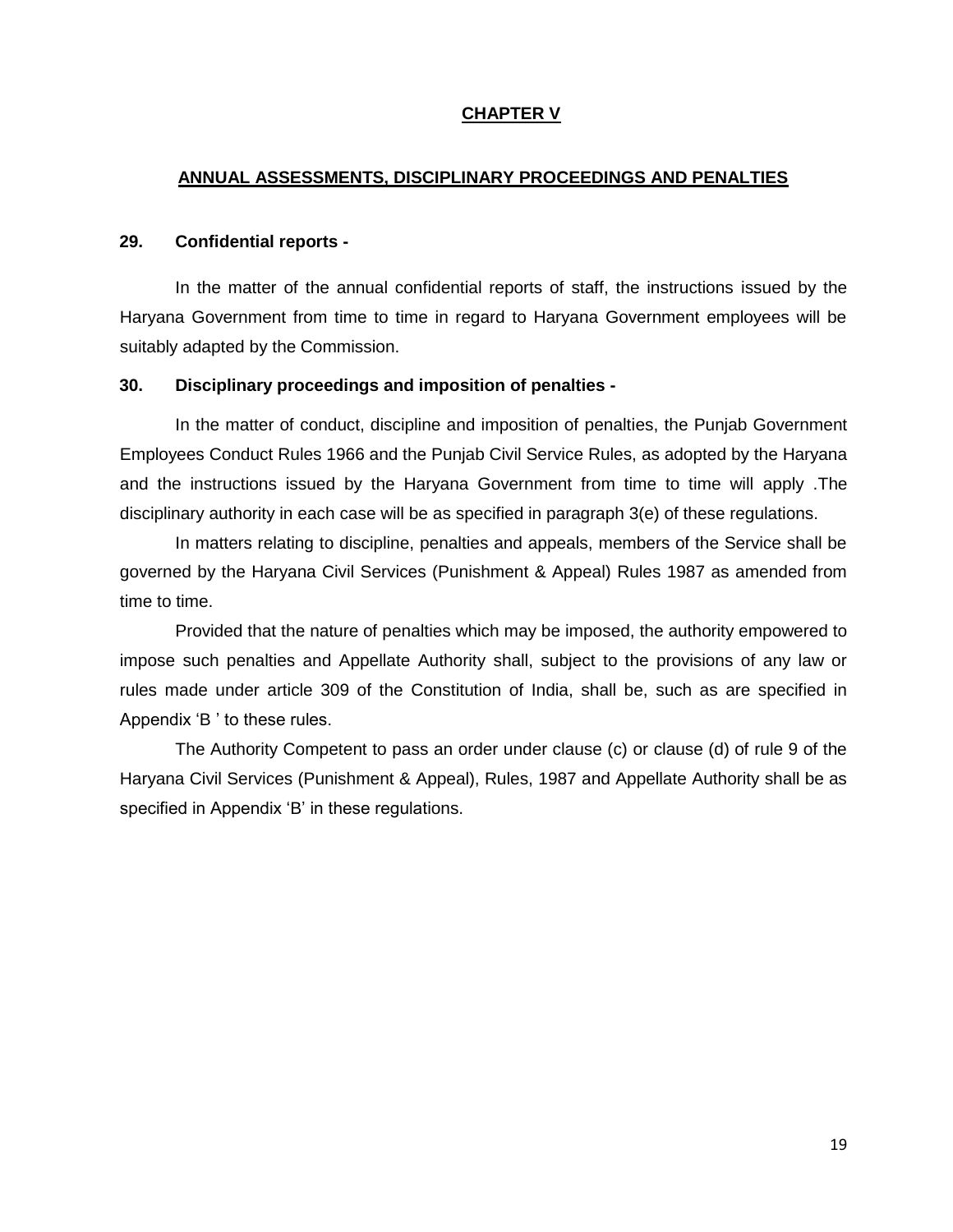### **CHAPTER VI**

#### **MISCELLANEOUS**

#### **31. Training -**

a. Staff may be required to undergo such training as may be prescribed by the Commission.

Provided that the employee on deputation can be deputed for training after one year service and the contractual/direct appointee after two years service in the Commission.

b. A staff member charged with misconduct during the period of training may be withdrawn from training and should be liable for appropriate disciplinary proceedings, as the appointing authority deems fit. Penalty in such cases may include recovery of the amount spent on the training by the Commission.

#### **32. Other conditions of service –**

Other conditions of service of the Staff with respect to which no express provision has been made in these rules, shall be such as are applicable to staff of the Haryana Government drawing an equivalent pay.

#### **33. Power of Relaxation -**

The Commission may, after recording the reasons in writing, relax any of the provisions of these regulations, in appropriate cases, with the prior approval of the Government.

### **34. Interpretation -**

If any question arises relating to the interpretation of these regulations, it will be referred to the Commission for examination and decision of the Commission will be final.

> By Order of the Commission (Sd.)..., Secretary, HERC, Panchkula.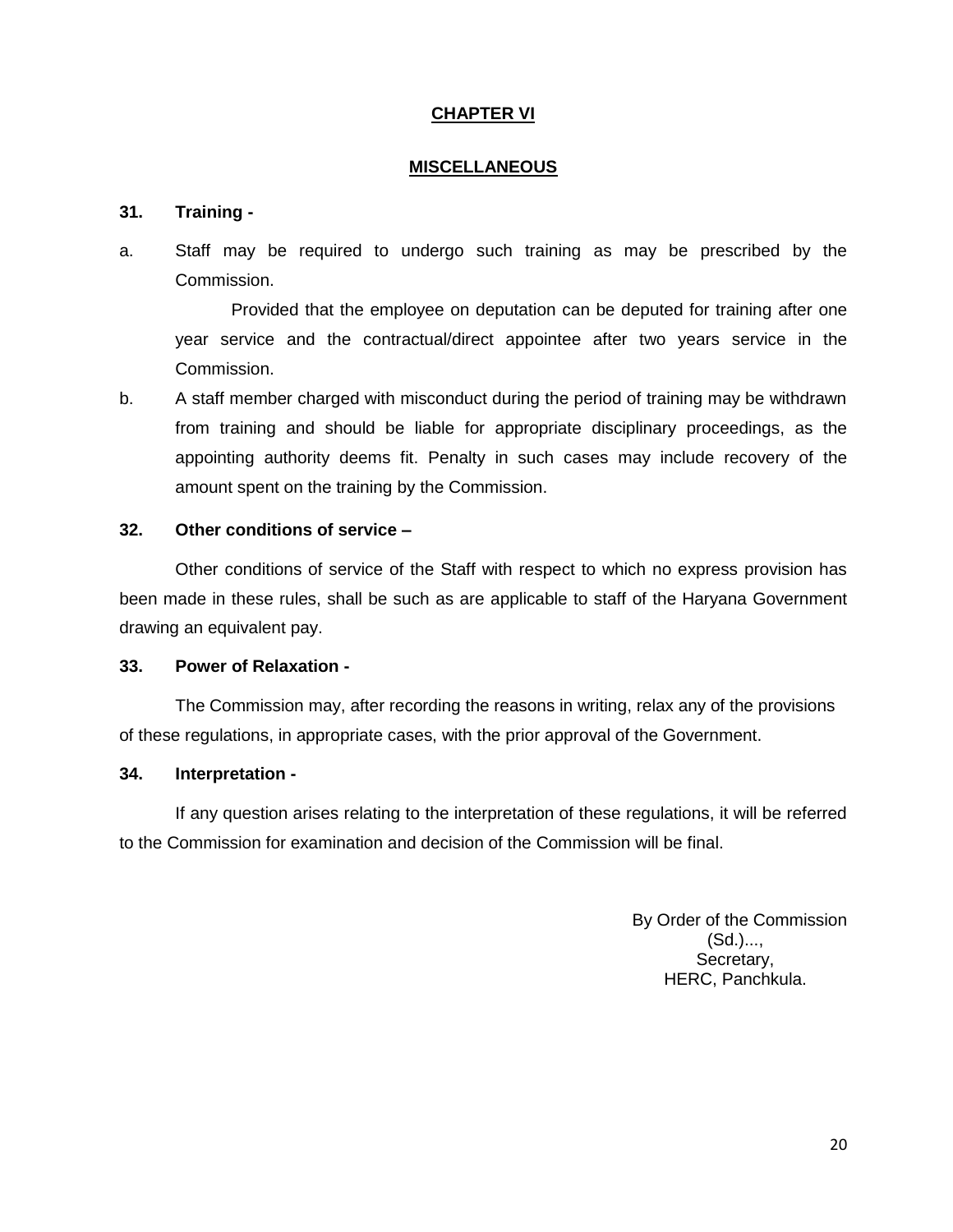# **APPENDIX 'A'**

# **(See Regulation 12,13 & 15)**

# **[POST-WISE QUALIFICATIONS AND EXPERIENCE]**

# **PART A**

| Sr.            | <b>Name of the Post</b>   | <b>Minimum and Required</b>                                                                                                                                                                                                                                                                                                                                                                                                                                                                                                                                         | <b>Additional Desirable</b>                                                                                                                                                                                                                                             |
|----------------|---------------------------|---------------------------------------------------------------------------------------------------------------------------------------------------------------------------------------------------------------------------------------------------------------------------------------------------------------------------------------------------------------------------------------------------------------------------------------------------------------------------------------------------------------------------------------------------------------------|-------------------------------------------------------------------------------------------------------------------------------------------------------------------------------------------------------------------------------------------------------------------------|
| No.            |                           | <b>Qualifications and Experience, if</b>                                                                                                                                                                                                                                                                                                                                                                                                                                                                                                                            | qualifications                                                                                                                                                                                                                                                          |
|                |                           | any                                                                                                                                                                                                                                                                                                                                                                                                                                                                                                                                                                 |                                                                                                                                                                                                                                                                         |
| 1              | $\overline{2}$            | 3                                                                                                                                                                                                                                                                                                                                                                                                                                                                                                                                                                   | 4                                                                                                                                                                                                                                                                       |
| $\mathbf{1}$   | Commission's<br>Secretary | 1 <sup>st</sup><br>1)<br><b>Division</b><br>$10+2$<br>with<br>in<br>Economic/ Commerce/Science or<br>its equivalent from recognized<br>Board/ Institution.                                                                                                                                                                                                                                                                                                                                                                                                          | LLM or MBA (Finance/ Marketing/<br>Power)<br>Experience in a government<br>organization.                                                                                                                                                                                |
|                |                           | Degree of Bachelor of<br>2)<br>law<br>(Professional) on regular basis<br>,Bachelor of<br>Engineering<br>Commerce/ Economics/ Science<br>basis<br>regular<br>from<br>on<br>a<br>recognized University/ Institution.                                                                                                                                                                                                                                                                                                                                                  |                                                                                                                                                                                                                                                                         |
|                |                           | Minimum twelve<br>3)<br>years<br>post<br>qualification professional<br>experience<br>in<br>managing<br>employees, budget and projects.                                                                                                                                                                                                                                                                                                                                                                                                                              |                                                                                                                                                                                                                                                                         |
|                |                           | 4) Computer literacy.                                                                                                                                                                                                                                                                                                                                                                                                                                                                                                                                               |                                                                                                                                                                                                                                                                         |
|                |                           | Matric with Hindi/Sanskrit from<br>5)<br>recognized Board/ Institution.                                                                                                                                                                                                                                                                                                                                                                                                                                                                                             |                                                                                                                                                                                                                                                                         |
| $\overline{2}$ | Director (Tariff)         | 1 <sup>st</sup><br>1)<br>$10+2$<br><b>Division</b><br>with<br>in<br>Economic/ Commerce/Science or<br>its equivalent from recognized<br>Board/ Institution.<br>Ph.D. in Economics or Post<br>2)<br>Graduate degree with 1 <sup>st</sup> Division<br>in Economics with specialization<br>in Micro Economics. or M.Com<br>or Post Graduate in Mathematics<br>with specialization in Operation,<br>Research or Post Graduate in<br>Statistics or Graduate in Power/<br>Electrical Engineering with MBA<br>from<br>Finance<br>recognized<br>a<br>University/ Institution | (1)<br>MBA in Power/Finance/LL.B.<br>2)<br>Demonstrated knowledge and/ or<br>experience in the power sector.<br>3)<br>of<br>Knowledge<br>regulatory<br>accounting and general business<br>accounting.<br>4)<br>Rate<br>making experience<br>in<br>regulated industries. |
|                |                           | Twelve years post qualification<br>3)<br>professional<br>experience<br>in.<br>Economic/ Financial/ accounting                                                                                                                                                                                                                                                                                                                                                                                                                                                       |                                                                                                                                                                                                                                                                         |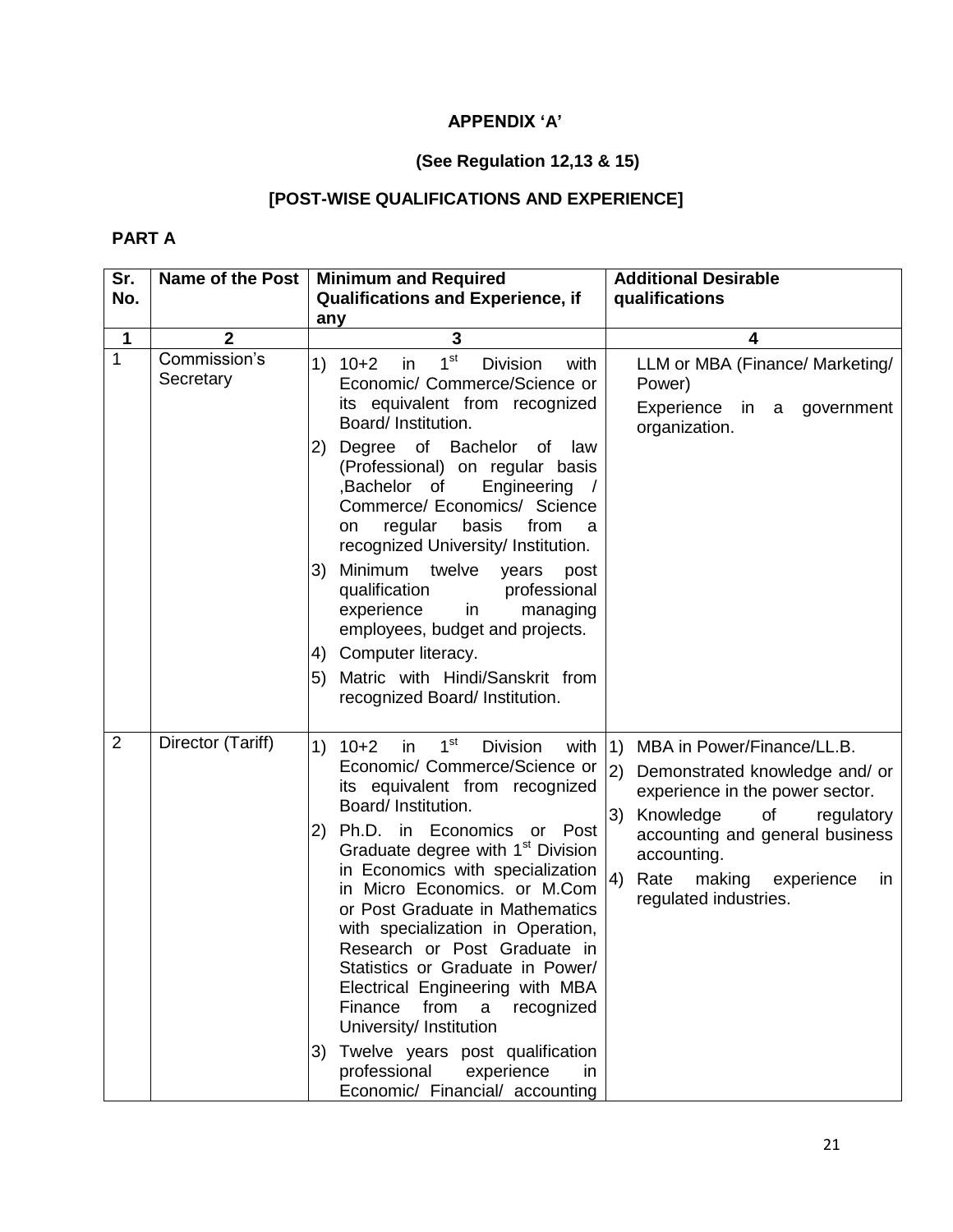|   |                                | analysis of which at least five<br>years in managing professional<br>employees.<br>4) Expert knowledge<br>tariff-<br>in<br>designing and rate marking and<br>adequate experience<br>the<br>in<br>practical development of tariffs.<br>Matric with Hindi/Sanskrit from<br>5)<br>recognized Board/ Institution.                                                                                                                                                                                                                                                                                                                                                                                                                                                                                                                                                                                                                                                                                                                                     |                                                                                                                                                                                                                                                                                                                                                                                                                           |
|---|--------------------------------|---------------------------------------------------------------------------------------------------------------------------------------------------------------------------------------------------------------------------------------------------------------------------------------------------------------------------------------------------------------------------------------------------------------------------------------------------------------------------------------------------------------------------------------------------------------------------------------------------------------------------------------------------------------------------------------------------------------------------------------------------------------------------------------------------------------------------------------------------------------------------------------------------------------------------------------------------------------------------------------------------------------------------------------------------|---------------------------------------------------------------------------------------------------------------------------------------------------------------------------------------------------------------------------------------------------------------------------------------------------------------------------------------------------------------------------------------------------------------------------|
| 3 | <b>Director</b><br>(Technical) | 1)10+2 in 1 <sup>st</sup> Division with Science 1.<br>or its equivalent from recognized<br>Board/ Institution.<br>2) Master<br>Degree<br>Electrical   2.<br>in<br>Engineering /Power Engineering/<br>1 <sup>st</sup><br>Power Technology with<br>Division from AICTE approved $ 3 $ .<br>University / Institution.<br>3) Twelve years post qualification<br>of the control<br>professional<br>experience<br>engineering with at least one year<br>Superintending<br>experience at<br>(SE)<br>Engineer<br>level/holding<br>analogous post on a regular basis<br>large<br>power<br>a<br>utility/<br>in.<br>with<br>generation,<br>organization<br>transmission and distribution in the<br>business of power.<br>4) Planning/ design/<br>operational<br>experience<br>generation,<br>in<br>transmission and distribution, with<br>particular experience in all matters<br>related to network reliability and<br>stability, power quality and flows.<br>5) Computer literacy.<br>6) Matric with Hindi/Sanskrit from<br>recognized Board/ Institution. | MBA (Finance) / Power or<br>Degree in Law from recognized<br>University/ Institution.<br>Experience in the development of<br>tariffs in regulated industries and<br>power sector reform in India.<br>Management<br>operational<br>or<br>experience in all three utility<br>functional areas i.e. generation,<br>transmission and distribution.<br> 4.<br>Experience in commercial issues,<br>or power purchase agreement. |
| 4 | Joint Director<br>(Accounts)   | 1 <sup>st</sup><br>$10+2$<br><b>Division</b><br>with $ 1\rangle$<br>1)<br>in<br>Economic/ Commerce/Science or<br>its equivalent from recognized<br>Board/ Institution.<br>Graduate with 1 <sup>st</sup> division from<br>2)<br>recognized University/ Institution<br>or its equivalent.<br>Ph.D<br>in<br>Commerce/<br>Finance<br>3)<br>Management with three years                                                                                                                                                                                                                                                                                                                                                                                                                                                                                                                                                                                                                                                                                | MBA in Power or Degree in Law<br>from a recognized University/<br>Institution.<br> 2)<br>Experience in employees<br>and<br>budget management.<br>3)<br>Database capabilities<br>Knowledge of regulatory as well<br>$\left(4\right)$<br>as of commercial accounting<br>5)<br>Member<br>of the<br>Institute<br>of                                                                                                           |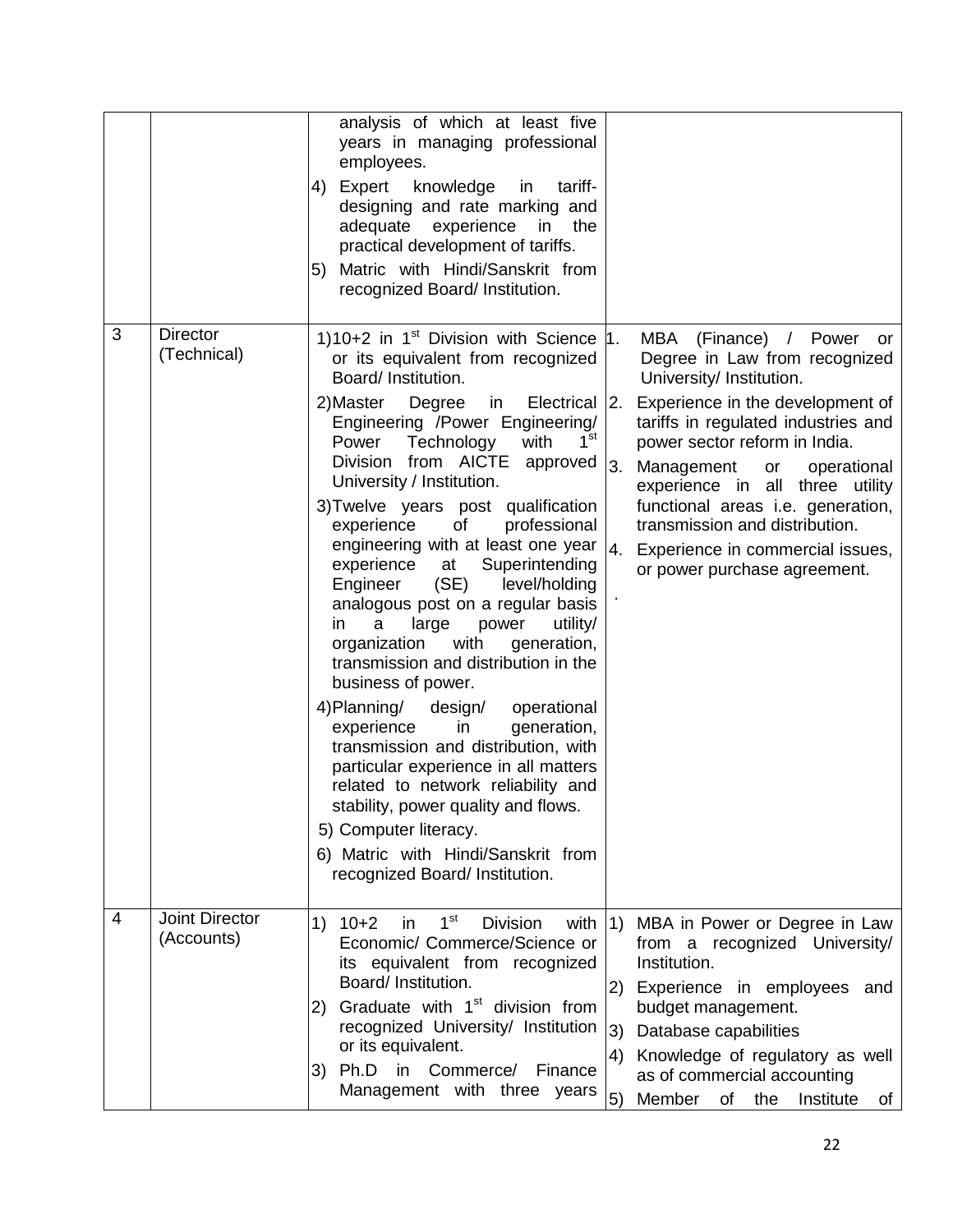|   |                                      | 4)<br>5)                         | post qualification professional<br>experience OR Post Graduate<br>degree with 1 <sup>st</sup> Division<br>in.<br>Commerce with specialization in<br>Micro Economics / Economics<br>1 <sup>st</sup><br>OR MBA (Finance)<br>with<br>division on<br>regular<br>basis<br>or<br>Chartered Accountant or ICWA<br>from a recognized University/<br>Institution with Nine years post<br>qualification<br>professional<br>experience in Accounting in an<br>Organization of repute.<br>Demonstrated<br>capability<br>in.<br>generally accepted accounting<br>practices, financial<br>analysis,<br>spreadsheets.<br>Matric with Hindi/Sanskrit from                                                                                                                                                                                                                                                                                                                                                                                                                                     |                       | Chartered Accountants / Institute<br>of Cost Accountants of India.                                                                                                 |
|---|--------------------------------------|----------------------------------|-------------------------------------------------------------------------------------------------------------------------------------------------------------------------------------------------------------------------------------------------------------------------------------------------------------------------------------------------------------------------------------------------------------------------------------------------------------------------------------------------------------------------------------------------------------------------------------------------------------------------------------------------------------------------------------------------------------------------------------------------------------------------------------------------------------------------------------------------------------------------------------------------------------------------------------------------------------------------------------------------------------------------------------------------------------------------------|-----------------------|--------------------------------------------------------------------------------------------------------------------------------------------------------------------|
| 5 | <b>Joint Director</b><br>(Economics) | 1)<br>2)<br>3)<br>4)<br>5)<br>6) | recognized Board/ Institution.<br>1 <sup>st</sup><br>$10+2$<br>in<br><b>Division</b><br>with<br>Economic/ Commerce/Science or<br>its equivalent from recognized<br>Board/ Institution.<br>Graduate with 1 <sup>st</sup> division from<br>recognized University/ Institution<br>or its equivalent.<br>Ph.D. in Economics with three<br>qualification<br>post<br>years<br>professional experience OR Post<br>Graduate degree with 1 <sup>st</sup> Division<br>in Economics or MBA (Finance)<br>with 1 <sup>st</sup> division or M.Com with<br>specialization in Micro Economics<br>regular<br>basis<br>from<br><b>on</b><br>a<br>recognized University/ Institution<br>with Nine years post qualification<br>professional<br>experience<br>in.<br>finance<br>equivalent<br>in<br>or<br>a<br>organization of repute.<br>Demonstrated<br>capability<br>in<br>financial,<br>modeling<br>and<br>spreadsheets analysis.<br>Strong familiarity with theory and<br>practice of tariff design and rate-<br>making.<br>Matric with Hindi/Sanskrit from<br>recognized Board/ Institution. | 1)<br>(2)<br>3)<br>4) | MBA in Power or Degree in Law.<br>Experience<br>in<br>employees<br>management<br>Database capabilities<br>Knowledge of accounting<br>and<br>principles of finance. |
| 6 | <b>Joint Director</b><br>(Finance)   | 1)                               | 1 <sup>st</sup><br>$10+2$<br>in<br><b>Division</b><br>with                                                                                                                                                                                                                                                                                                                                                                                                                                                                                                                                                                                                                                                                                                                                                                                                                                                                                                                                                                                                                    |                       | 1) MBA in Power or Degree in Law                                                                                                                                   |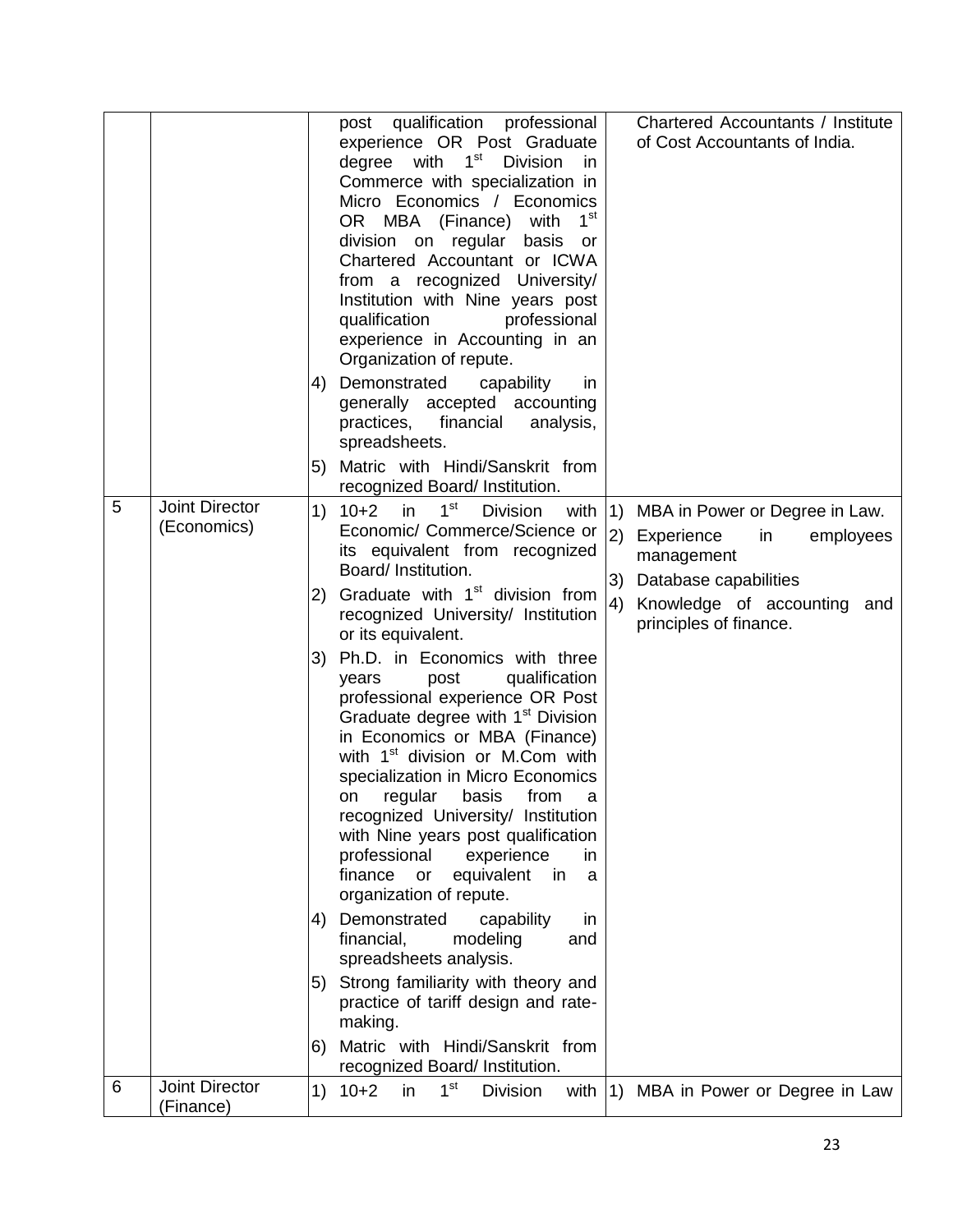|           |                                                                                                                                                                            | 2)<br>3)<br>4)                                                 | Economic/ Commerce/Science or<br>its equivalent from recognized<br>Board/ Institution.<br>Graduate with 1 <sup>st</sup> division from<br>recognized University/ Institution<br>or its equivalent.<br>Ph.D<br>in Commerce/ Finance<br>Management with three years<br>post qualification<br>professional<br>experience OR Post Graduate<br>$1^{\rm st}$<br>degree with<br><b>Division</b><br>in.<br>Commerce with specialization in<br>Micro Economics / Economics<br>OR MBA (Finance) in 1 <sup>st</sup> division<br>on regular basis or Chartered<br>Accountant or ICWA from a<br>recognized University/ Institution<br>with Nine years post qualification<br>professional<br>experience<br>in<br>Accounting in an Organization of<br>repute.<br>Demonstrated<br>capability<br>in<br>financial,<br>modeling<br>and<br>spreadsheets analysis. | 3)<br>4)<br>5) | from a recognized University/<br>Institution.<br>2) Experience in employees and<br>budget management.<br>Database capabilities<br>Knowledge of regulatory as well<br>as of commercial accounting<br>of<br>the<br>Member<br>Institute<br>ot<br>Chartered Accountants/ Institute<br>of Cost Accountants of India.                                                       |
|-----------|----------------------------------------------------------------------------------------------------------------------------------------------------------------------------|----------------------------------------------------------------|----------------------------------------------------------------------------------------------------------------------------------------------------------------------------------------------------------------------------------------------------------------------------------------------------------------------------------------------------------------------------------------------------------------------------------------------------------------------------------------------------------------------------------------------------------------------------------------------------------------------------------------------------------------------------------------------------------------------------------------------------------------------------------------------------------------------------------------------|----------------|-----------------------------------------------------------------------------------------------------------------------------------------------------------------------------------------------------------------------------------------------------------------------------------------------------------------------------------------------------------------------|
|           |                                                                                                                                                                            | 5)                                                             | Matric with Hindi/Sanskrit from<br>recognized Board/ Institution.                                                                                                                                                                                                                                                                                                                                                                                                                                                                                                                                                                                                                                                                                                                                                                            |                |                                                                                                                                                                                                                                                                                                                                                                       |
| 7 to<br>9 | <b>Joint Director</b><br>(Transmission)<br>Joint Director<br>(Distribution) - I<br>(Power<br>Procurement &<br>System<br>Operation)<br>Joint Director<br>(Distribution) -II | $\left( \begin{matrix} 1 \end{matrix} \right)$<br>$\mathbf{2}$ | 10+2 in 1 <sup>st</sup> Division with Science<br>or its equivalent from recognized<br>Board/ Institution<br>M. Tech in Electrical / Power<br>Engineering<br>or<br>Mechanical<br>Engineering or MBA in Power<br>Management with 1 <sup>st</sup> division on<br>regular<br>basis<br><b>AICTE</b><br>from<br>approved University/ Institution.<br>3) Nine years post qualification<br>professional experience with a<br>minimum of one year at the<br>Executive Engineer level in a<br>large power utility / organization<br>with generation, transmission and<br>distribution facilities.                                                                                                                                                                                                                                                      | 2)<br>3)       | 1) Ph.D<br>holder<br>in<br>Power<br>Engineering or Degree in Law<br>regular<br>basis<br>from<br>on<br>Universities<br>recognized<br>Institution.<br>Familiarity with electricity tariff<br>issues and power sector reform.<br>Power procurement/ systems<br>operations-<br>competitive<br>procurement, power least-cost<br>planning<br>scheduling<br>and<br>dispatch. |
|           |                                                                                                                                                                            | 4)                                                             | Depending on whether the Joint<br><b>Director</b><br>position<br>is<br>for<br>distribution,<br>transmission,<br>or                                                                                                                                                                                                                                                                                                                                                                                                                                                                                                                                                                                                                                                                                                                           |                |                                                                                                                                                                                                                                                                                                                                                                       |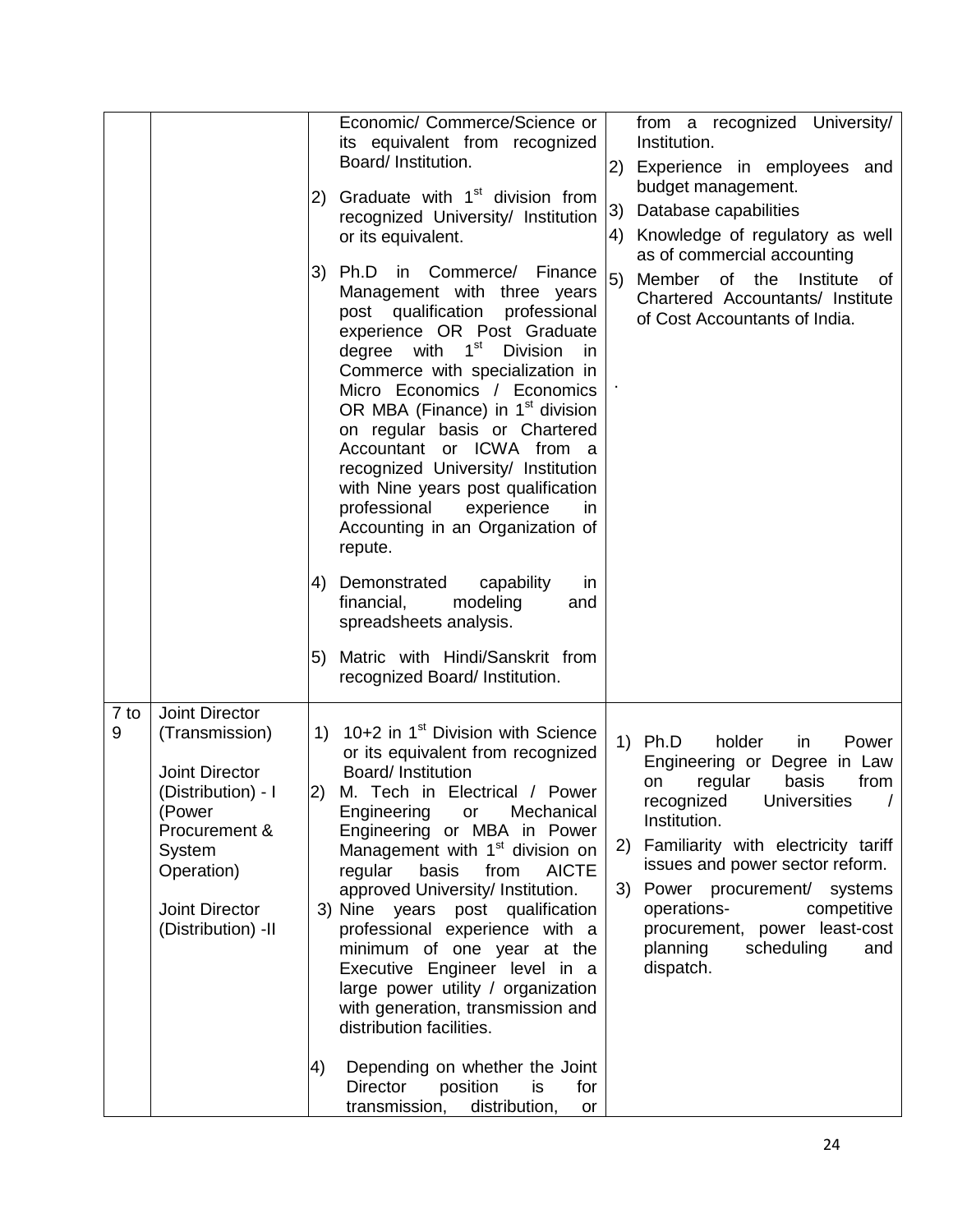|    |                         | procurement systems<br>power<br>operations, the candidate should<br>significant<br>have<br>design<br>planning<br>operational<br>experience<br>of<br>the<br>in.<br>one<br>following areas:                                                                                                                                                                                                                                                                                                                                                                                                                                                                             |
|----|-------------------------|-----------------------------------------------------------------------------------------------------------------------------------------------------------------------------------------------------------------------------------------------------------------------------------------------------------------------------------------------------------------------------------------------------------------------------------------------------------------------------------------------------------------------------------------------------------------------------------------------------------------------------------------------------------------------|
|    |                         | For the post of Joint<br>a)<br>Director (Transmission):<br>Planning and operation with<br>particular experience in net<br>reliability,<br>work<br>stability,<br>power quality and flows;<br>b) For the post of Joint<br>(Distribution):<br><b>Director</b><br>Planning<br>and<br>operation,<br>network, reliability as well as<br>commercial<br>aspects<br>0f<br>distribution (metering, billing,<br>collection etc);<br><b>Procurement</b><br>c) Power<br><b>System</b><br><b>Operations:</b><br>Competitive<br>procurement,<br>power purchase agreement,<br>least-cost<br>planning,<br>scheduling,<br>dispatch<br>and<br>knowledge of Law.<br>5) Computer literacy. |
|    |                         | 6) Matric with Hindi/Sanskrit from<br>recognized Board/ Institution.                                                                                                                                                                                                                                                                                                                                                                                                                                                                                                                                                                                                  |
| 10 | Joint Director<br>(Law) | 1 <sup>st</sup><br>$1) 10+2$<br>in<br><b>Division</b><br>1) PhD in Law/ LLM or<br>MBA<br>with<br>Economics/Commerce/<br>(Power/Finance)<br>from<br>recognized<br>University<br>Science or its equivalent from<br>Institution on regular basis.<br>recognized Board/ Institution.<br>2) Legal practice in power sector.<br>of<br><b>Bachelor</b><br>Degree<br>of<br>2)<br>Laws(Professional) on regular<br>Exposure to regulatory activities<br>3)<br>basis with 1 <sup>st</sup> division from<br>in Power Sector.<br>University/<br>recognized<br>Institution.<br>Should have enrolled as an<br>3)                                                                    |
|    |                         | advocate with Bar Council.<br>A minimum of Nine years post<br>4)<br>qualification<br>experience<br>in.<br>managerial capacity in the upper<br>bracket of any middle level<br>managerial<br>position<br>in<br>any<br>firm/<br>reputed<br>law<br>suitable<br>organization that deals inter-alia                                                                                                                                                                                                                                                                                                                                                                         |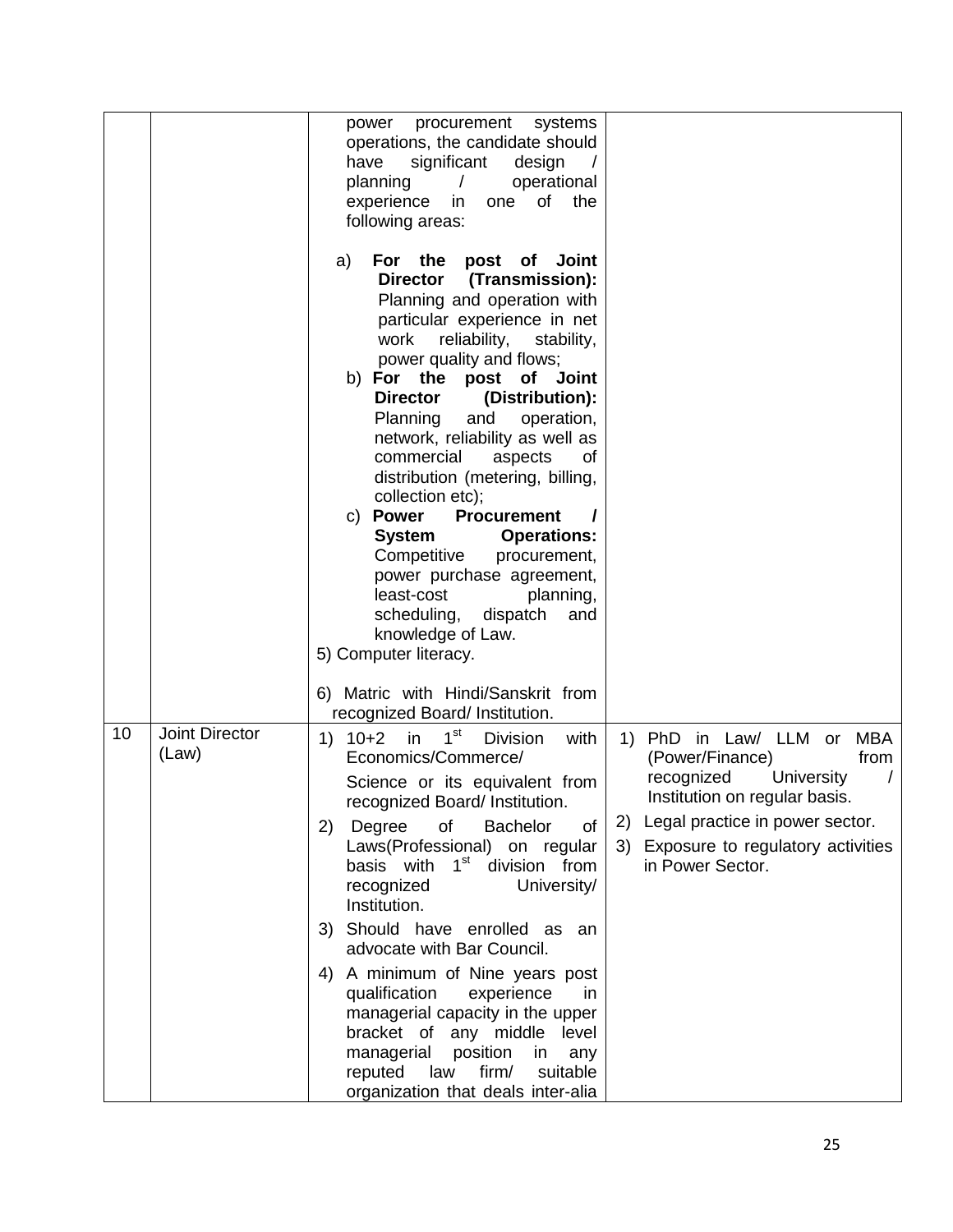|    |                                      | with power sector matter.                                                                                                                                                                                                                                                                                                      |
|----|--------------------------------------|--------------------------------------------------------------------------------------------------------------------------------------------------------------------------------------------------------------------------------------------------------------------------------------------------------------------------------|
|    |                                      | or                                                                                                                                                                                                                                                                                                                             |
|    |                                      | A minimum of Nine years post<br>qualification<br>experience<br>of<br>independent practice of law in<br>any High Court with exposure to<br>dealing the power sector matter                                                                                                                                                      |
|    |                                      | or                                                                                                                                                                                                                                                                                                                             |
|    |                                      | A minimum of Nine years post<br>qualification experience in any<br>constituted Judicial Service                                                                                                                                                                                                                                |
|    |                                      | or                                                                                                                                                                                                                                                                                                                             |
|    |                                      | A minimum of Nine years post<br>qualification<br>experience<br>as<br>Director/ Additional Director/ DA<br>Prosecution<br>Department,<br>in<br>Haryana or Law Officer<br>in.<br>CERC/SERCs.                                                                                                                                     |
|    |                                      | Or<br>A minimum of Nine years post                                                                                                                                                                                                                                                                                             |
|    |                                      | qualification<br>experience<br>as<br>Professor in the Department of<br>Law in any recognized University<br>/Institution.                                                                                                                                                                                                       |
|    |                                      | <b>Or</b>                                                                                                                                                                                                                                                                                                                      |
|    |                                      | A minimum of Nine years post<br>qualification<br>experience<br>of<br>independent practice of law or<br>LLM degree with $1st$ division/<br>CGP 7.5 on regular basis from<br>recognized University/ Institution<br>with seven years practice of law<br>in any High Court with exposure<br>to dealing the power sector<br>matter. |
|    |                                      | Excellent communication skills.<br>5)                                                                                                                                                                                                                                                                                          |
|    |                                      | Computer literacy.<br>6)                                                                                                                                                                                                                                                                                                       |
|    |                                      | Matric with Hindi/Sanskrit from<br>7)<br>recognized Board/ Institution.                                                                                                                                                                                                                                                        |
| 11 | <b>Deputy Director</b><br>(Accounts) | 1 <sup>st</sup><br>$10+2$<br>in<br><b>Division</b><br>1)<br>with<br>1) MBA in Power or Degree in Law<br>Commerce/Science<br>Economic/<br>from a recognized University/<br>Institution.<br>or its equivalent from recognized<br>Board/ Institution.<br> 2)<br>Experience<br>employees<br>in                                     |
|    |                                      | Graduate with 1 <sup>st</sup> division from<br>2)<br>and budget management.<br>recognized University/ Institution<br>Database capabilities<br>3)                                                                                                                                                                               |
|    |                                      | or its equivalent.<br>Knowledge of regulatory as well<br>4)                                                                                                                                                                                                                                                                    |
|    |                                      | Ph.D in Commerce / Finance<br>3)<br>as of commercial accounting                                                                                                                                                                                                                                                                |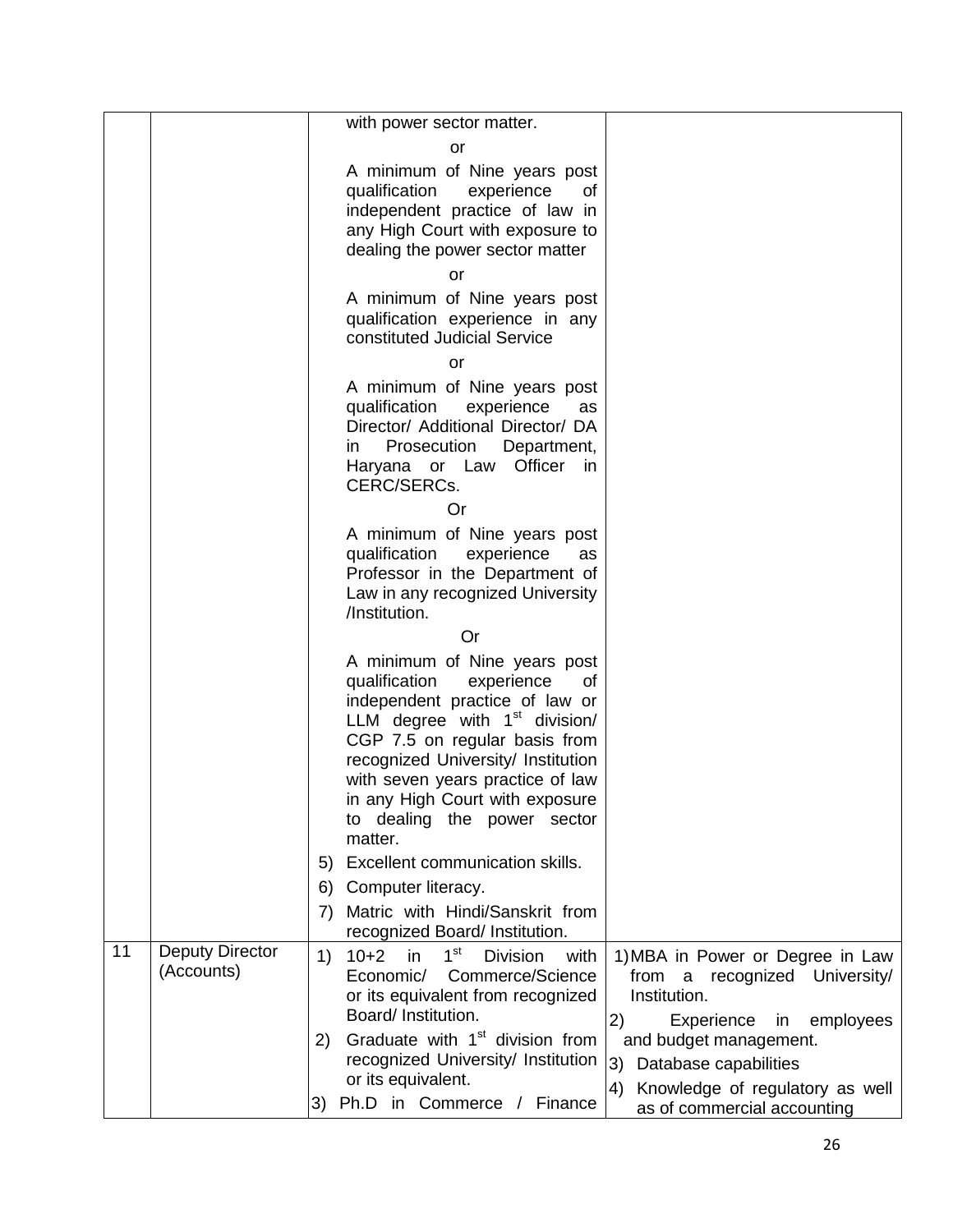| 4)<br>5)                                                           | Matric with Hindi/Sanskrit from<br>recognized Board/ Institution.                                                                                                                                                                                                                                                                                                                                                                                                                                                                                                                                                                                                                                                                                                                                                                                                                                                                                                                       |                                                                                                                                                                                               |
|--------------------------------------------------------------------|-----------------------------------------------------------------------------------------------------------------------------------------------------------------------------------------------------------------------------------------------------------------------------------------------------------------------------------------------------------------------------------------------------------------------------------------------------------------------------------------------------------------------------------------------------------------------------------------------------------------------------------------------------------------------------------------------------------------------------------------------------------------------------------------------------------------------------------------------------------------------------------------------------------------------------------------------------------------------------------------|-----------------------------------------------------------------------------------------------------------------------------------------------------------------------------------------------|
| 12<br>Deputy Director<br>(Economics)<br>2)<br>3)<br>4)<br>5)<br>6) | in $1st$<br>$1)$ 10+2<br>Division<br>with $ 1\rangle$<br>Economic/ Commerce/Science or<br>its equivalent from recognized<br>Board/ Institution.<br>Graduate with 1 <sup>st</sup> division from<br>recognized University/ Institution<br>or its equivalent.<br>Ph.D. in Economics with two<br>qualification<br>post<br>years<br>professional experience OR Post<br>Graduate degree with 1 <sup>st</sup> Division<br>in Economics or MBA (Finance)<br>with 1 <sup>st</sup> division or M.Com with<br>specialization in Micro Economics<br>from<br>regular<br>basis<br>on<br>a<br>recognized University/ Institution<br>with five years post qualification<br>professional<br>experience<br>in<br>finance or<br>equivalent<br>in<br>a<br>organization of repute.<br>Demonstrated<br>capability<br>in<br>financial,<br>modeling<br>and<br>spreadsheets analysis.<br>Strong familiarity with theory and<br>practice of tariff design and rate-<br>making.<br>Matric with Hindi/Sanskrit from | MBA in Power or Degree in Law.<br>$ 2\rangle$<br>Experience<br>in<br>employees<br>management<br>3)<br>Database capabilities<br>4)<br>Knowledge of accounting<br>and<br>principles of finance. |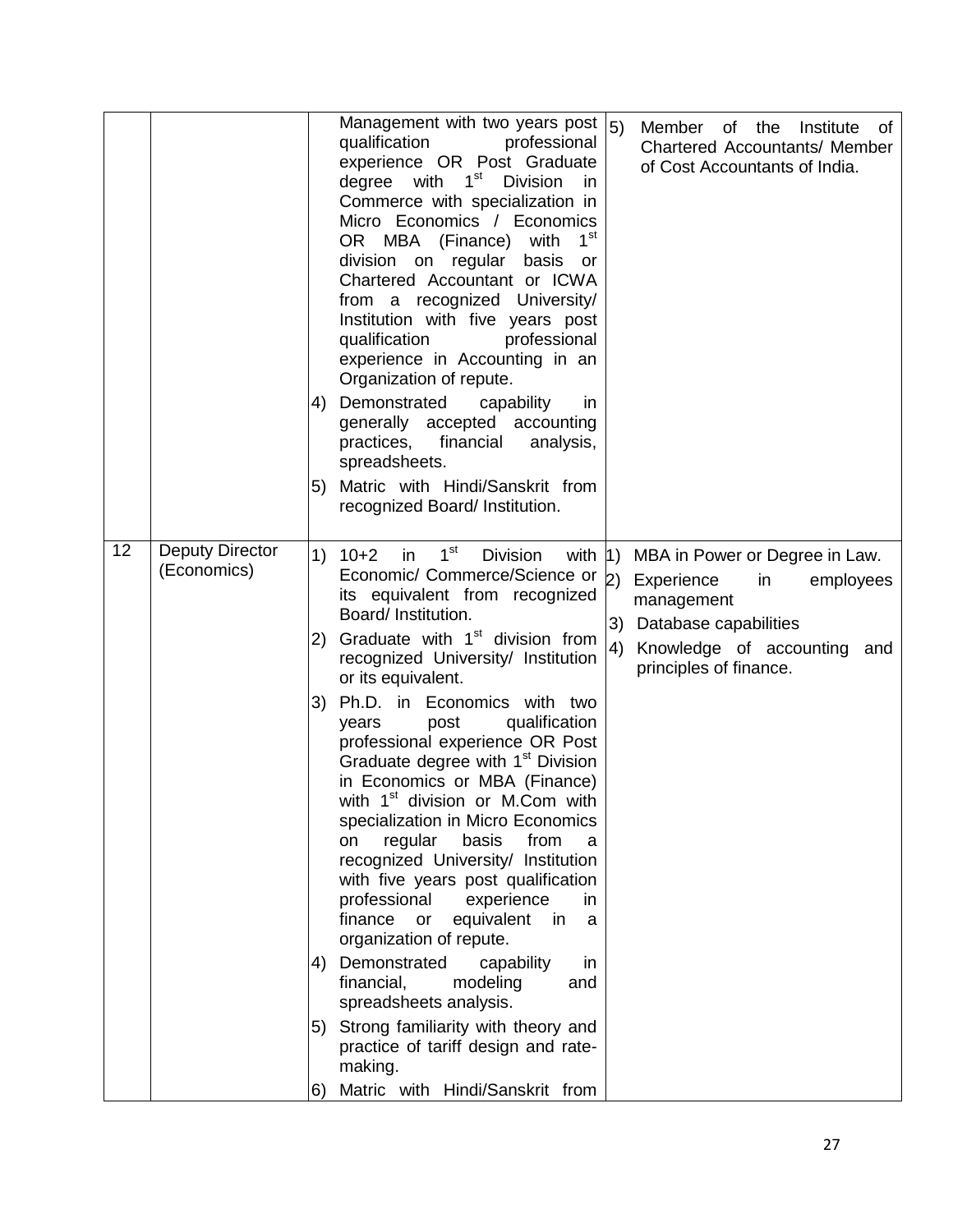|                |                                                                                                                                                                                                 | recognized Board/ Institution.                                                                                                                                                                                                                                                                                                                                                                                                                                                                                                                                                                                                                        |                                                                                                                                                                                                                                                                                                                                                                                            |
|----------------|-------------------------------------------------------------------------------------------------------------------------------------------------------------------------------------------------|-------------------------------------------------------------------------------------------------------------------------------------------------------------------------------------------------------------------------------------------------------------------------------------------------------------------------------------------------------------------------------------------------------------------------------------------------------------------------------------------------------------------------------------------------------------------------------------------------------------------------------------------------------|--------------------------------------------------------------------------------------------------------------------------------------------------------------------------------------------------------------------------------------------------------------------------------------------------------------------------------------------------------------------------------------------|
| 13             | Deputy Director<br>(Finance)                                                                                                                                                                    | 1 <sup>st</sup><br>$1) 10+2$<br>in<br><b>Division</b><br>with<br>Economic/ Commerce/Science or<br>its equivalent from recognized<br>Board/ Institution.                                                                                                                                                                                                                                                                                                                                                                                                                                                                                               | 1) MBA in Power or Degree in Law<br>from a recognized University/<br>Institution.<br>2) Experience in employees and                                                                                                                                                                                                                                                                        |
|                |                                                                                                                                                                                                 | 2) Graduate with $1st$ division from<br>recognized University/ Institution<br>or its equivalent.                                                                                                                                                                                                                                                                                                                                                                                                                                                                                                                                                      | budget management.<br>3)<br>Database capabilities<br>4)<br>Knowledge of regulatory as well                                                                                                                                                                                                                                                                                                 |
|                |                                                                                                                                                                                                 | Ph.D in Commerce/ Finance<br>3)<br>Management with two years post<br>qualification<br>professional<br>experience OR Post Graduate<br>degree with<br>$1^{\rm st}$<br><b>Division</b><br>in<br>Commerce with specialization in<br>Micro Economics / Economics<br>OR MBA (Finance) in 1 <sup>st</sup> division<br>on regular basis or Chartered<br>Accountant or ICWA from a<br>recognized University/ Institution<br>with Five years post qualification<br>professional<br>experience<br>in<br>Accounting in an Organization of<br>repute.<br>Demonstrated<br>capability<br>4)<br>in.                                                                   | as of commercial accounting<br>5) Member of the<br>Institute<br>of<br><b>Chartered Accountants / Institute</b><br>of Cost Accountants of India                                                                                                                                                                                                                                             |
|                |                                                                                                                                                                                                 | financial,<br>modeling<br>and<br>spreadsheets analysis.<br>Matric with Hindi/Sanskrit from<br>5)                                                                                                                                                                                                                                                                                                                                                                                                                                                                                                                                                      |                                                                                                                                                                                                                                                                                                                                                                                            |
| 14<br>to<br>16 | <b>Deputy Director</b><br>(Transmission)<br><b>Deputy Director</b><br>(Distribution)-I<br>(Power<br>Procurement/<br>System<br>operations,<br>and<br><b>Deputy Director</b><br>(Distribution)-II | recognized Board/ Institution.<br>10+2 in 1 <sup>st</sup> Division with Science<br>1)<br>equivalent<br>from<br>its<br>or<br>recognized Board/ Institution<br>2)<br>M. Tech in Electrical / Power<br>Engineering<br>or<br>Mechanical<br>Engineering or MBA in Power<br>Management with 1 <sup>st</sup> division on<br>regular<br>basis<br><b>AICTE</b><br>from<br>approved University/ Institution.<br>Five years post qualification<br>3)<br>professional experience in a<br>large power utility / organization<br>with generation, transmission<br>and distribution facilities.<br>Depending on whether the<br>4)<br>Deputy Director position is for | 1) PhD holder in Power<br>Engineering or Degree in Law<br>basis<br>from<br>regular<br>on<br>recognized<br><b>Universities</b><br>$\prime$<br>Institution.<br>Familiarity with electricity tariff<br>2)<br>issues and power sector reform.<br>Power procurement/ systems<br>3)<br>operations-<br>competitive<br>procurement, power least-cost<br>scheduling<br>planning<br>and<br>dispatch. |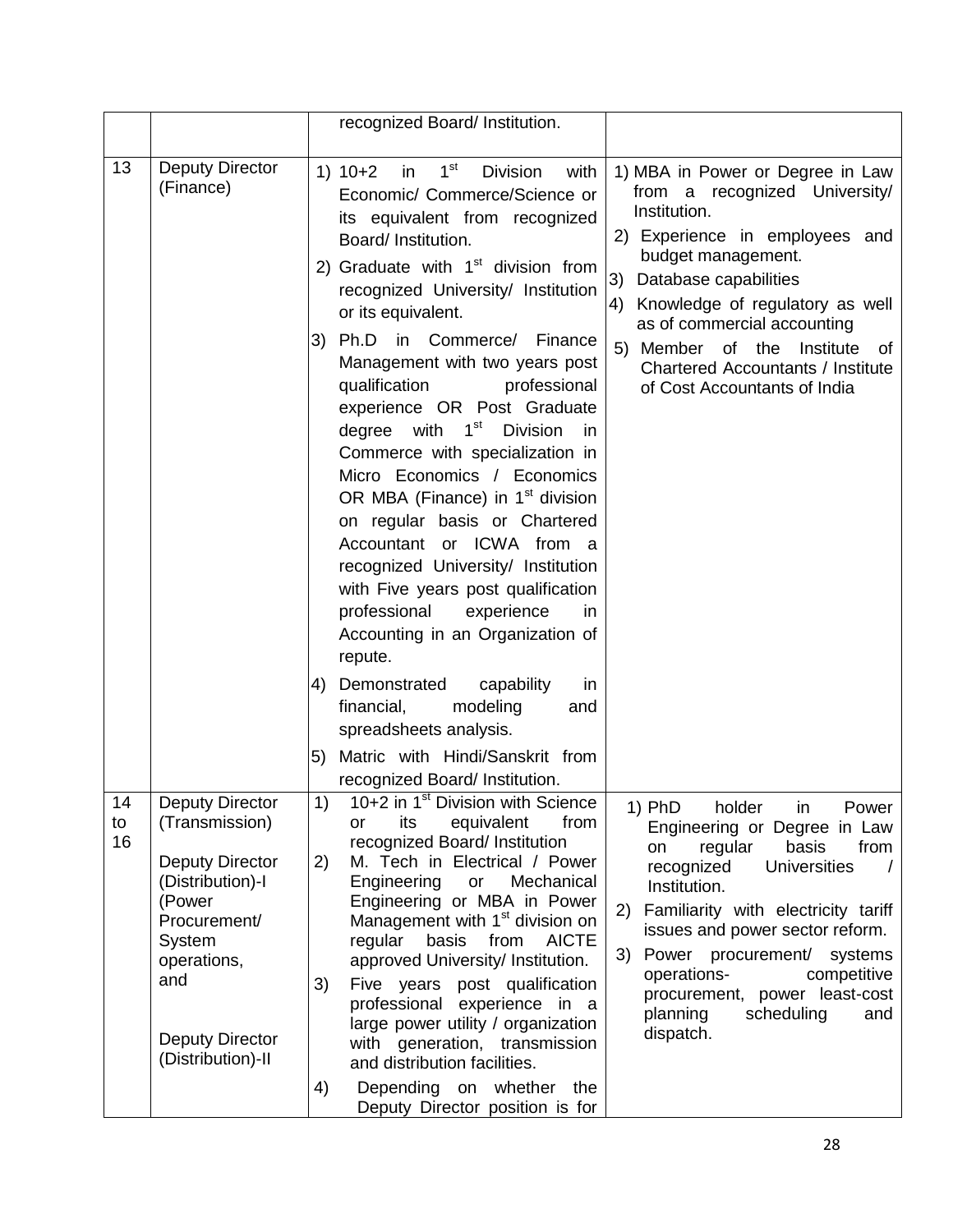|    |                       | transmission, distribution, or<br>power procurement systems<br>operations,<br>the<br>candidate                                                                                                                                                        |
|----|-----------------------|-------------------------------------------------------------------------------------------------------------------------------------------------------------------------------------------------------------------------------------------------------|
|    |                       | should have design / planning /                                                                                                                                                                                                                       |
|    |                       | operational experience in one                                                                                                                                                                                                                         |
|    |                       | of the following areas:                                                                                                                                                                                                                               |
|    |                       | For the post of Deputy<br>a)<br>Director (Transmission):<br>Planning and operation with<br>particular experience in net                                                                                                                               |
|    |                       | work<br>reliability,<br>stability,<br>power quality and flows;                                                                                                                                                                                        |
|    |                       | For the post of Deputy<br>b)<br>(Distribution):<br><b>Director</b><br>Planning<br>and<br>operation,<br>network, reliability as well as<br>commercial<br>aspects<br>οf<br>distribution (metering, billing,<br>collection etc);                         |
|    |                       | Procurement<br>c)<br><b>Power</b><br><b>System</b><br><b>Operations:</b><br>Competitive<br>procurement,<br>power purchase agreement,<br>least-cost<br>planning,<br>scheduling, dispatch<br>and<br>knowledge of Law.                                   |
|    |                       | 5) Computer literacy.                                                                                                                                                                                                                                 |
|    |                       | 6) Matric with Hindi/Sanskrit from                                                                                                                                                                                                                    |
|    |                       | recognized Board/ Institution.                                                                                                                                                                                                                        |
| 17 | <b>System Manager</b> | 1) 10+2 in 1 <sup>st</sup> Division with Science<br>Degree in Law or MBA in power on<br>/ Commerce / Economics or its<br>from<br>regular<br>basis<br>recognized<br>from<br>equivalent<br>University/ Institution.<br>recognized<br>Board/ Institution |
|    |                       | 2) M.Tech/ ME in Computer<br>Science/IT on regular basis with<br>1 <sup>st</sup> division from AICET approved<br>University/ Institution.                                                                                                             |
|    |                       | Five years post qualification<br>3)<br>information<br>experience<br>in<br>technology<br>management,<br>network<br>management,<br>and<br>software<br>development<br>in<br>an<br>organization of repute.                                                |
|    |                       | with<br>Experience<br>4)<br>managing<br>employees and budgets.                                                                                                                                                                                        |
|    |                       | Excellent communication skills.<br>5)                                                                                                                                                                                                                 |
|    |                       | Matric with Hindi/Sanskrit from<br>6)<br>recognized Board/ Institution.                                                                                                                                                                               |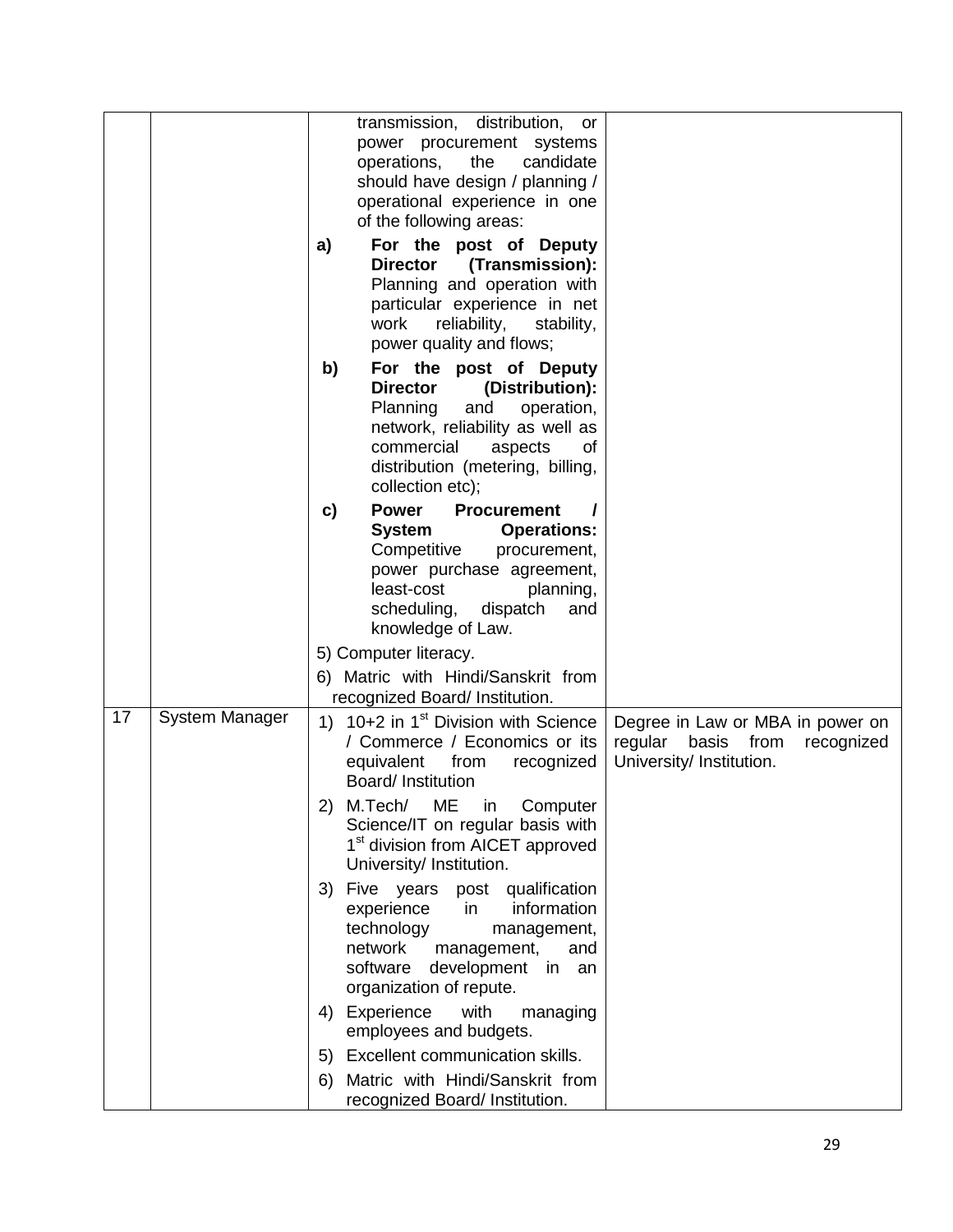| 18 | Law Officer | 1 <sup>st</sup><br>$1) 10+2$<br>in<br><b>Division</b><br>1) PhD or LLM / MBA<br>with<br>Economics/Commerce/<br>(Power/Finance) from                                                                                                                                                                            |
|----|-------------|----------------------------------------------------------------------------------------------------------------------------------------------------------------------------------------------------------------------------------------------------------------------------------------------------------------|
|    |             | recognized University /<br>Science or its equivalent from                                                                                                                                                                                                                                                      |
|    |             | Institution on regular basis.<br>recognized Board/ Institution.                                                                                                                                                                                                                                                |
|    |             | 2) Legal practice in power sector.<br>Degree of Bachelor of Law<br>2)<br>3) Graduate<br>(Professional) on regular basis<br>with<br>Science/<br>with 60% marks from recognized<br>Engineering/<br>Commerce/<br>University/ Institution.<br>Economics from a recognized                                          |
|    |             | University/ Institution on regular<br>3) Should have enrolled as an<br>basis.<br>advocate with Bar Council.                                                                                                                                                                                                    |
|    |             | A minimum of Seven years post<br>4)<br>qualification<br>experience<br>in.<br>managerial capacity in the upper<br>bracket of any middle level<br>position<br>managerial<br>in<br>any<br>reputed<br>firm/<br>law<br>suitable<br>organization that deals inter-alia<br>with power sector matter.<br><b>OR</b>     |
|    |             | A minimum of Seven years post<br>qualification<br>experience<br>οf<br>independent practice of law or<br>LLM degree with $1st$ division/<br>CGP 7.5 on regular basis from<br>recognized University/ Institution<br>with two years practice of law in<br>any High Court and knowledge<br>of power sector matter. |
|    |             | <b>OR</b><br>A minimum of Seven years post<br>qualification<br>experience<br>in.<br>managerial capacity in the upper<br>bracket of any middle level<br>managerial<br>position<br>in<br>any<br>law<br>firm/<br>suitable<br>reputed<br>organization that deals inter-alia<br>with power sector matter.           |
|    |             | <b>OR</b><br>A minimum of Seven years post<br>qualification experience in any<br>constituted Judicial Service                                                                                                                                                                                                  |
|    |             | <b>OR</b><br>A minimum of Seven years post<br>qualification<br>experience<br>as<br>Additional<br>Director/<br>DA.<br>in.<br>Prosecution<br>Department,<br>Haryana or Law Officer<br>in.<br>CERC/SERCs.                                                                                                         |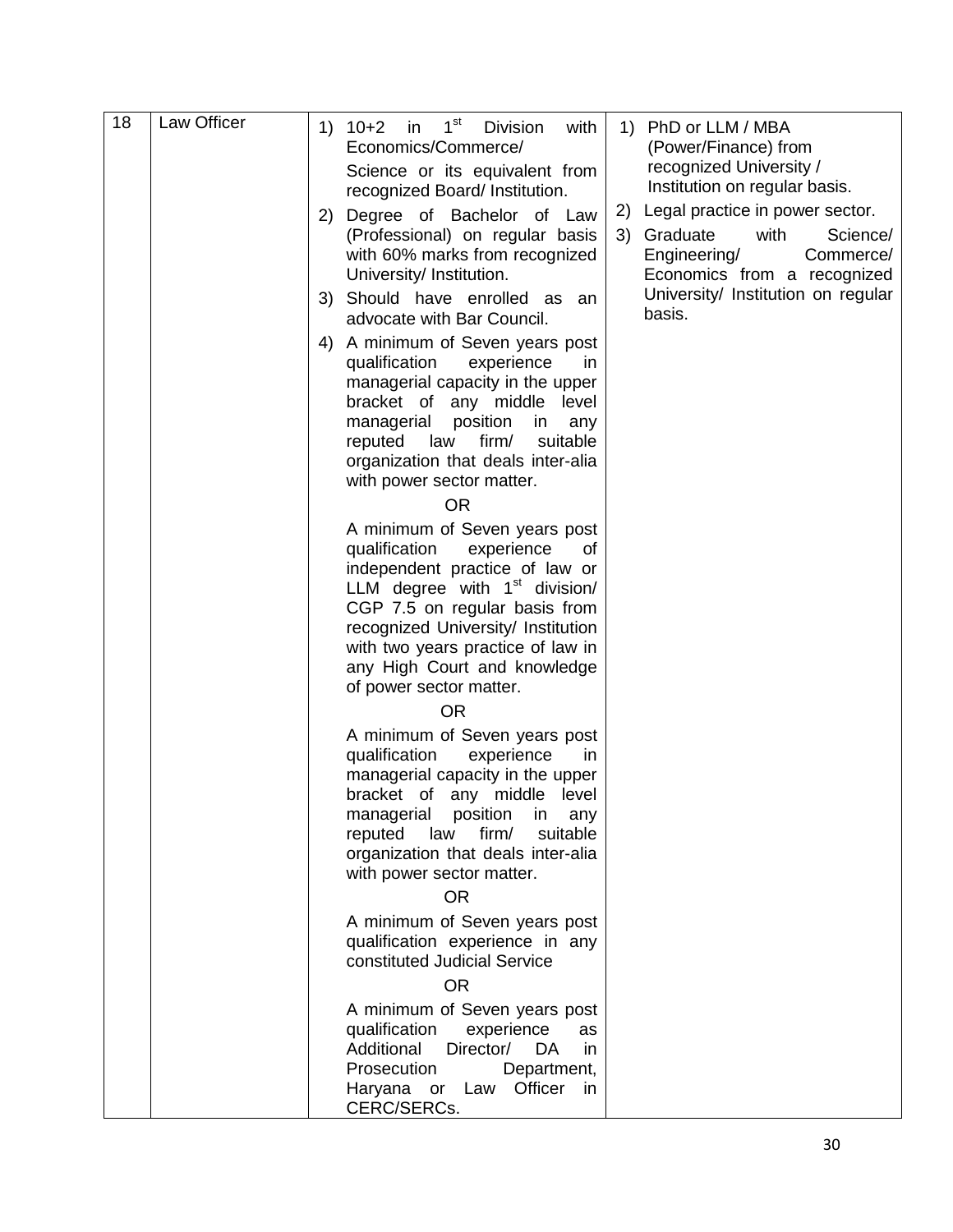|    |                                        | <b>OR</b>                                                                                                                                                                                                                                                                                                               |
|----|----------------------------------------|-------------------------------------------------------------------------------------------------------------------------------------------------------------------------------------------------------------------------------------------------------------------------------------------------------------------------|
|    |                                        | A minimum of Seven years post<br>qualification<br>experience<br>as<br>Professor in the Department of<br>Law in any recognized University<br>/Institution.                                                                                                                                                               |
|    |                                        | 5) Excellent communication skills.                                                                                                                                                                                                                                                                                      |
|    |                                        | Computer literacy.<br>6)                                                                                                                                                                                                                                                                                                |
|    |                                        | $1^{\rm st}$<br>Matric<br>division<br>7)<br>with<br>Hindi/Sanskrit from recognized<br>Board/ Institution.                                                                                                                                                                                                               |
| 19 | <b>Deputy Director</b><br>(Media)      | 1) $10+2$ in $2^{nd}$ Division from a<br>Master degree from a recognized<br>recognized Board/Institution.<br>University/ Institution.                                                                                                                                                                                   |
|    |                                        | 2) Graduate<br>with<br>Science/<br>Engineering/Commerce/<br>Economics with minimum 50%<br>from<br>marks<br>recognized<br>a<br>University/ Institution on regular<br>basis.                                                                                                                                              |
|    |                                        | 3) Master's degree in relevant<br>discipline (e.g. journalism or<br>mass communication) with 55%<br>from<br>marks<br>recognized<br>a<br>University/ Institution.                                                                                                                                                        |
|    |                                        | Nine years of post qualification<br>4)<br>professional / Media experience<br>journalism,<br>in.<br>mass<br>communications, or<br>Public<br>Relations or in an organization of<br>repute.                                                                                                                                |
|    |                                        | 5) Excellent communication skills.                                                                                                                                                                                                                                                                                      |
|    |                                        | Sound knowledge of Internet<br>6)<br>and Social Media.                                                                                                                                                                                                                                                                  |
|    |                                        | Computer skills, especially word<br>7)<br>processing<br>and<br>presentation<br>programs.                                                                                                                                                                                                                                |
|    |                                        | Outstanding knowledge in power<br>8)<br>sector/electricity<br>matters<br>background<br>financial/<br>in<br>economics writing/ analysis.                                                                                                                                                                                 |
|    |                                        | in 1 <sup>st</sup> Division<br><b>Matric</b><br>with<br>9)<br>Hindi/Sanskrit from recognized<br>Board/ Institution.                                                                                                                                                                                                     |
| 20 | <b>Deputy Secretary</b><br>(Personnel) | 1 <sup>st</sup><br>1)<br>$10+2$<br>in<br><b>Division</b><br>1) PhD or MBA (Power/Finance)<br>with<br>Commerce/Science<br>from recognized University<br>Economic/<br>Institution on regular basis.<br>its<br>equivalent<br>from<br><b>or</b><br>a<br>recognized Board / Institution.<br>2) LLM<br>MBA<br>(Finance/<br>or |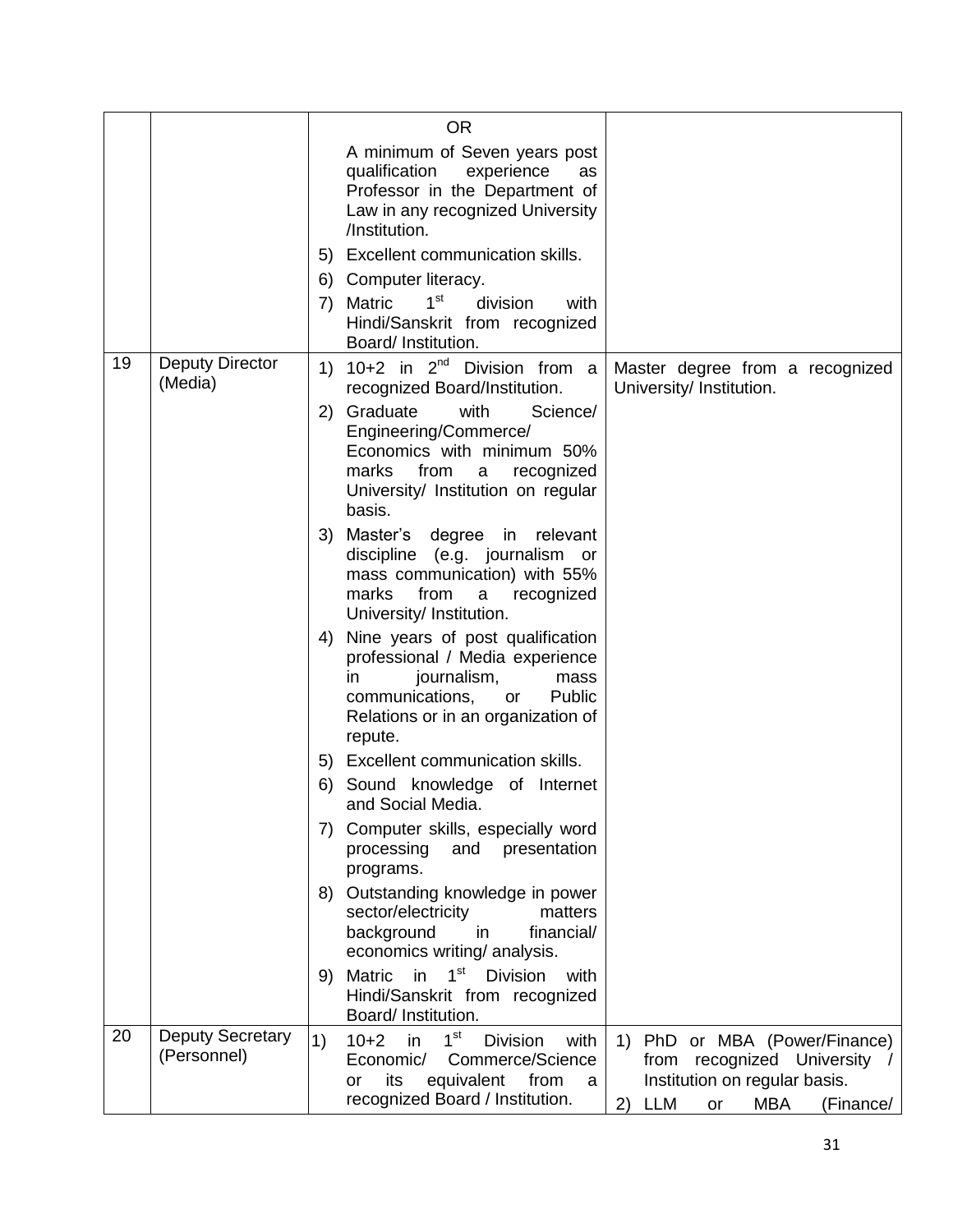|    |                                            | Marketing/Power)<br>2)<br>Degree of Bachelor of law                                                                                                                                                                                                                                                                                                                                                                                                                                                                                                                                                                                                                                                                                                                                                                                                                                                                                                         |
|----|--------------------------------------------|-------------------------------------------------------------------------------------------------------------------------------------------------------------------------------------------------------------------------------------------------------------------------------------------------------------------------------------------------------------------------------------------------------------------------------------------------------------------------------------------------------------------------------------------------------------------------------------------------------------------------------------------------------------------------------------------------------------------------------------------------------------------------------------------------------------------------------------------------------------------------------------------------------------------------------------------------------------|
|    |                                            | (Professional) on regular basis / 3)<br>Experience in a government<br>,Bachelor of<br>Engineering<br>organization.<br>$\sqrt{ }$<br>Commerce/<br>Economics/<br>4) Legal practice in power sector.<br>1 <sup>st</sup> Division on<br>Science with<br>5)<br>Graduate<br>with<br>Science/<br>regular basis from a recognized<br>Engineering/<br>Commerce/<br>University/ Institution.<br>Economics from a recognized                                                                                                                                                                                                                                                                                                                                                                                                                                                                                                                                           |
|    |                                            | Minimum<br>five<br>3)<br>years<br>post<br>University/ Institution on regular<br>professional<br>qualification<br>basis.<br>experience<br>Personnel<br>in<br>management and administrative<br>matters/ managing employees,<br>budget and projects matters.<br>Or                                                                                                                                                                                                                                                                                                                                                                                                                                                                                                                                                                                                                                                                                             |
|    |                                            | A minimum of Two years post<br>qualification<br>experience<br>in.<br>managerial capacity in the upper<br>bracket of any middle level<br>position<br>managerial<br>in.<br>any<br>firm/<br>reputed<br>law<br>suitable<br>organization that deals inter-alia<br>with power sector matter.<br><b>OR</b>                                                                                                                                                                                                                                                                                                                                                                                                                                                                                                                                                                                                                                                         |
|    |                                            | A minimum of Two years post<br>qualification experience in any<br>constituted Judicial Service.                                                                                                                                                                                                                                                                                                                                                                                                                                                                                                                                                                                                                                                                                                                                                                                                                                                             |
|    |                                            | Excellent communication skills.<br>4)<br>Computer literacy.<br>5)<br>Matric with Hindi/Sanskrit from<br>6)<br>recognized Board/ Institution                                                                                                                                                                                                                                                                                                                                                                                                                                                                                                                                                                                                                                                                                                                                                                                                                 |
| 21 | Assistant<br><b>Director</b><br>(Accounts) | 1)<br>$10+2$<br>1st<br>with $ 1\rangle$<br>MBA in Power or Degree in Law<br>in<br><b>Division</b><br>Economics/Commerce/Science<br>recognized University/<br>from a<br>Institution.<br>from<br>recognized<br>a<br>Board/Institution.<br>2) Experience in employees and<br>B.Com with 65% marks from<br>budget management.<br>2)<br>recognized University/ Institution.<br>3)<br>Database capabilities<br>Ph.D in Commerce/ Finance<br>3)<br>$ 4\rangle$<br>Knowledge of regulatory as well<br>Management OR Post Graduate<br>as of commercial accounting<br>degree with 75%<br>marks<br>in $\vert 5$ )<br>Member of the<br>Institute<br>of<br>Commerce with specialization in<br>Chartered Accountants / Institute<br>of Cost Accountants of India.<br>Micro Economics / Economics<br>OR MBA (Finance) with 75%<br>marks<br>basis<br>on<br>regular<br>or<br>Chartered Accountant or ICWA<br>from a recognized University/<br>Institution with two year post |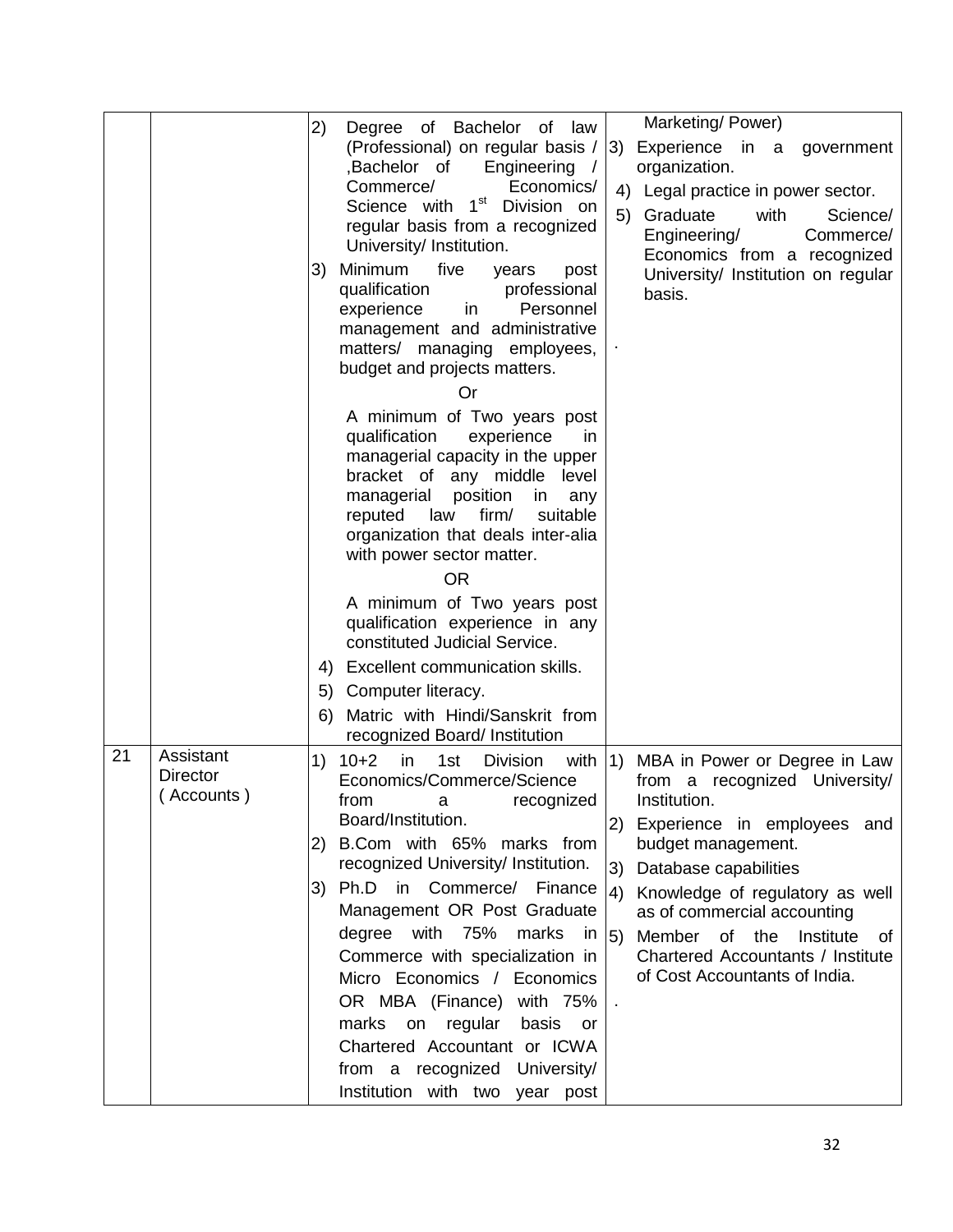|    |                                    | qualification<br>professional<br>experience in Accounting in an<br>Organization of repute.<br>Demonstrated<br>capability<br>4)<br>in.<br>generally accepted accounting<br>financial<br>practices,<br>analysis,<br>spreadsheets.<br>Matric with Hindi/Sanskrit from<br>5)<br>recognized Board/ Institution.                                                                                                                                                                                                                                                                                                                                                        |                                                                                                                                                                                                                                                                                                                                                |
|----|------------------------------------|-------------------------------------------------------------------------------------------------------------------------------------------------------------------------------------------------------------------------------------------------------------------------------------------------------------------------------------------------------------------------------------------------------------------------------------------------------------------------------------------------------------------------------------------------------------------------------------------------------------------------------------------------------------------|------------------------------------------------------------------------------------------------------------------------------------------------------------------------------------------------------------------------------------------------------------------------------------------------------------------------------------------------|
| 22 | <b>Senior Private</b><br>Secretary | 1) 10+2 or equivalent qualification<br>Science/Economics/<br>with<br>Commerce with 1 <sup>st</sup> division from<br>recognized Board/ Institution<br>Bachelor's<br>Degree<br>from<br>2)<br>a<br>recognized University/ Institution.<br>Twelve years post qualification<br>3)<br>experience as Private Secretary<br>in a organization of repute.<br>English shorthand at speed of<br>4)<br>120 w.p.m and transcription<br>thereof at speed of 40 w.p.m.<br>Hindi shorthand at speed of 80<br>5)<br>w.p.m. and transcription thereof<br>at speed of 20 w.p.m<br>Computer literacy.<br>6)<br>Matric with Hindi/Sanskrit from<br>7)<br>recognized Board/ Institution. | 1)<br>Degree in Law/Engineering<br>2)<br>Preference will be given<br>to<br>having<br>worked<br>persons<br>in<br>judicial/ power sector.<br>3)<br>Diploma<br>in Stenography<br>in.<br>English/Hindi or ITI Stenography<br>in English/ Hindi or Diploma in<br>Computer<br>Application<br>from<br>University/Board/<br>recognized<br>Institution. |
| 23 | Private<br>Secretary               | 10+2 or equivalent qualification<br>1)<br>with<br>Science/<br>2 <sup>nd</sup><br>Economics/Commerce with<br>division from recognized Board /<br>institution.<br>Bachelor's<br>Degree<br>from<br>2)<br>a<br>recognized University/ Institution.<br>3)<br>Ten years<br>post<br>qualification<br>Personal<br>experience<br>as<br>Assistant in an organization of<br>repute.<br>English shorthand at speed of<br>4)<br>120 w.p.m and transcription<br>thereof at speed of 40 w.p.m<br>Hindi shorthand at speed of 80<br>5)<br>w.p.m and transcription thereof<br>at speed of 20 w.p.m<br>Matric with Hindi/Sanskrit from<br>6)<br>recognized Board/ Institution.      | Degree in Law/Engineering<br>1)<br>(2)<br>Preference will be given to<br>persons working under judicial/<br>power sector.<br>3)<br>Stenography<br>Diploma<br>in<br>in.<br>English/Hindi or ITI Stenography<br>in English/ Hindi or Diploma in<br>Computer<br>Application<br>from<br>University/Board/<br>recognized<br>Institution.            |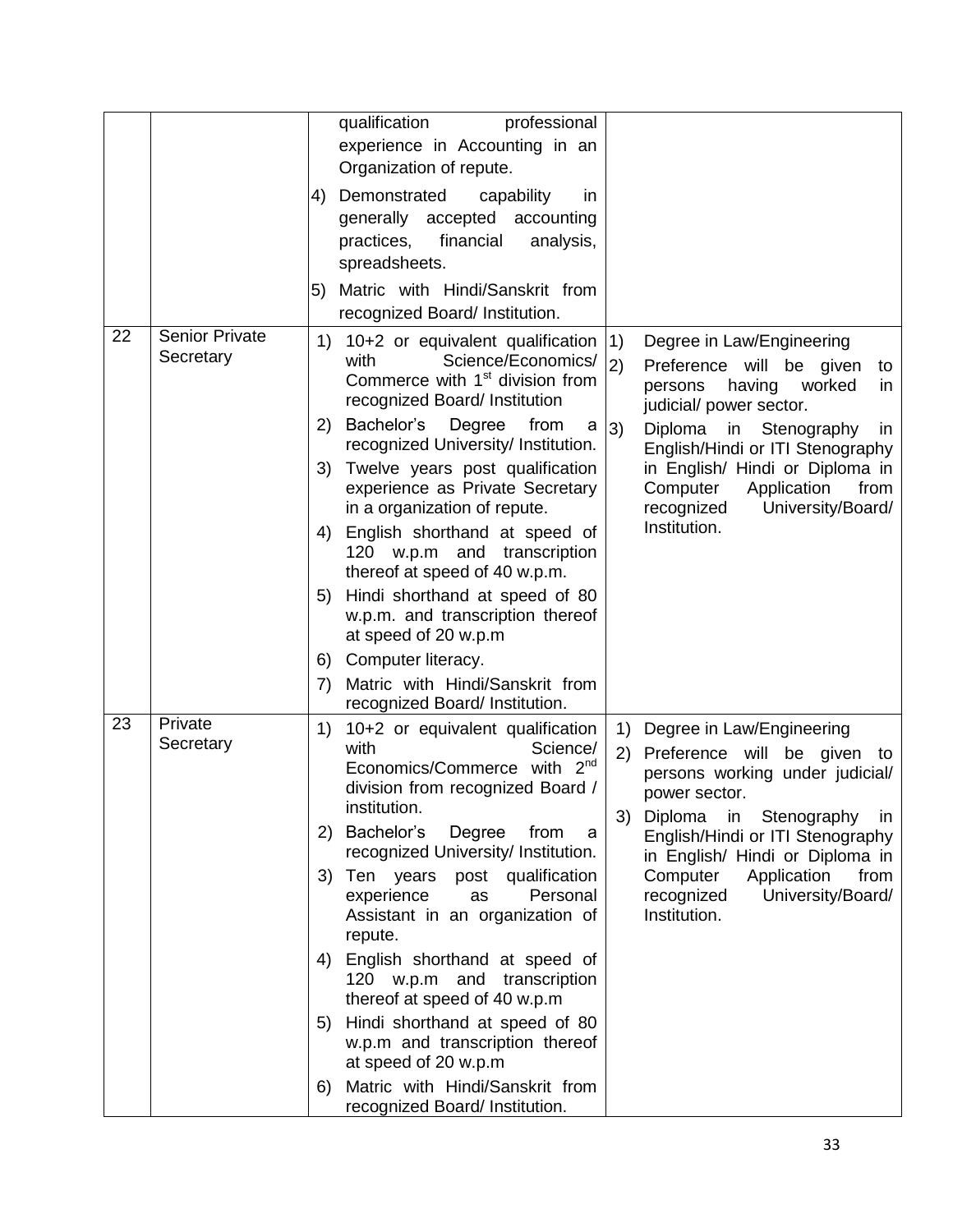# **PART B**

| Sr.            | Name of the                          | <b>Minimum and Required</b>                                                                                                                                                                                                                                                                                                                                                                                                                                                                                                                                                                                   | <b>Additional Desirable</b>                                                                                                                                                                                                                                                                             |
|----------------|--------------------------------------|---------------------------------------------------------------------------------------------------------------------------------------------------------------------------------------------------------------------------------------------------------------------------------------------------------------------------------------------------------------------------------------------------------------------------------------------------------------------------------------------------------------------------------------------------------------------------------------------------------------|---------------------------------------------------------------------------------------------------------------------------------------------------------------------------------------------------------------------------------------------------------------------------------------------------------|
| No.            | <b>Post</b>                          | <b>Qualifications and Experience, if</b><br>any                                                                                                                                                                                                                                                                                                                                                                                                                                                                                                                                                               | qualifications                                                                                                                                                                                                                                                                                          |
| 1              | <b>Section Officer</b><br>(Accounts) | with<br>$1) 10+2$<br>Economic<br>&<br>Commerce /Science from<br>a<br>recognized Board/Institution or<br>its equivalent.<br>2) Subordinate Accounts Service<br>Or B.Com with First Division<br>from recognized<br>university/<br>institution<br>3) Three years post qualification<br>professional<br>experience<br>establishment<br>accounts and<br>matters in an organization of<br>repute.<br>4) Excellent communication skills.<br>5) Computer literacy.<br>6) Matric with Hindi/Sanskrit from<br>recognized Board/ Institution.                                                                            | One year certificate course in<br>1)<br>computer applications.                                                                                                                                                                                                                                          |
| $\overline{2}$ | Personal<br>Assistant                | 1) $10+2$<br>with<br>Economic<br>&<br>1)<br>Commerce /Science from<br>a<br>recognized Board/Institution or<br>its equivalent<br>Graduate in law/ Science /<br>2)<br>Commerce / Economics with 2 <sup>nd</sup><br>Division from recognized Board<br>/ University with two years post<br>qualification experience as Sr.<br>Scale Stenographer/ Computer<br>Operator in a organization of<br>repute.<br>3) Matric with Hindi/Sanskrit from<br>recognized Board/ Institution.<br>4) English shorthand at a speed of<br>80 words per minute and<br>transcription thereof at a speed<br>of 20 words per minute and | Diploma<br>in<br>Stenography<br>in<br>English<br>$\sqrt{2}$<br>Hindi<br> T <br>or<br>Stenography in English / Hindi or<br>Diploma in Computer Application<br>from recognized University /<br>Board / Institution.<br>2) Preference will be given to<br>persons working under judicial/<br>power sector. |
| 3              | Clerical<br>Assistant                | 1) 10+2 or its equivalent with<br>Science/<br>economics/<br>commerce with 1 <sup>st</sup> division from<br>recognized Board/ Institution<br>B.Sc./B.Com/BBA<br>B.A.<br>2)<br>and<br>with Economics.<br>3) Excellent communication skills.                                                                                                                                                                                                                                                                                                                                                                     | LL.B or MBA (Power/Finance)<br>from recognized University /<br>Institution on regular basis.                                                                                                                                                                                                            |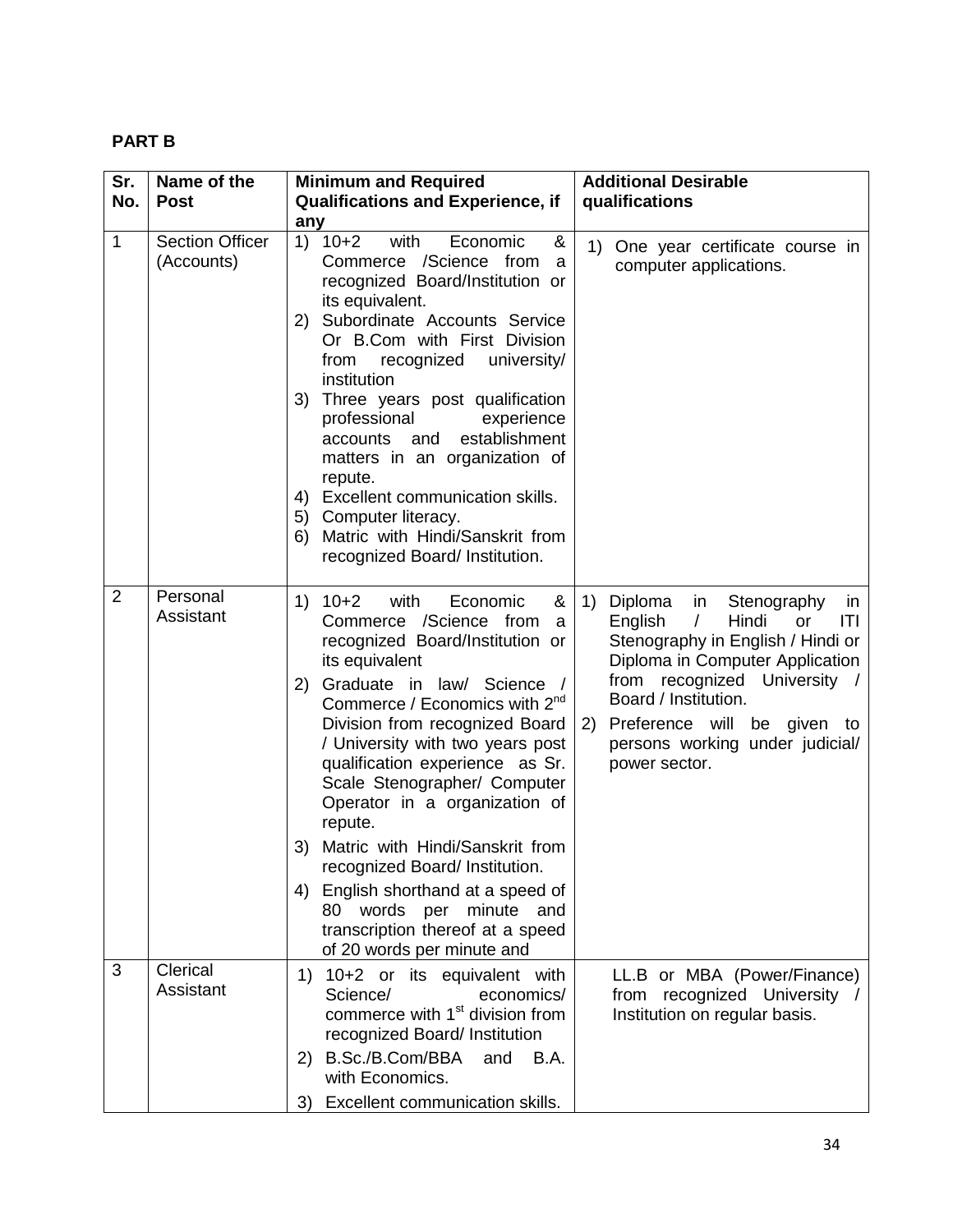|   |                                     | Computer literacy.<br>4)                                                                                                                                                                                                                                             |                                                                                                    |
|---|-------------------------------------|----------------------------------------------------------------------------------------------------------------------------------------------------------------------------------------------------------------------------------------------------------------------|----------------------------------------------------------------------------------------------------|
|   |                                     | Matric with Hindi/Sanskrit from<br>5)                                                                                                                                                                                                                                |                                                                                                    |
|   |                                     | recognized Board/ Institution.                                                                                                                                                                                                                                       |                                                                                                    |
| 4 | <b>Care Taker</b>                   | 1)<br>with<br>&<br>$10+2$<br>Economic<br>Commerce./Science with<br>1st<br>Division from a recognized<br>Board/Institution<br>or<br>its<br>equivalent.                                                                                                                | <b>MBA</b><br>(Power/Finance)<br>from<br>recognized<br>University<br>Institution on regular basis. |
|   |                                     | Bachelor<br>of<br>Engineering<br>2)<br>Communication/<br><b>Electronics</b><br><b>Electrical Engineering minimum</b><br>CGPA 6.20 from recognized<br>university/ institution.                                                                                        |                                                                                                    |
|   |                                     | 3) Excellent communication skills.                                                                                                                                                                                                                                   |                                                                                                    |
|   |                                     | Knowledge of Solar System<br>4)                                                                                                                                                                                                                                      |                                                                                                    |
|   |                                     | Computer literacy<br>5)                                                                                                                                                                                                                                              |                                                                                                    |
|   |                                     | Matric with Hindi/Sanskrit from<br>6)                                                                                                                                                                                                                                |                                                                                                    |
|   |                                     | recognized Board/ Institution.                                                                                                                                                                                                                                       |                                                                                                    |
|   | Cashier<br>4A                       | 10+2 or its equivalent with<br>1)<br>Science/<br>economics/<br>commerce with 1 <sup>st</sup> division from<br>recognized Board / Institutions<br>or its equivalent.<br>B.Sc./B.Com/BBA<br>and<br>B.A.<br>2)                                                          | LL.B or MBA (Power/Finance)<br>from recognized University<br>Institution on regular basis.         |
|   |                                     | 2 <sup>nd</sup><br>Economics<br>with<br>with<br><b>Division</b><br>from<br>recognized<br>University / Institutions or its<br>equivalent.                                                                                                                             |                                                                                                    |
|   |                                     | Excellent communication skills.<br>3)                                                                                                                                                                                                                                |                                                                                                    |
|   |                                     | Computer literacy.<br>4)                                                                                                                                                                                                                                             |                                                                                                    |
|   |                                     | Matric with Hindi/Sanskrit from<br>5)<br>recognized Board/ Institution.                                                                                                                                                                                              |                                                                                                    |
| 5 | <b>Senior Scale</b><br>Stenographer | 10+2 with Science/ Commerce/<br>1)<br>Economics or its equivalent with<br>2 <sup>nd</sup> Division or its equivalent<br>from a recognized Education<br>Board / University or Graduate<br>Science/<br>Commerce/<br>with<br>Economics from a recognized<br>University. | Preference will be given<br>to<br>having<br>worked<br>persons<br>in.<br>judicial/ power sector.    |
|   |                                     | 2) Diploma in Stenography English<br>/ Hindi or ITI Stenography in<br>English / Hindi or Diploma in<br>Computer Application from a<br>recognized Institution / Board<br>and University with five years<br>post qualification experience in                           |                                                                                                    |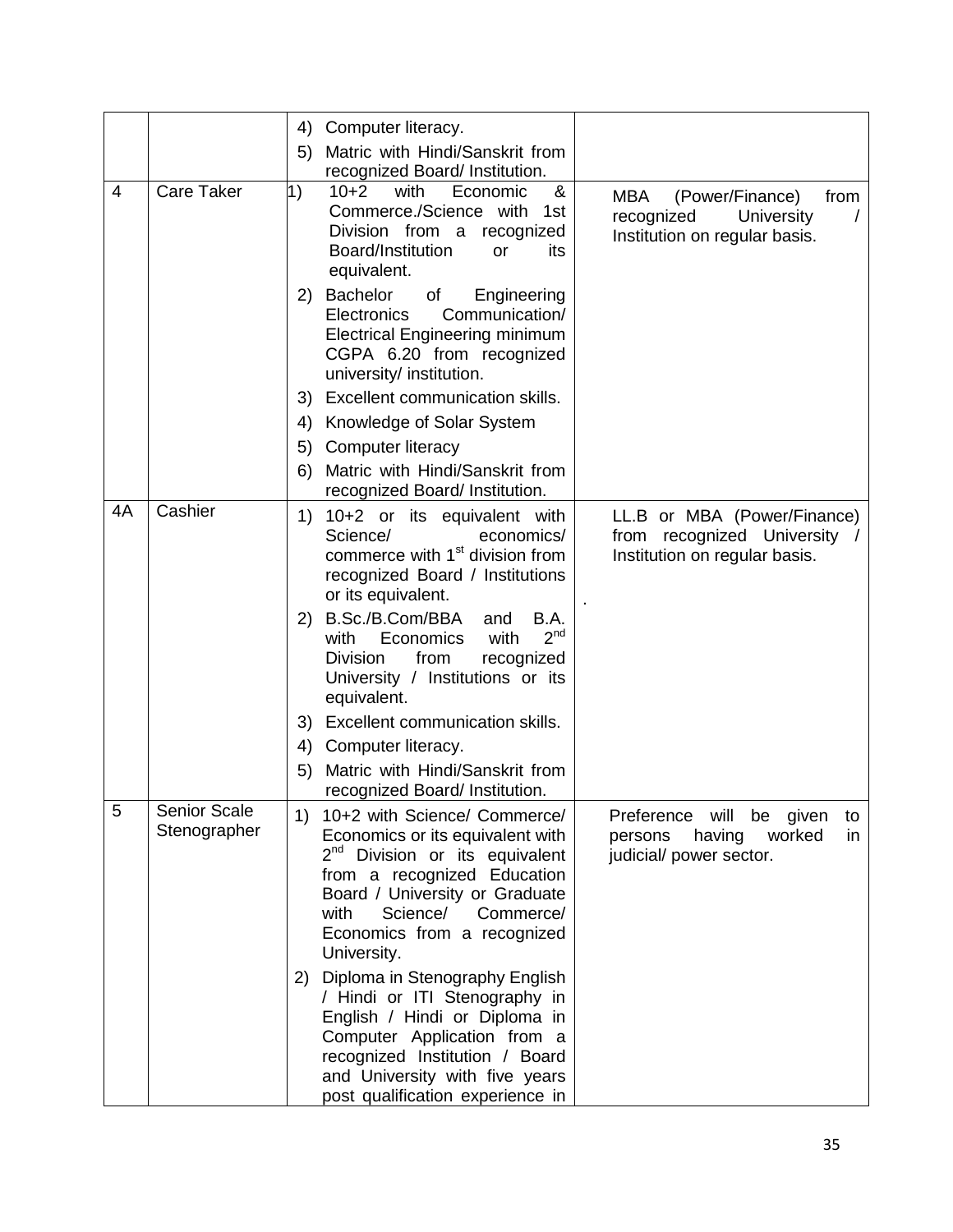|                |                              | an organization of repute.                                                                                                                                                                                                                                                            |                                                                                    |
|----------------|------------------------------|---------------------------------------------------------------------------------------------------------------------------------------------------------------------------------------------------------------------------------------------------------------------------------------|------------------------------------------------------------------------------------|
|                |                              | 3) Matric with Hindi/Sanskrit from<br>recognized Board/ Institution.                                                                                                                                                                                                                  |                                                                                    |
|                |                              | 4) English shorthand at a speed of<br>80 words per minute and<br>transcription thereof at a speed<br>of 20 words per minute and                                                                                                                                                       |                                                                                    |
|                |                              | 5) Hindi shorthand at a speed of<br>60 words per minute and<br>transcription thereof at a speed<br>of 15 words per minute                                                                                                                                                             |                                                                                    |
|                |                              | Computer literacy<br>6)                                                                                                                                                                                                                                                               |                                                                                    |
| 6              | Junior Scale<br>Stenographer | $10+2$<br>with<br>Science/<br>1)<br>Commerce/ Economics or its<br>equivalent with 2 <sup>nd</sup> Division or<br>its<br>equivalent<br>from<br>a<br>recognized Education Board /<br>University or Graduate with<br>Science/<br>Commerce/<br>Economics from a recognized<br>University. | Preference will be given to persons<br>having worked in judicial/ power<br>sector. |
|                |                              | 2) Diploma in Stenography English<br>/ Hindi or ITI Stenography in<br>English / Hindi or Diploma in<br>Computer Application from a<br>recognized Institution / Board<br>and University with three years<br>post qualification experience in<br>an organization of repute.             |                                                                                    |
|                |                              | 3) Matric with Hindi/Sanskrit from<br>recognized Board/ Institution.                                                                                                                                                                                                                  |                                                                                    |
|                |                              | English shorthand at a speed of<br>4)<br>80 words per minute and<br>transcription thereof at a speed<br>of 20 words per minute and                                                                                                                                                    |                                                                                    |
|                |                              | 5) Hindi shorthand at a speed of<br>60 words per minute and<br>transcription thereof at a speed<br>of 15 words per minute                                                                                                                                                             |                                                                                    |
|                |                              | Computer literacy<br>6)                                                                                                                                                                                                                                                               |                                                                                    |
| $\overline{7}$ | Assistant<br>Librarian       | 1 <sup>st</sup><br>$10 + 2$<br><b>in</b><br><b>Division</b><br>1)<br>with<br>Science<br>Commerce<br>$\prime$<br>Economics or<br>its equivalent<br>recognized<br><b>Board</b><br>from<br>University                                                                                    | Preference will be given to persons<br>working under judicial/ power sector.       |
|                |                              | 2) Bachelor<br>in<br>Library<br>and<br>Information Science with 60%<br>marks on regular basis from                                                                                                                                                                                    |                                                                                    |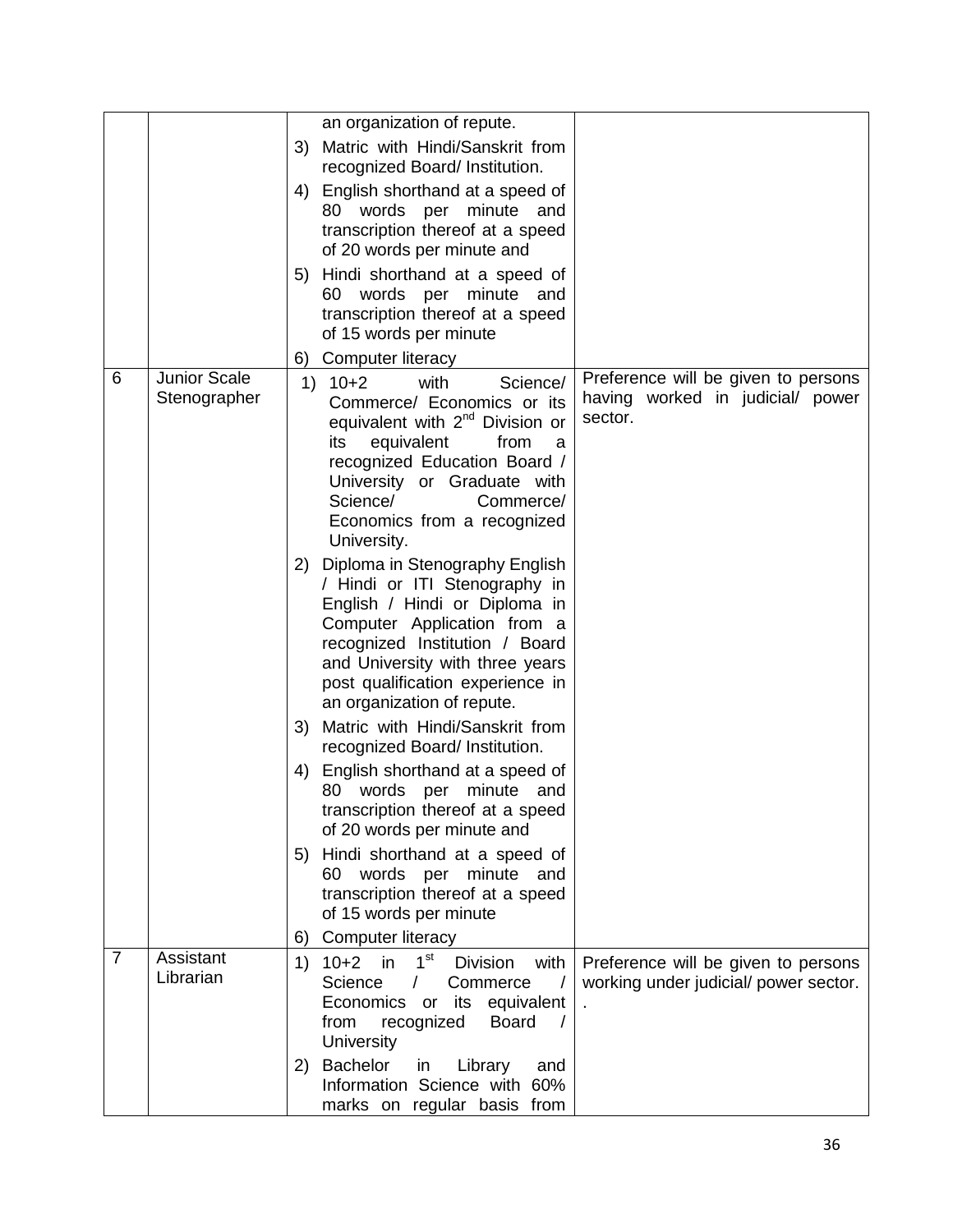|    |                   | recognized<br>University/                                                                                                                                                                                  |                                                                                                                     |
|----|-------------------|------------------------------------------------------------------------------------------------------------------------------------------------------------------------------------------------------------|---------------------------------------------------------------------------------------------------------------------|
|    |                   | Institution                                                                                                                                                                                                |                                                                                                                     |
|    |                   | Graduate<br>3) Post<br>Library<br>in                                                                                                                                                                       |                                                                                                                     |
|    |                   | Science<br>subject<br>from<br>University/<br>recognized                                                                                                                                                    |                                                                                                                     |
|    |                   | Institution.                                                                                                                                                                                               |                                                                                                                     |
|    |                   | 4) Matric with Hindi/Sanskrit from                                                                                                                                                                         |                                                                                                                     |
| 8  | <b>Driver</b>     | recognized Board/ Institution                                                                                                                                                                              |                                                                                                                     |
|    |                   | 10+2 pass or its equivalent from<br>1)<br>recognized University/ Board/<br>Institution                                                                                                                     | $1)10+2$<br>recognized<br>pass<br>from<br>University/Board with<br>Science or<br>economic<br>commerce/<br><b>or</b> |
|    |                   | 2) Should possess a valid driving<br>licence.                                                                                                                                                              | Engineering.<br>2. Higher educational qualification                                                                 |
|    |                   | Three years post qualification<br>3)<br>experience in driving of light<br>vehicle with<br>driving<br>license<br>(light) issued by competent<br>authority.                                                  | and more<br>will<br>experience<br>be<br>preferred.                                                                  |
|    |                   | 4) Matric with Hindi/Sanskrit from<br>recognized Board/ Institution.                                                                                                                                       |                                                                                                                     |
|    |                   | 5) Should<br>sufficient<br>possess<br>knowledge about traffic rules,<br>maintenance<br>of vehicles and<br>should be able to undertake<br>minor repair works required for<br>normal running of the vehicle; |                                                                                                                     |
| 9  | <b>Clerk</b>      | Graduate<br>Math/<br>with<br>1)<br>Physics/Commerce/<br>Economics/ Engineering from a<br>recognized<br>University<br>Institution.                                                                          | Preference will be given to person<br>working under judicial/ power sector.                                         |
|    |                   | <b>OR</b>                                                                                                                                                                                                  |                                                                                                                     |
|    |                   | 10+2 or equivalent qualification<br>with<br>Science/Commerce/<br>Economics with 1st Division<br>recognized<br>Board/<br>from<br>a<br>Institution.                                                          |                                                                                                                     |
|    |                   | 2) Matric with Hindi/Sanskrit from<br>recognized Board/ Institution.                                                                                                                                       |                                                                                                                     |
|    |                   | 3) Hindi and English typing at a<br>speed of 25 and 30 words per<br>minute respectively                                                                                                                    |                                                                                                                     |
|    |                   | 4) One year certificate course in<br>Computer Applications from a<br>recognized institution.                                                                                                               |                                                                                                                     |
| 10 | Process<br>Server | Matriculation with Hindi/Sanskrit<br>1)<br>from<br>Board/<br>recognized                                                                                                                                    | Work experience in Power Sector                                                                                     |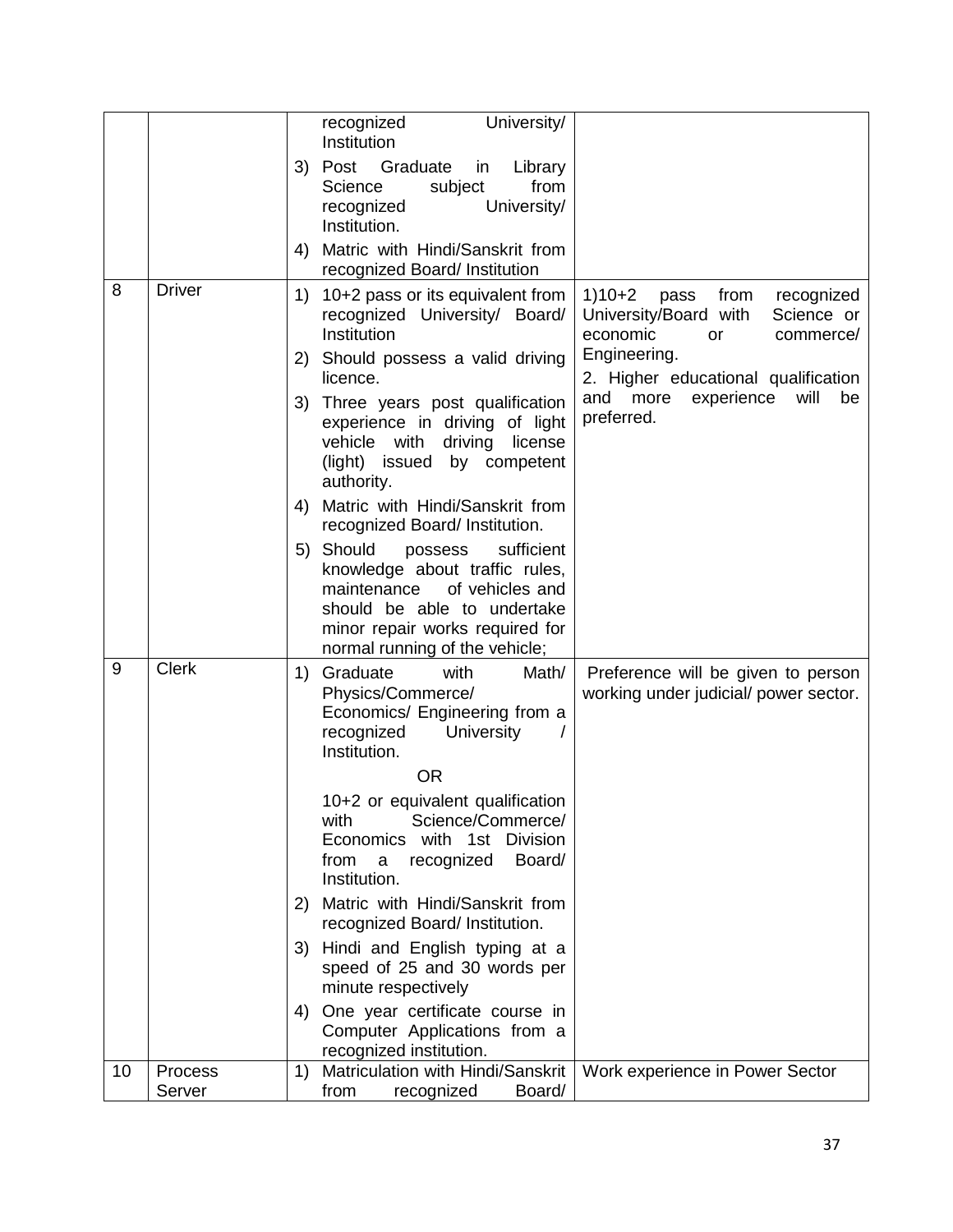|    |      | Institution.<br>Passed ITI in electrical from a<br>recognized Institution.                                                                                                                     |
|----|------|------------------------------------------------------------------------------------------------------------------------------------------------------------------------------------------------|
| 11 | Peon | Matriculation with Hindi/Sanskrit  <br>$10+2$<br>with<br>pass<br>science<br>or<br>recognized<br>Board/<br>from<br>economic or commerce<br>from<br>Institution.<br>recognized University/Board. |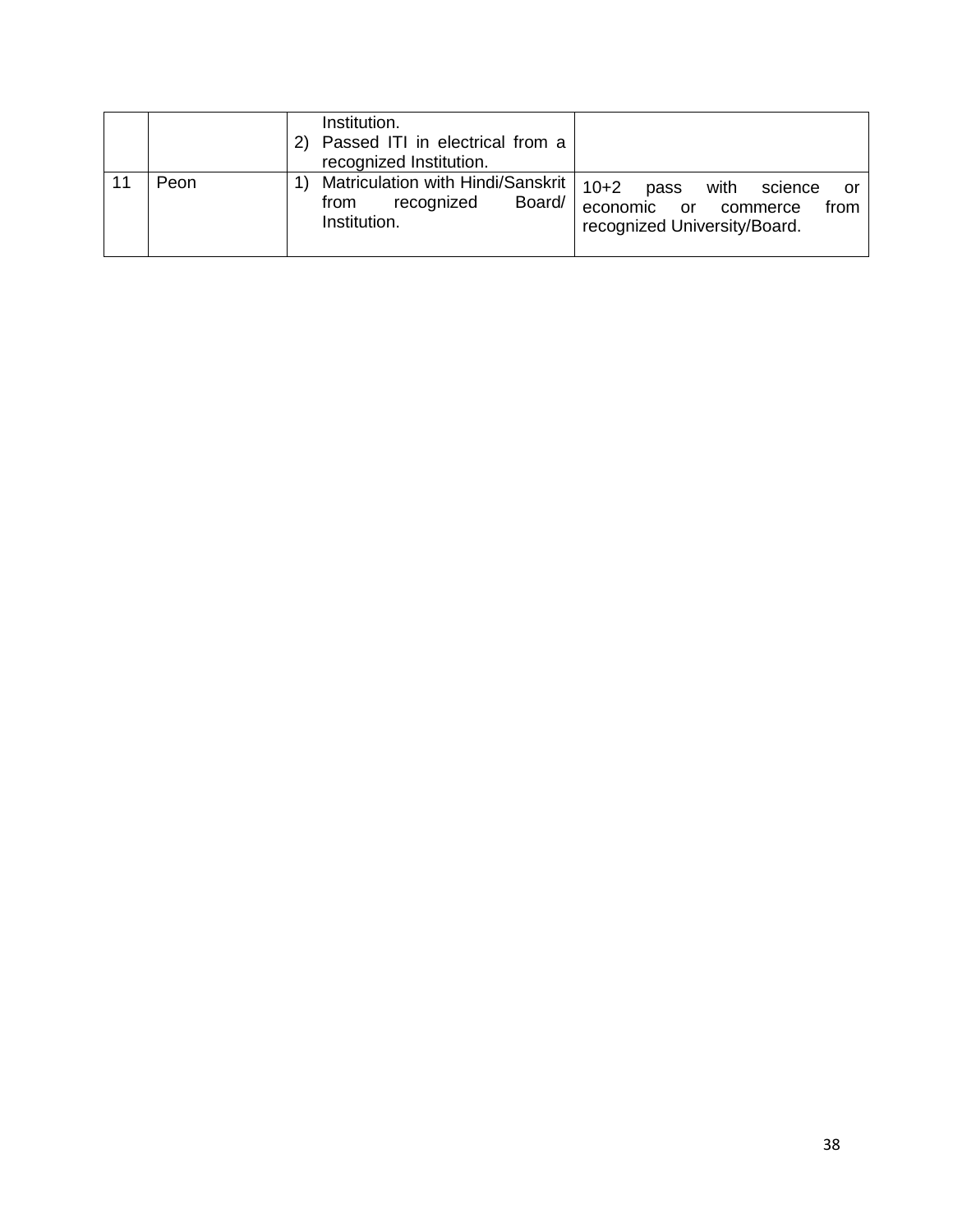## **APPENDIX 'B'**

## **(See Regulation 30)**

## **COMPETENT AUTHORITY FOR PUNISHMENT AND APPEALS**

a) For posts equivalent to Group A in Government of Haryana:

| <b>Appointing Authority:</b> | Commission  |
|------------------------------|-------------|
| Disciplinary Authority:      | Chairperson |
| <b>Appellate Authority:</b>  | Commission  |
| <b>Reviewing Authority:</b>  | Commission  |

b) For posts equivalent to Group B and C in Government of Haryana:

| <b>Appointing Authority:</b>   | Chairperson |
|--------------------------------|-------------|
| <b>Disciplinary Authority:</b> | Chairperson |
| <b>Appellate Authority:</b>    | Commission  |
| <b>Reviewing Authority:</b>    | Commission  |

c) For posts equivalent to Group D in Government of Haryana:

| <b>Appointing Authority:</b> | Secretary   |
|------------------------------|-------------|
| Disciplinary Authority:      | Secretary   |
| <b>Appellate Authority:</b>  | Chairperson |
| <b>Reviewing Authority:</b>  | Commission  |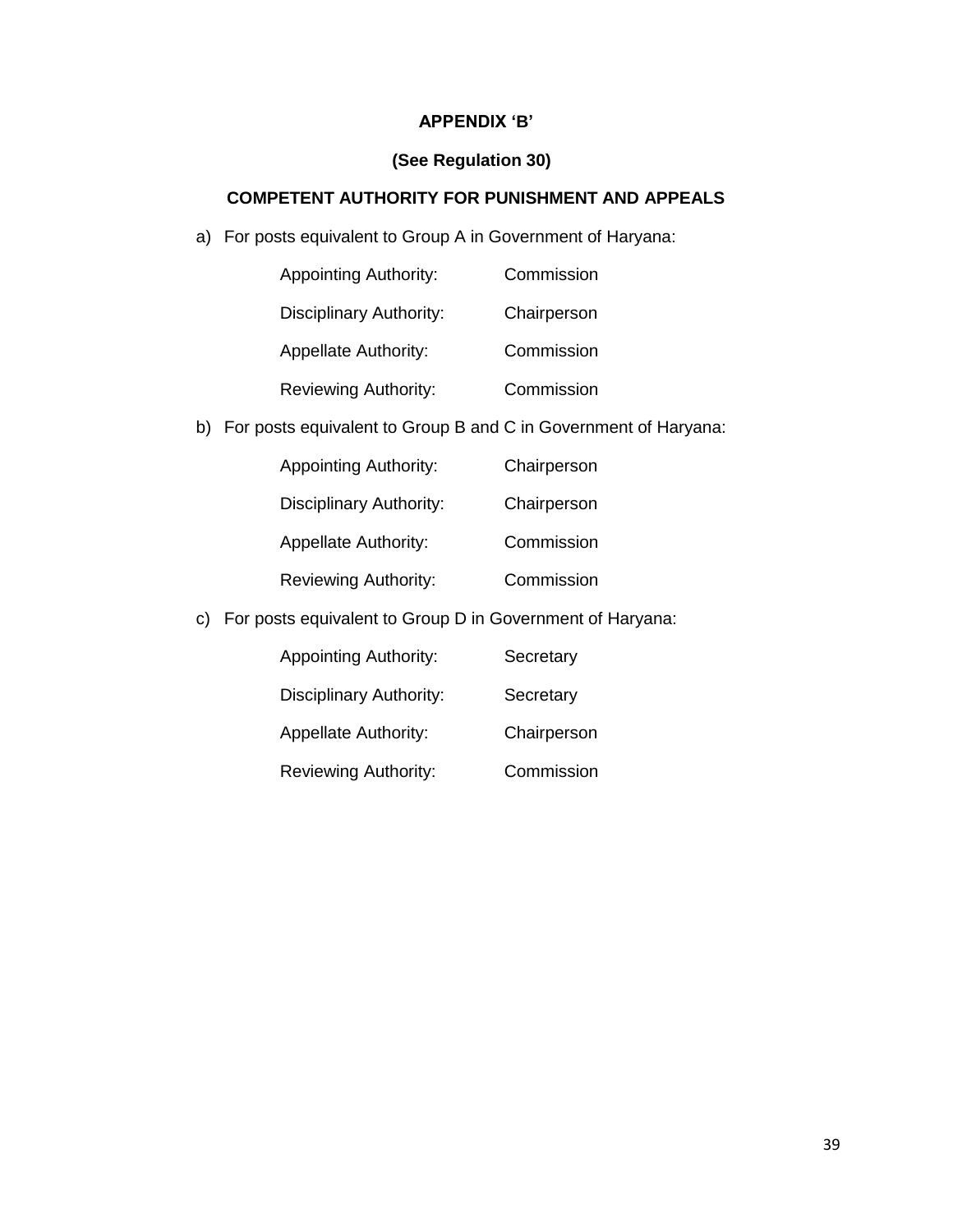## **APPENDIX 'C'**

## **(See Regulation 23)**

## **SELECTION COMMITTEES**

- 1. In case of appointments to the posts equivalent to Group A in Government of Haryana, the selection committee shall comprise of the Chairperson and the Member(s) of the Commission and one or more subject matter specialists to the nominated by the Commission.
- 2. In case of appointments to the posts equivalent to Group B, C and D, the selection Committee shall be constituted by the Commission in each case from time to time.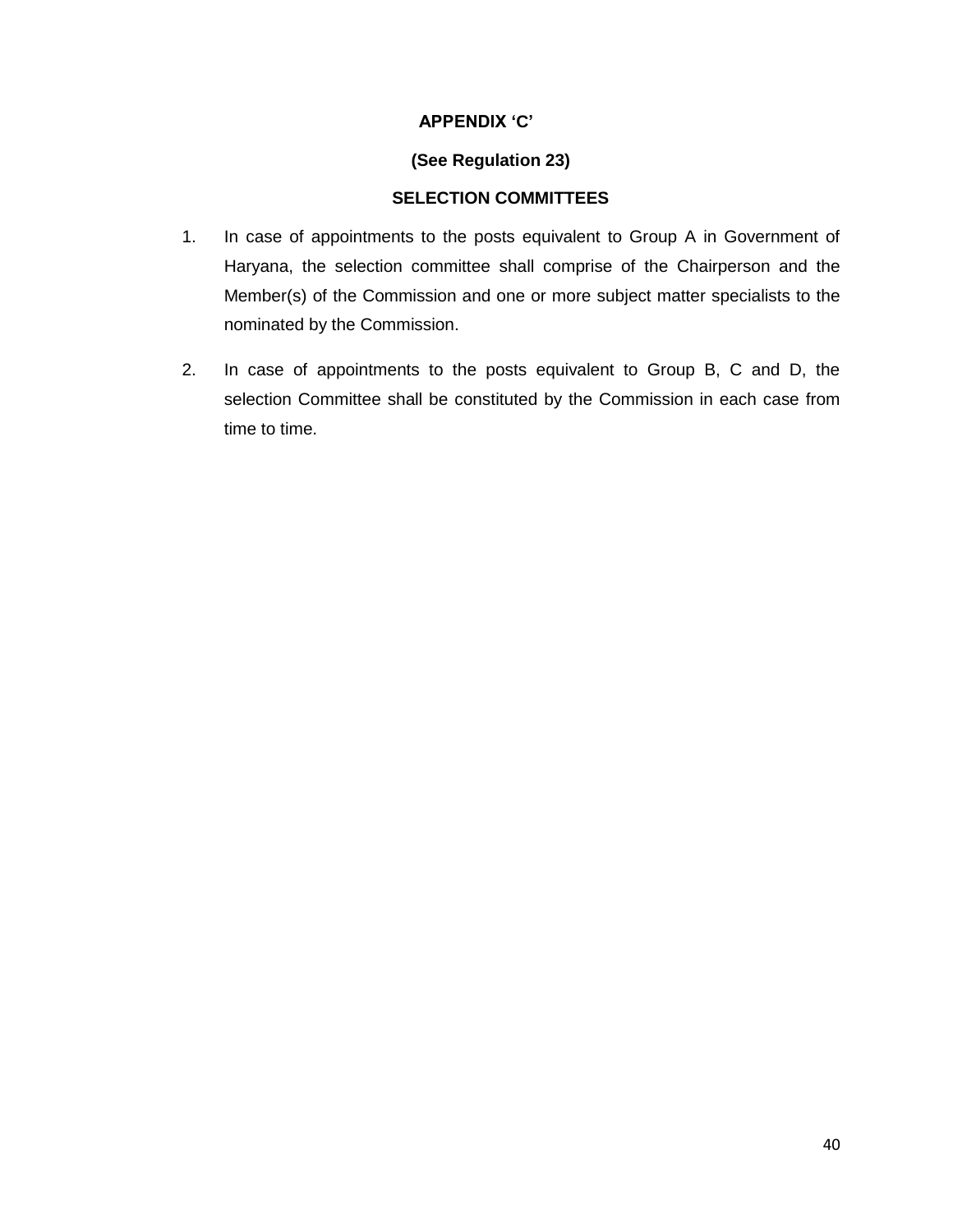# **APPENDIX 'D'**

# **(See Regulation 12, 14 & 15)**

# **(POST WISE RECRUITMENT AND PROMOTION POLICY)**

## **PART A**

| Sr.            | <b>Name of Post</b> | <b>Recruitment and Promotion Policy</b>                                                                                                                                                                                                                                                                                                                                                                                                                                                                                                                                                                                      |
|----------------|---------------------|------------------------------------------------------------------------------------------------------------------------------------------------------------------------------------------------------------------------------------------------------------------------------------------------------------------------------------------------------------------------------------------------------------------------------------------------------------------------------------------------------------------------------------------------------------------------------------------------------------------------------|
| No.            |                     |                                                                                                                                                                                                                                                                                                                                                                                                                                                                                                                                                                                                                              |
| $\mathbf 1$    | $\overline{2}$      | 4                                                                                                                                                                                                                                                                                                                                                                                                                                                                                                                                                                                                                            |
| $\mathbf{1}$   | Commission's        | By direct recruitment                                                                                                                                                                                                                                                                                                                                                                                                                                                                                                                                                                                                        |
|                | Secretary           | <b>OR</b>                                                                                                                                                                                                                                                                                                                                                                                                                                                                                                                                                                                                                    |
|                |                     | By deputation of the officers of Indian Administrative Services or of<br>Haryana Civil Service (Executive Branch) officers in selection Grade<br>and above or other eligible officer in accordance with regulation 8.                                                                                                                                                                                                                                                                                                                                                                                                        |
|                |                     | <b>OR</b>                                                                                                                                                                                                                                                                                                                                                                                                                                                                                                                                                                                                                    |
|                |                     | By promotion from Joint Director (Law) having minimum of five years<br>post qualification experience as such or amongst Law Officer having<br>seven years post qualification experience or Deputy Secretary<br>(Personnel) / Deputy Director (Media) / System Manager (With<br>knowledge of Administration and Accounts) having minimum of ten<br>years post qualification experience as such or its equivalent in the<br>Commission.                                                                                                                                                                                        |
|                |                     | <b>OR</b>                                                                                                                                                                                                                                                                                                                                                                                                                                                                                                                                                                                                                    |
|                |                     | By permanent absorption of the officer, who is already working on the<br>post on deputation in the Commission, after completion of three years<br>of post qualification service in the Commission. However, in case of<br>permanent absorption of an officer, who was working as Deputy<br>Secretary (Personnel)/ Deputy Director (Media) / System Manager as<br>such as equivalent, in the Commission on deputation basis for the last<br>three years and has been promoted as Secretary, the condition for<br>serving for three years on deputation in the Commission on the post of<br>Secretary shall not be applicable. |
| $\overline{2}$ | Director (Tariff)   | By direct recruitment or                                                                                                                                                                                                                                                                                                                                                                                                                                                                                                                                                                                                     |
|                |                     | <b>OR</b>                                                                                                                                                                                                                                                                                                                                                                                                                                                                                                                                                                                                                    |
|                |                     | By promotion from amongst Joint Directors (Accounts/ Economics/<br>Finance) having minimum of five years post qualification experience<br>as such or equivalent in the Commission.<br><b>OR</b>                                                                                                                                                                                                                                                                                                                                                                                                                              |
|                |                     | By deputation.                                                                                                                                                                                                                                                                                                                                                                                                                                                                                                                                                                                                               |
|                |                     | <b>OR</b>                                                                                                                                                                                                                                                                                                                                                                                                                                                                                                                                                                                                                    |
|                |                     | By permanent absorption of the officer, who is already working on the<br>post on deputation in the Commission, after completion of three years<br>of post qualification service in the Commission. However, in case of<br>permanent absorption of an officer, who was working as Joint Director<br>(Accounts / Finance / Economics) in the Commission on deputation                                                                                                                                                                                                                                                          |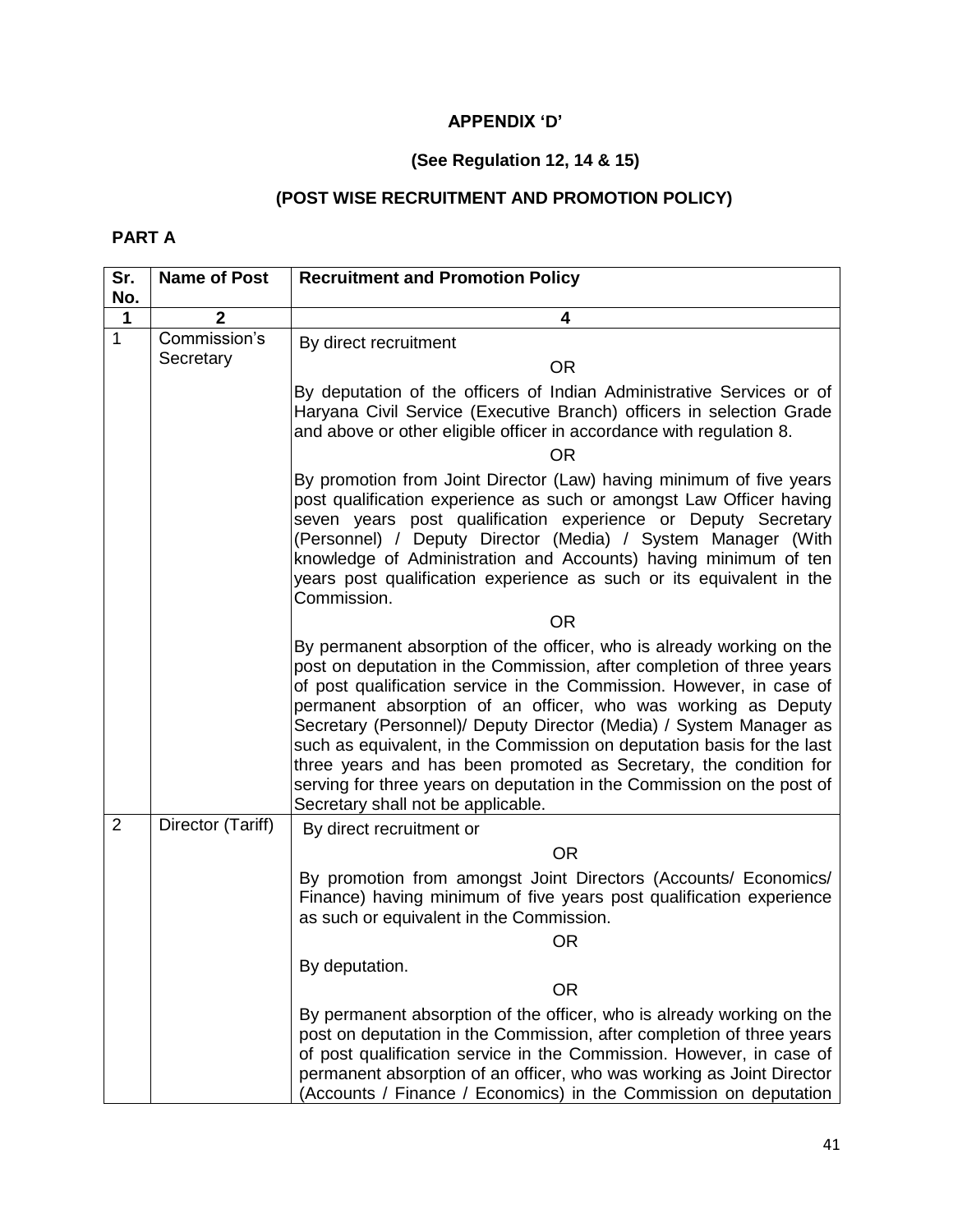|           |                                                   | basis for the last three years and has been promoted as Director<br>(Tariff), the condition for serving for three years on deputation in the<br>Commission on the post of Director (Tariff) shall not be applicable.                                                                                                                                                                                                                                                                                                                                                                                                                                        |
|-----------|---------------------------------------------------|-------------------------------------------------------------------------------------------------------------------------------------------------------------------------------------------------------------------------------------------------------------------------------------------------------------------------------------------------------------------------------------------------------------------------------------------------------------------------------------------------------------------------------------------------------------------------------------------------------------------------------------------------------------|
| 3         | <b>Director</b>                                   | By direct recruitment                                                                                                                                                                                                                                                                                                                                                                                                                                                                                                                                                                                                                                       |
|           | (Technical)                                       | <b>OR</b>                                                                                                                                                                                                                                                                                                                                                                                                                                                                                                                                                                                                                                                   |
|           |                                                   | promotion from<br>amongst Joint<br>Directors<br>(Transmission/<br>By<br>Distribution/Power Procurement) having minimum five years post<br>qualification experience as such or equivalent in the Commission.<br><b>OR</b>                                                                                                                                                                                                                                                                                                                                                                                                                                    |
|           |                                                   | By deputation                                                                                                                                                                                                                                                                                                                                                                                                                                                                                                                                                                                                                                               |
|           |                                                   | <b>OR</b>                                                                                                                                                                                                                                                                                                                                                                                                                                                                                                                                                                                                                                                   |
|           |                                                   | By permanent absorption of the officer, who is already working on the<br>post on deputation in the Commission, after completion of three years<br>of post qualification service in the Commission. However, in case of<br>permanent absorption of an officer, who was working as Joint Director<br>(Transmission /Distribution/Power Procurement) in the Commission<br>on deputation basis for the last three years and has been promoted as<br>Director (Technical), the condition for serving for three years on<br>deputation in the Commission on the post of Director (Technical) shall<br>not be applicable.                                          |
| 4 to      | Joint Director                                    | By direct recruitment                                                                                                                                                                                                                                                                                                                                                                                                                                                                                                                                                                                                                                       |
| 6         | (Accounts)<br>Joint Director                      | <b>OR</b>                                                                                                                                                                                                                                                                                                                                                                                                                                                                                                                                                                                                                                                   |
|           | (Economics)<br><b>Joint Director</b><br>(Finance) | By promotion from amongst Deputy Directors (Accounts/Finance/<br>Economics) having minimum of three years post qualification<br>experience in the Commission as such or equivalent.<br><b>OR</b>                                                                                                                                                                                                                                                                                                                                                                                                                                                            |
|           |                                                   | By deputation                                                                                                                                                                                                                                                                                                                                                                                                                                                                                                                                                                                                                                               |
|           |                                                   | <b>OR</b>                                                                                                                                                                                                                                                                                                                                                                                                                                                                                                                                                                                                                                                   |
|           |                                                   | By permanent absorption of the officer, who is already working in the<br>Commission, after completion of two years of post qualification<br>service in the Commission. However, in case of permanent absorption<br>officer,<br>who<br>working<br>Deputy<br>οf<br>an<br>was<br><b>Directors</b><br>as<br>(Accounts/Finance/ Economics) in the Commission on deputation<br>basis for the last two years and has been promoted as Joint Director<br>(Accounts/ Finance/Economics), the condition for serving for two<br>years on deputation in the Commission on the post of Joint Director<br>(Accounts/ Finance/Economics) shall not be applicable.<br>Note: |
|           |                                                   | The Joint Director having eight years experience in the Commission<br>and if there are no chances of his further promotion, then the officer<br>will be designated as Additional Director without any financial benefit<br>of the said post.                                                                                                                                                                                                                                                                                                                                                                                                                |
| 7 to<br>9 | Joint Director<br>(Transmission)                  | By direct recruitment                                                                                                                                                                                                                                                                                                                                                                                                                                                                                                                                                                                                                                       |
|           | Joint Director                                    |                                                                                                                                                                                                                                                                                                                                                                                                                                                                                                                                                                                                                                                             |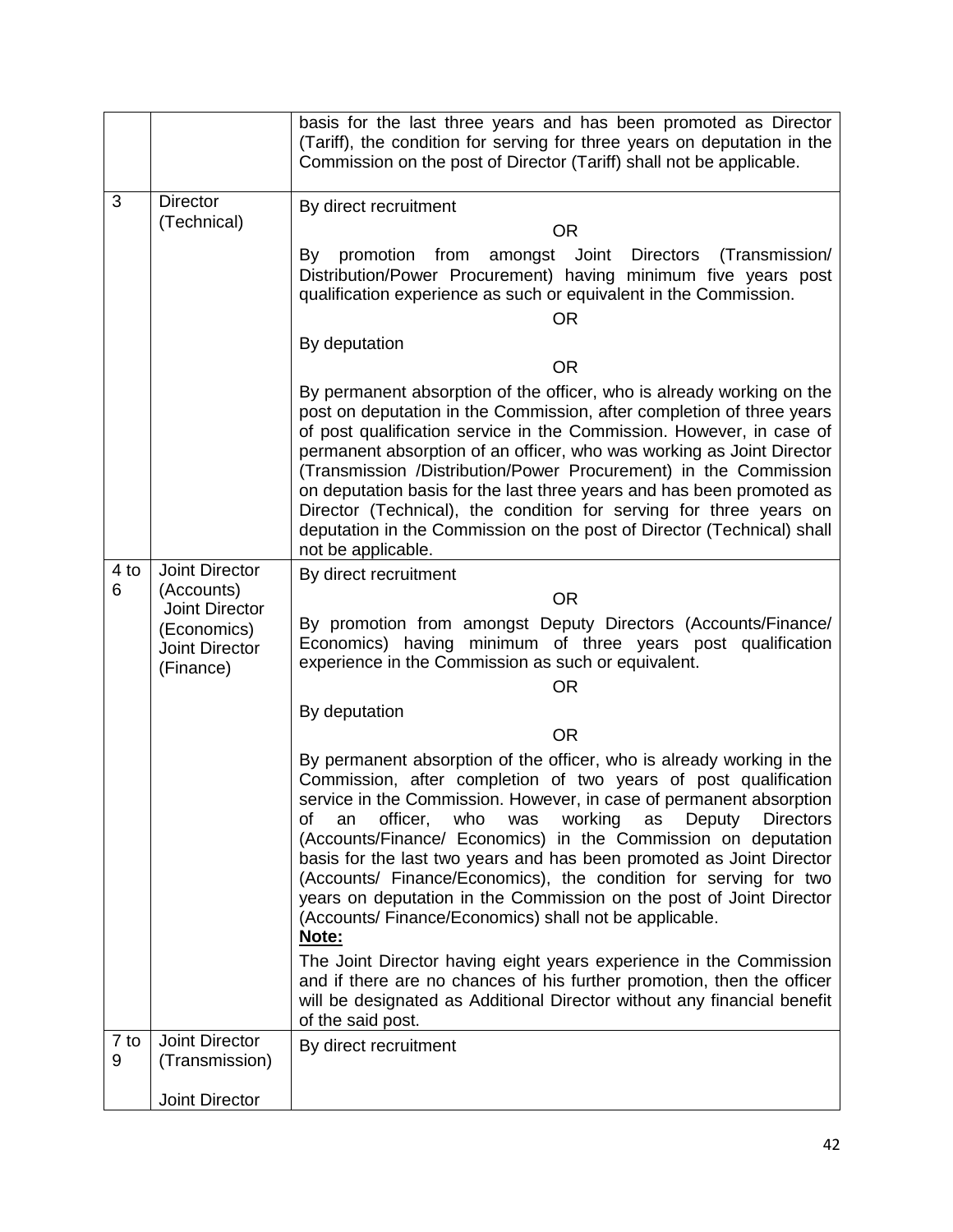|    | (Distribution) - I      | <b>OR</b>                                                                                                                              |
|----|-------------------------|----------------------------------------------------------------------------------------------------------------------------------------|
|    | (Power                  | By promotion from amongst Deputy Directors (Transmission/                                                                              |
|    | Procurement &           | Distribution having minimum of three years post qualification                                                                          |
|    | System                  | experience in the Commission as such and in case of Joint Director                                                                     |
|    | Operation)              | (Power Procurement & System Operation) having minimum of three                                                                         |
|    |                         | years experience as System Manager in the Commission as such or                                                                        |
|    | <b>Joint Director</b>   | its equivalent.                                                                                                                        |
|    | (Distribution) -II      | <b>OR</b>                                                                                                                              |
|    |                         | By deputation                                                                                                                          |
|    |                         | <b>OR</b><br>BY permanent absorption of the officer, who is already working on the                                                     |
|    |                         | post on deputation in the Commission, after completion of two years                                                                    |
|    |                         | of post qualification service in the Commission. However, in case of                                                                   |
|    |                         | permanent absorption of an officer, who was working as Deputy                                                                          |
|    |                         | Director (Transmission/ Distribution) in the Commission on deputation                                                                  |
|    |                         | basis for the last two years and has been promoted as Joint Director                                                                   |
|    |                         | (Transmission/Distribution/Power Procurement & System Operation),                                                                      |
|    |                         | the condition for serving for two years on deputation in the<br>Commission on the post of Joint Director (Transmission/ Distribution/  |
|    |                         | Power Procurement & System Operation) shall not be applicable.                                                                         |
|    |                         |                                                                                                                                        |
|    |                         | Note:                                                                                                                                  |
|    |                         | The Joint Director having eight years experience in the Commission                                                                     |
|    |                         | and if there are no chances of his/her further promotion, then the                                                                     |
|    |                         | officer will be designated as Additional Director without any financial                                                                |
|    |                         | benefit of the said post.                                                                                                              |
| 10 | Joint Director<br>(Law) | By direct recruitment                                                                                                                  |
|    |                         | <b>OR</b>                                                                                                                              |
|    |                         | By promotion from amongst Law Officers having minimum of three                                                                         |
|    |                         | years post qualification experience in the Commission as such.                                                                         |
|    |                         | <b>OR</b>                                                                                                                              |
|    |                         | By deputation                                                                                                                          |
|    |                         | <b>OR</b>                                                                                                                              |
|    |                         | By permanent absorption of the officer, who is already working on the                                                                  |
|    |                         | post on deputation in the Commission, after completion of two years                                                                    |
|    |                         | of post qualification service in the Commission. However in case of                                                                    |
|    |                         | permanent absorption of an officer, who was working as Law Officer                                                                     |
|    |                         | in the Commission on deputation basis for the last two years and has                                                                   |
|    |                         | been promoted as Joint Director (Law), the condition for serving for<br>two years on deputation in the Commission on the post of Joint |
|    |                         | Director (Law) shall not be applicable.                                                                                                |
|    |                         |                                                                                                                                        |
|    |                         | Note:                                                                                                                                  |
|    |                         | The Joint Director having eight years experience in the Commission                                                                     |
|    |                         | and if there are no chances of his/her further promotion, then the                                                                     |
|    |                         | officer will be designated as Additional Director without any financial                                                                |
|    |                         | benefit of the said post.                                                                                                              |
|    |                         |                                                                                                                                        |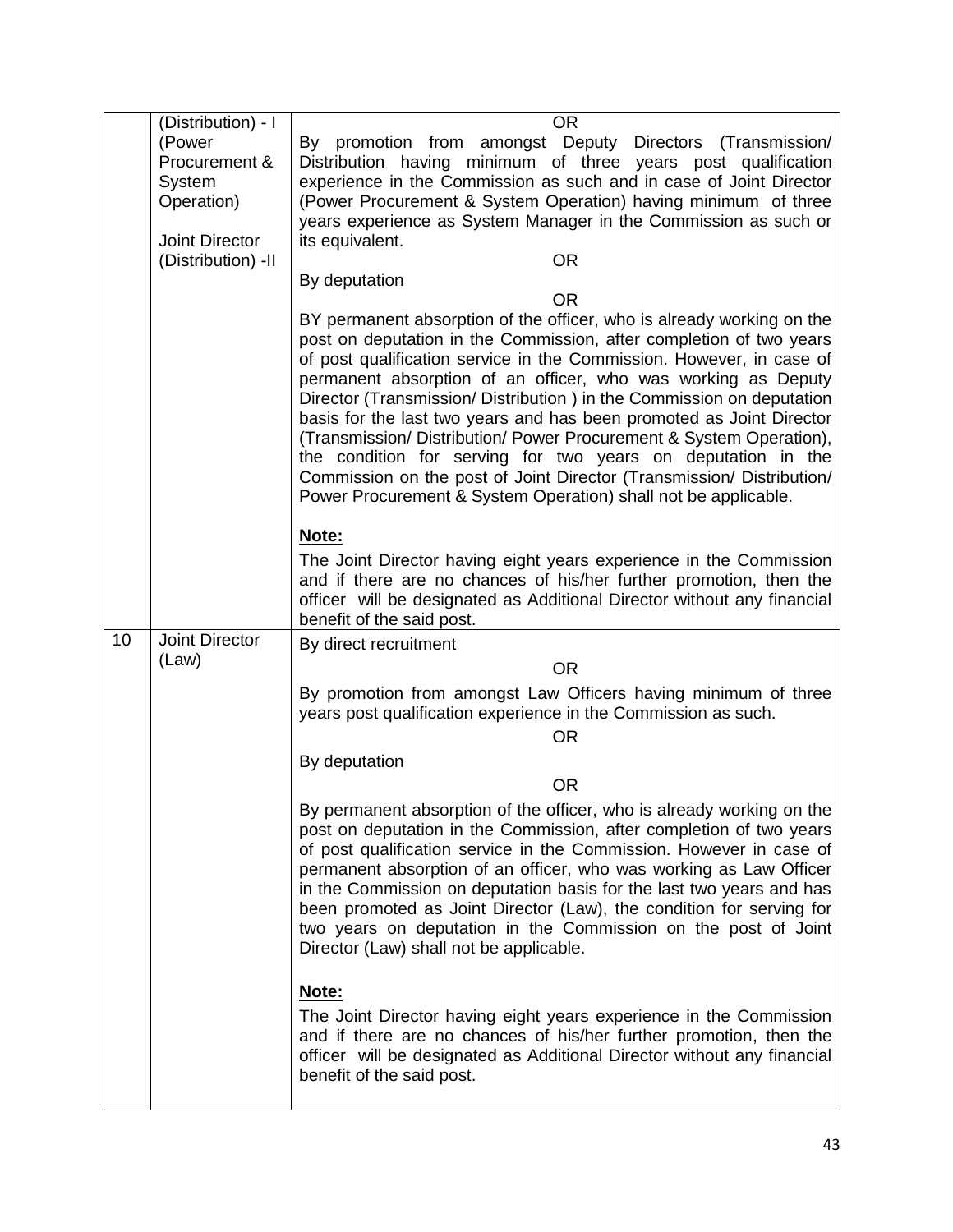| 11       | <b>Deputy Director</b>                                                       | By direct recruitment                                                                                                                                                                                                                                                                                                                                                                                                                                                                                                                                                          |
|----------|------------------------------------------------------------------------------|--------------------------------------------------------------------------------------------------------------------------------------------------------------------------------------------------------------------------------------------------------------------------------------------------------------------------------------------------------------------------------------------------------------------------------------------------------------------------------------------------------------------------------------------------------------------------------|
| to       | (Accounts)                                                                   | <b>OR</b>                                                                                                                                                                                                                                                                                                                                                                                                                                                                                                                                                                      |
| 13       | <b>Deputy Director</b><br>(Economics)<br><b>Deputy Director</b><br>(Finance) | By promotion from amongst Assistant Directors having minimum of<br>two years post qualification experience in the Commission as such or<br>its equivalent.                                                                                                                                                                                                                                                                                                                                                                                                                     |
|          |                                                                              | <b>OR</b>                                                                                                                                                                                                                                                                                                                                                                                                                                                                                                                                                                      |
|          |                                                                              | By deputation                                                                                                                                                                                                                                                                                                                                                                                                                                                                                                                                                                  |
|          |                                                                              | <b>OR</b>                                                                                                                                                                                                                                                                                                                                                                                                                                                                                                                                                                      |
|          |                                                                              | By permanent absorption of the officer, who is already working on<br>post in the Commission, after completion of two years of post<br>qualification service in the Commission. However, in case of<br>permanent absorption of an officer, who was working as Assistant<br>Directors in the Commission for the last two years and has been<br>promoted as Deputy Director (Accounts/ Finance/Economics), the<br>condition for serving for two years on deputation in the Commission<br>on the post of Deputy Director (Accounts/ Finance/Economics) shall<br>not be applicable. |
| 14       | <b>Deputy Director</b>                                                       | By direct recruitment                                                                                                                                                                                                                                                                                                                                                                                                                                                                                                                                                          |
| to<br>17 | (Transmission)                                                               | <b>OR</b>                                                                                                                                                                                                                                                                                                                                                                                                                                                                                                                                                                      |
|          | <b>Deputy Director</b>                                                       | By deputation.                                                                                                                                                                                                                                                                                                                                                                                                                                                                                                                                                                 |
|          | (Distribution)-I<br>(Power<br>Procurement/<br>System<br>operations,<br>and   | <b>OR</b><br>By permanent absorption of the officer, who may be already working<br>on the post on deputation in the Commission after completion of two<br>years of post qualification service in the Commission.                                                                                                                                                                                                                                                                                                                                                               |
|          | <b>Deputy Director</b><br>(Distribution)-II                                  |                                                                                                                                                                                                                                                                                                                                                                                                                                                                                                                                                                                |
|          | System<br>Manager                                                            |                                                                                                                                                                                                                                                                                                                                                                                                                                                                                                                                                                                |
| 18       | Law Officer                                                                  | By direct recruitment                                                                                                                                                                                                                                                                                                                                                                                                                                                                                                                                                          |
|          |                                                                              | <b>OR</b>                                                                                                                                                                                                                                                                                                                                                                                                                                                                                                                                                                      |
|          |                                                                              | By promotion from Deputy Secretary (Personnel) having LL.B. Degree<br>and minimum two years post qualification experience in the<br>Commission as such.                                                                                                                                                                                                                                                                                                                                                                                                                        |
|          |                                                                              | <b>OR</b>                                                                                                                                                                                                                                                                                                                                                                                                                                                                                                                                                                      |
|          |                                                                              | By deputation                                                                                                                                                                                                                                                                                                                                                                                                                                                                                                                                                                  |
|          |                                                                              | <b>OR</b>                                                                                                                                                                                                                                                                                                                                                                                                                                                                                                                                                                      |
|          |                                                                              | By permanent absorption of the officer, who is already working on the<br>post in the Commission, after completion of two years of post<br>qualification service in the Commission. However in case of<br>permanent absorption of an officer, who was working as Deputy<br>Secretary (Personnel) or Officer in the Commission on deputation<br>basis for the last two years and has been promoted as Law Officer,                                                                                                                                                               |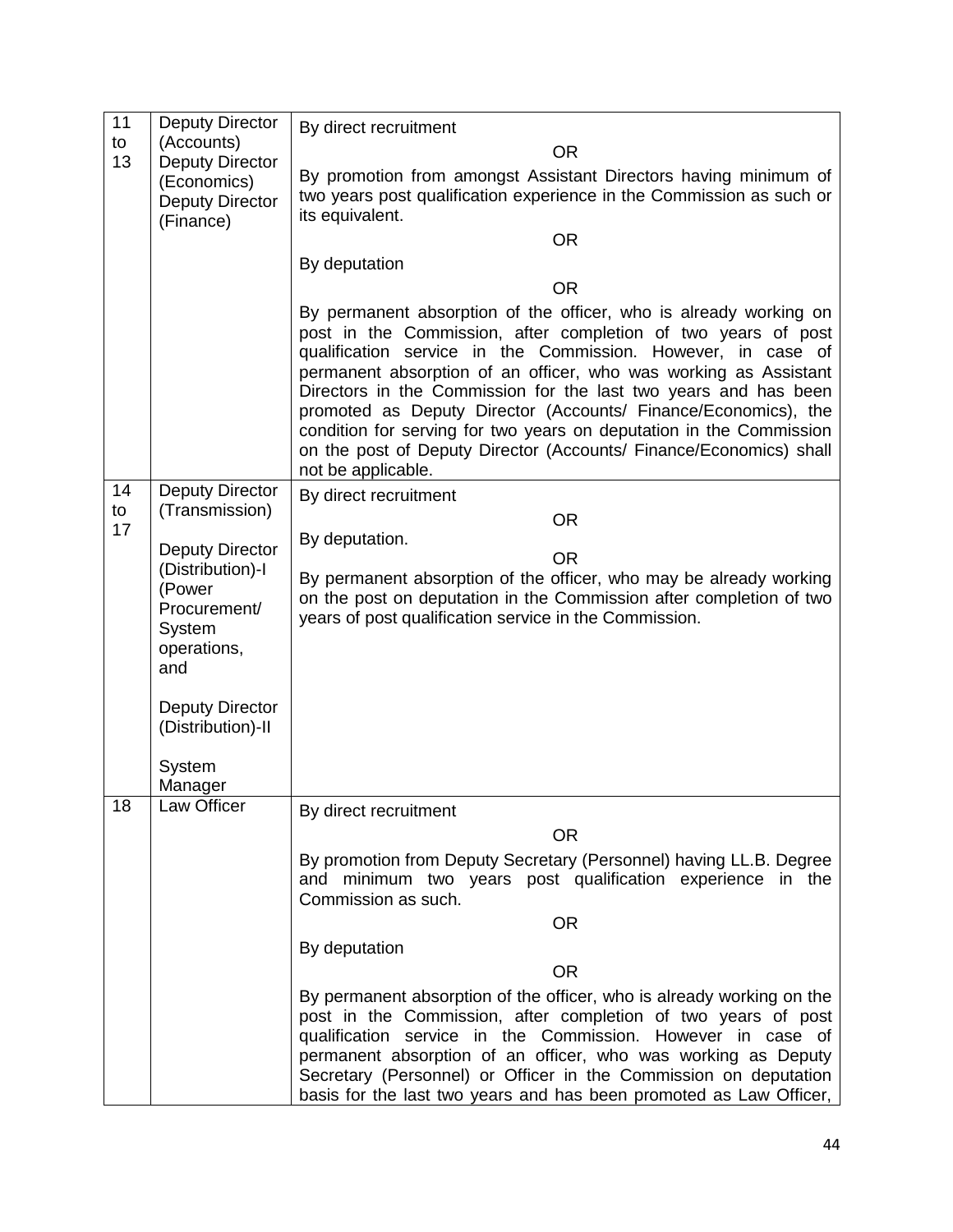|    |                                   | the condition for serving for two years on deputation in the<br>Commission on the post of Deputy Secretary (Personnel) or Officer<br>shall not be applicable.<br>Note:<br>One of the Law Officers will act as Registrar in addition to his duties<br>without any extra remuneration.                                                                                                                                                                                                                                                                                                                                                 |
|----|-----------------------------------|--------------------------------------------------------------------------------------------------------------------------------------------------------------------------------------------------------------------------------------------------------------------------------------------------------------------------------------------------------------------------------------------------------------------------------------------------------------------------------------------------------------------------------------------------------------------------------------------------------------------------------------|
| 19 | <b>Deputy Director</b><br>(Media) | By direct recruitment<br><b>OR</b><br>By deputation.<br><b>OR</b><br>By permanent absorption of the officer, who may be already working                                                                                                                                                                                                                                                                                                                                                                                                                                                                                              |
|    |                                   | in the Commission after completion of two years of post qualification<br>service in the Commission.                                                                                                                                                                                                                                                                                                                                                                                                                                                                                                                                  |
| 20 | Deputy                            | By direct recruitment                                                                                                                                                                                                                                                                                                                                                                                                                                                                                                                                                                                                                |
|    | Secretary<br>(Personnel)          | <b>OR</b>                                                                                                                                                                                                                                                                                                                                                                                                                                                                                                                                                                                                                            |
|    |                                   | By promotion from Assistant Director having two years post<br>qualification experience or from Section Officer (Accounts) or its<br>equivalent in the Commission having Degree in Law minimum of<br>seven years experience.                                                                                                                                                                                                                                                                                                                                                                                                          |
|    |                                   | <b>OR</b>                                                                                                                                                                                                                                                                                                                                                                                                                                                                                                                                                                                                                            |
|    |                                   | On Deputation:                                                                                                                                                                                                                                                                                                                                                                                                                                                                                                                                                                                                                       |
|    |                                   | Having minimum of Two years experience as Under Secretary or<br>in equivalent post in Government Department, Haryana<br><b>OR</b>                                                                                                                                                                                                                                                                                                                                                                                                                                                                                                    |
|    |                                   | By permanent absorption of the officer, who is already working on the<br>post in the Commission, after completion of two years of post<br>qualification service in the Commission. However in case of<br>permanent absorption of an officer, who was working as Assistant<br>Director or Section Officer (Accounts) or its equivalent in the<br>Commission having Degree in Law on deputation basis for the last<br>two years and has been promoted as Deputy Secretary (Personnel),<br>the condition for serving for two years in the Commission on the post<br>of Deputy Secretary (Personnel) or Officer shall not be applicable. |
| 21 | Assistant<br><b>Director</b>      | By direct recruitment                                                                                                                                                                                                                                                                                                                                                                                                                                                                                                                                                                                                                |
|    | (Accounts)                        | <b>OR</b>                                                                                                                                                                                                                                                                                                                                                                                                                                                                                                                                                                                                                            |
|    |                                   | By promotion from Section Officer (Accounts) having minimum of<br>seven years post qualification experience as such or equivalent                                                                                                                                                                                                                                                                                                                                                                                                                                                                                                    |
|    |                                   | <b>OR</b>                                                                                                                                                                                                                                                                                                                                                                                                                                                                                                                                                                                                                            |
|    |                                   | By deputation                                                                                                                                                                                                                                                                                                                                                                                                                                                                                                                                                                                                                        |
|    |                                   | <b>OR</b>                                                                                                                                                                                                                                                                                                                                                                                                                                                                                                                                                                                                                            |
|    |                                   | By permanent absorption of the officer, who is already working on the<br>post of Assistant Director in the Commission, after completion of Two<br>year of post qualification service in the Commission. However, in case<br>of permanent absorption of an officer, who was working as Section                                                                                                                                                                                                                                                                                                                                        |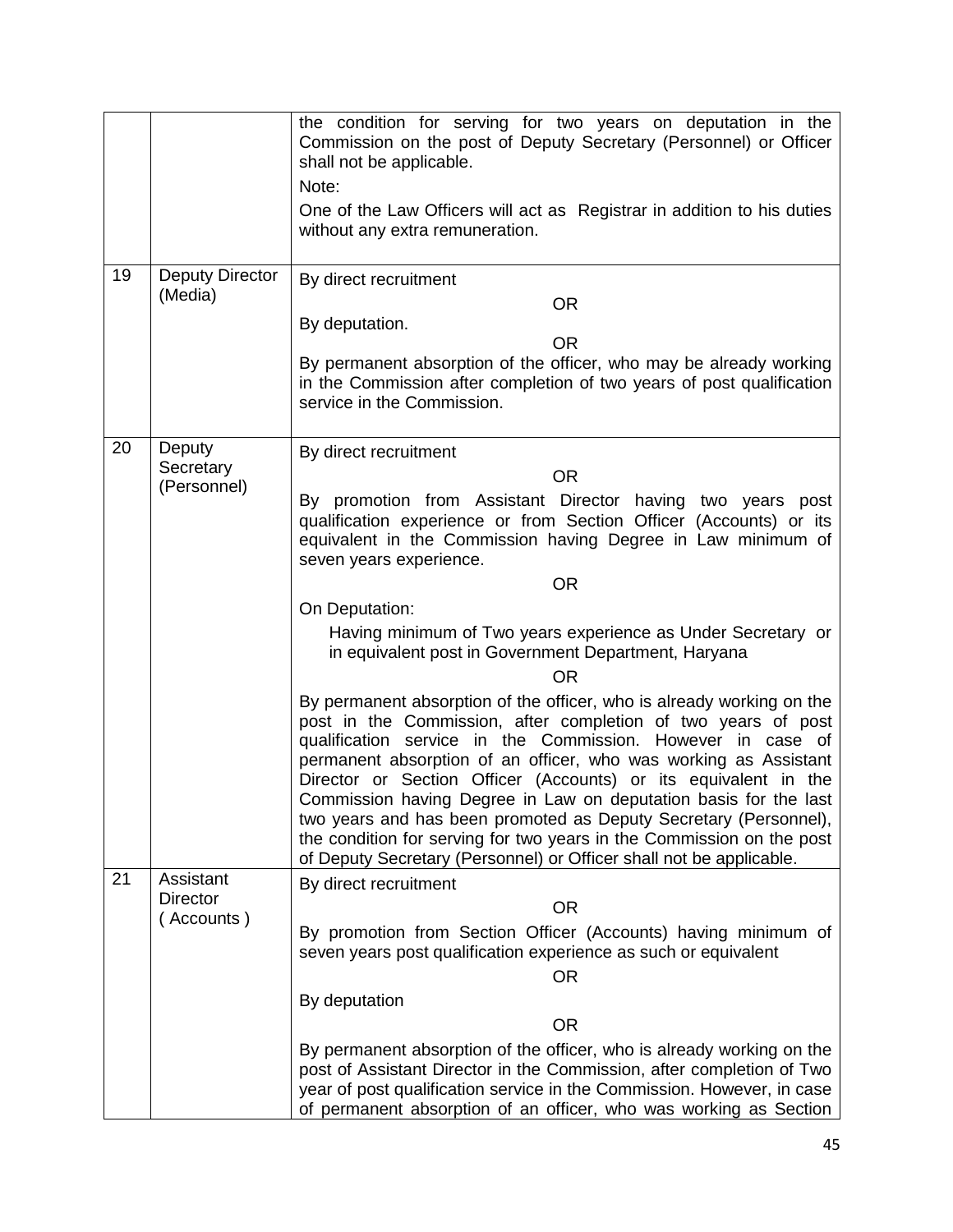|    |                       | Officer (Accounts) in the Commission for the last two years and has<br>been promoted as Assistant Director, the condition for serving for two<br>years on deputation in the Commission on the post of Assistant<br>Director shall not be applicable.                                                                                                                                                                                                                                                                                                                |
|----|-----------------------|---------------------------------------------------------------------------------------------------------------------------------------------------------------------------------------------------------------------------------------------------------------------------------------------------------------------------------------------------------------------------------------------------------------------------------------------------------------------------------------------------------------------------------------------------------------------|
| 22 | <b>Senior Private</b> | By direct recruitment                                                                                                                                                                                                                                                                                                                                                                                                                                                                                                                                               |
|    | Secretary             | <b>OR</b>                                                                                                                                                                                                                                                                                                                                                                                                                                                                                                                                                           |
|    |                       | By promotion having five years post qualification experience as<br>Private Secretary in the HERC.                                                                                                                                                                                                                                                                                                                                                                                                                                                                   |
|    |                       | <b>OR</b>                                                                                                                                                                                                                                                                                                                                                                                                                                                                                                                                                           |
|    |                       | By deputation                                                                                                                                                                                                                                                                                                                                                                                                                                                                                                                                                       |
|    |                       | <b>OR</b>                                                                                                                                                                                                                                                                                                                                                                                                                                                                                                                                                           |
|    |                       | By permanent absorption of the officer, who may be already working<br>on the post on deputation in the Commission after completion of three<br>years of post qualification service in the Commission. However, in<br>case of permanent absorption of an employee, who was working as<br>Private Secretary in the Commission on deputation basis for the last<br>two years and has been promoted as Senior Private Seretary, the<br>condition for serving for two years on deputation in the Commission<br>on the post of Assistant Director shall not be applicable |
|    |                       | Note:- A person having more than thirty years experience in<br>administrative wing / cadre out of which ten years experience in<br>supervisory capacity can be appointed.                                                                                                                                                                                                                                                                                                                                                                                           |
| 23 | Private               | By direct recruitment                                                                                                                                                                                                                                                                                                                                                                                                                                                                                                                                               |
|    | Secretary             | <b>OR</b>                                                                                                                                                                                                                                                                                                                                                                                                                                                                                                                                                           |
|    |                       | By promotion having five years post qualification experience as<br>Personal Assistant(s) in the HERC.                                                                                                                                                                                                                                                                                                                                                                                                                                                               |
|    |                       | <b>OR</b>                                                                                                                                                                                                                                                                                                                                                                                                                                                                                                                                                           |
|    |                       | <b>By Deputation</b>                                                                                                                                                                                                                                                                                                                                                                                                                                                                                                                                                |
|    |                       | <b>OR</b>                                                                                                                                                                                                                                                                                                                                                                                                                                                                                                                                                           |
|    |                       | By permanent absorption of the officer, who may be already working<br>on the post on deputation in the Commission after completion of three<br>years of post qualification service in the Commission. However, in<br>case of permanent absorption of an employee, who was working as<br>Personal Assistant in the Commission on deputation basis for the last<br>two years and has been promoted as Private Secretary, the condition<br>for serving for two years on deputation in the Commission on the post<br>of Private Secretary shall not be applicable.      |
|    |                       | Note:- A person having more than twenty five years experience<br>in administrative wing / cadre out of which ten years experience<br>in supervisory capacity can be appointed.                                                                                                                                                                                                                                                                                                                                                                                      |

# **PART B**

| Sr.<br>No. | <b>Name of Post</b>                  | <b>Recruitment and Promotion policy</b> |
|------------|--------------------------------------|-----------------------------------------|
|            | <b>Section Officer</b><br>(Accounts) | By direct recruitment.<br>ΟR            |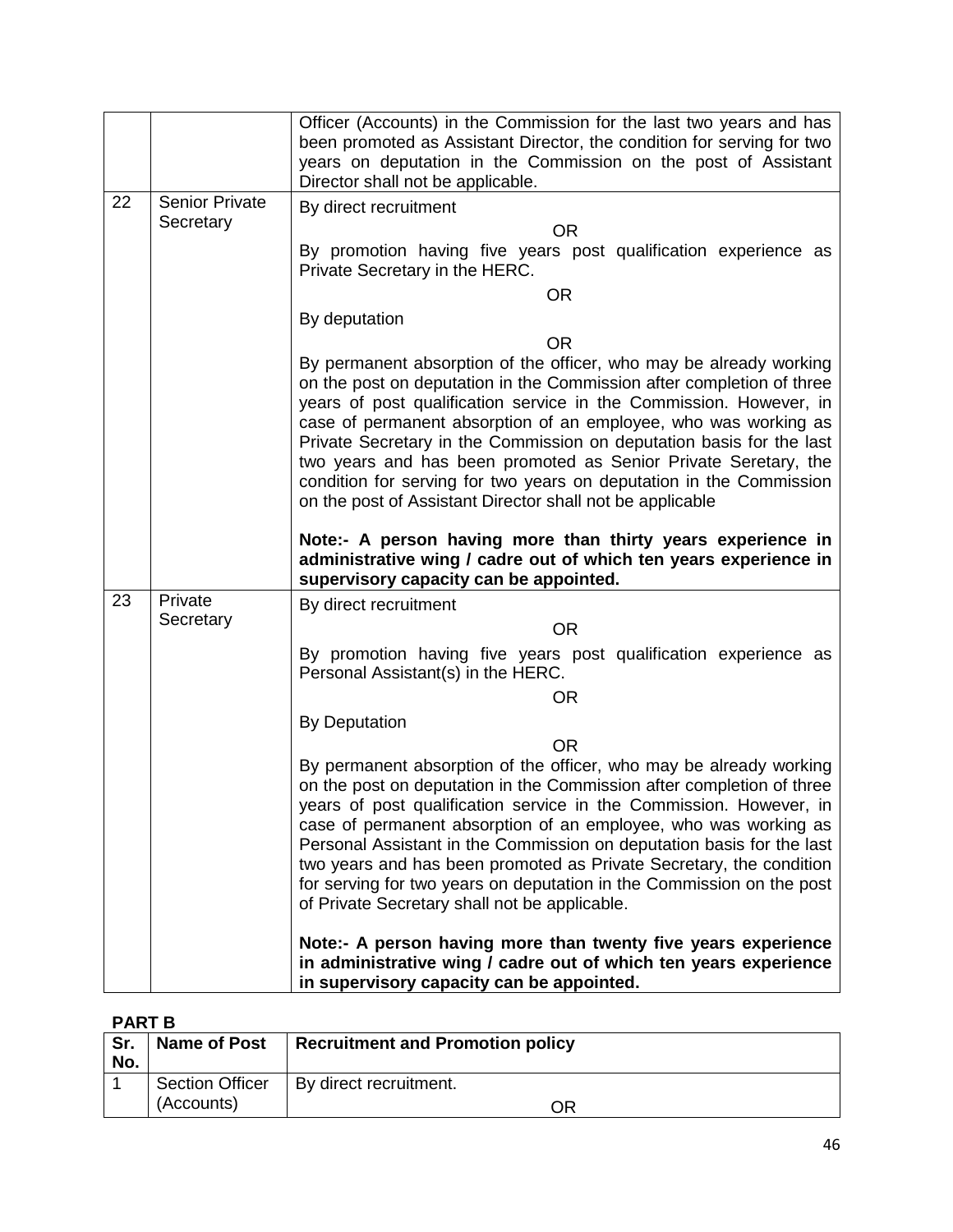|   |                       | By promotion from amongst the Care Taker/ Cashier / Clerical<br>Assistants having five years post qualification experience as such<br>(with knowledge of Accounts and Establishments matters), and B.Com<br>or SAS or equivalent from a recognized University.<br><b>OR</b>                                                                                                                                                                                                                                                                                                                                         |
|---|-----------------------|---------------------------------------------------------------------------------------------------------------------------------------------------------------------------------------------------------------------------------------------------------------------------------------------------------------------------------------------------------------------------------------------------------------------------------------------------------------------------------------------------------------------------------------------------------------------------------------------------------------------|
|   |                       | By deputation.                                                                                                                                                                                                                                                                                                                                                                                                                                                                                                                                                                                                      |
|   |                       | <b>OR</b>                                                                                                                                                                                                                                                                                                                                                                                                                                                                                                                                                                                                           |
|   |                       | By permanent absorption of the employee, who is already working in<br>the Commission, after completion of three years of post qualification<br>service in the Commission. However, in case of permanent absorption<br>of an employee, who was working as Clerical Assistant / Care-taker /<br>Cashier in the Commission on deputation basis for the last three years<br>been promoted as Section<br>Officer (Accounts<br>and has<br>and<br>Establishment), the condition for serving for three years in the<br>Commission on the post of Section Officer (Accounts<br>and<br>Establishment) shall not be applicable |
| 2 | Personal<br>Assistant | By direct recruitment<br><b>OR</b>                                                                                                                                                                                                                                                                                                                                                                                                                                                                                                                                                                                  |
|   |                       | By promotion having five years post qualification experience as Senior<br>scale Stenographer in the HERC.                                                                                                                                                                                                                                                                                                                                                                                                                                                                                                           |
|   |                       | <b>OR</b><br>By permanent absorption of the Personal Assistant, who may be<br>already working on the post in the Commission after completion of<br>three years of post qualification service in the Commission.                                                                                                                                                                                                                                                                                                                                                                                                     |
|   |                       | Note:<br>Atleast 30% of the posts of Personal Assistants could be assigned the<br>work of Legal Assistants having the qualification of LL.B & two years<br>experience as an Advocate in the pay scale of Personal Assistant and<br>30% of the post of Personal Assistant could be assigned the work of<br>Record Keeper having Graduation qualification in addition to their<br>duties and that too without any extra remuneration                                                                                                                                                                                  |
| 3 | Clerical              | By direct recruitment                                                                                                                                                                                                                                                                                                                                                                                                                                                                                                                                                                                               |
|   | Assistant             | <b>OR</b>                                                                                                                                                                                                                                                                                                                                                                                                                                                                                                                                                                                                           |
|   |                       | By promotion amongst Care Taker / Cashier having minimum five<br>years of post qualification experience or from Clerk having minimum<br>seven years of post qualification experience as such (with knowledge<br>of Accounts /Establishment work).                                                                                                                                                                                                                                                                                                                                                                   |
|   |                       | ΟR<br>By permanent absorption of the Clerical Assistant, who may be<br>already working on the post in the Commission after completion of<br>three years service in the Commission.                                                                                                                                                                                                                                                                                                                                                                                                                                  |
| 4 | <b>Care Taker</b>     | By direct recruitment                                                                                                                                                                                                                                                                                                                                                                                                                                                                                                                                                                                               |
|   |                       | <b>OR</b>                                                                                                                                                                                                                                                                                                                                                                                                                                                                                                                                                                                                           |
|   |                       | amongst Clerk's<br>By<br>promotion from<br>having<br>knowledge<br>of<br>Communication Engineering minimum five years post qualification<br>experience.                                                                                                                                                                                                                                                                                                                                                                                                                                                              |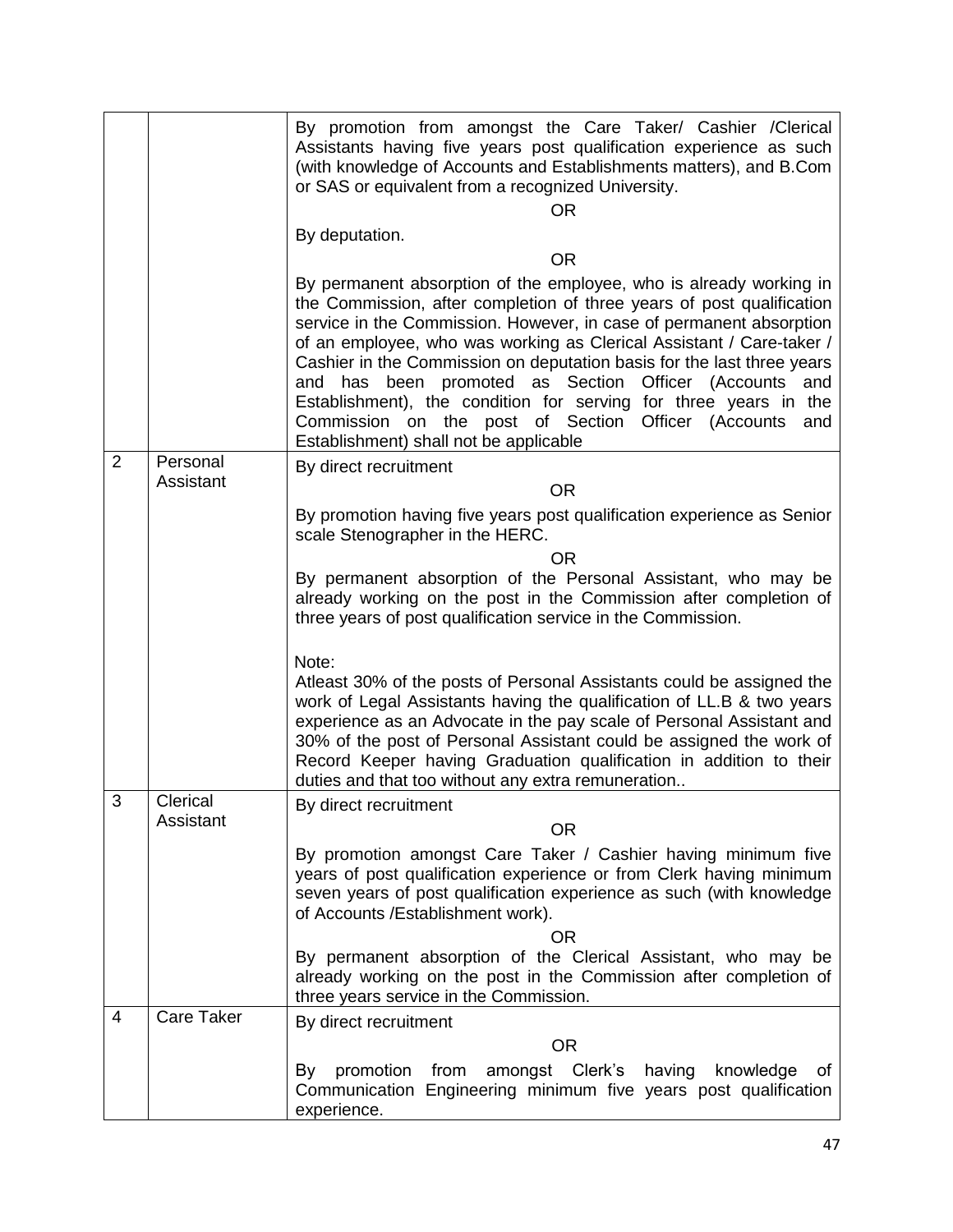|                |                     | <b>OR</b>                                                                                                                                                                                                                                                                                                                                                                                                                                                                                                                                                                                |
|----------------|---------------------|------------------------------------------------------------------------------------------------------------------------------------------------------------------------------------------------------------------------------------------------------------------------------------------------------------------------------------------------------------------------------------------------------------------------------------------------------------------------------------------------------------------------------------------------------------------------------------------|
|                |                     | By permanent absorption of the Care Taker, who may be already<br>working on the post in the Commission after completion of three years<br>of post qualification service in the Commission.                                                                                                                                                                                                                                                                                                                                                                                               |
| 4A             | Cashier             | By direct recruitment                                                                                                                                                                                                                                                                                                                                                                                                                                                                                                                                                                    |
|                |                     | <b>OR</b>                                                                                                                                                                                                                                                                                                                                                                                                                                                                                                                                                                                |
|                |                     | By permanent absorption of the Cashier, who may be already working<br>on the post in the Commission after completion of three years of post<br>qualification service in the Commission.                                                                                                                                                                                                                                                                                                                                                                                                  |
| 5              | <b>Senior Scale</b> | By direct recruitment                                                                                                                                                                                                                                                                                                                                                                                                                                                                                                                                                                    |
|                | Stenographer        | <b>OR</b>                                                                                                                                                                                                                                                                                                                                                                                                                                                                                                                                                                                |
|                |                     | By promotion from amongst Junior Scale Stenographer having<br>knowledge of Communication Engineering minimum five years post<br>qualification experience.                                                                                                                                                                                                                                                                                                                                                                                                                                |
|                |                     | <b>OR</b>                                                                                                                                                                                                                                                                                                                                                                                                                                                                                                                                                                                |
|                |                     | By permanent absorption of the Senior Scale Stenographer, who may<br>be already working on the post in the Commission after completion of<br>three years of post qualification service in the Commission.                                                                                                                                                                                                                                                                                                                                                                                |
| 6              | <b>Junior Scale</b> | By direct recruitment                                                                                                                                                                                                                                                                                                                                                                                                                                                                                                                                                                    |
|                | Stenographer        | <b>OR</b>                                                                                                                                                                                                                                                                                                                                                                                                                                                                                                                                                                                |
|                |                     | By promotion amongst Clerk's having two years post qualification<br>experience as such and having English shorthand at a speed of 100<br>words per minute and transcription thereof at a speed of 20 words per<br>minute and Hindi shorthand at a speed of 80 words per minute and<br>transcription thereof at a speed of 15 words per minute and has<br>passed the test conducted by the Commission<br>OR                                                                                                                                                                               |
|                |                     | By permanent absorption of the Junior Scale Stenographer, who may<br>be already working on the post in the Commission after completion of<br>three years of post qualification service in the Commission                                                                                                                                                                                                                                                                                                                                                                                 |
| $\overline{7}$ | Assistant           | By direct recruitment                                                                                                                                                                                                                                                                                                                                                                                                                                                                                                                                                                    |
|                | Librarian           | <b>OR</b>                                                                                                                                                                                                                                                                                                                                                                                                                                                                                                                                                                                |
|                |                     | <b>By Deputation</b>                                                                                                                                                                                                                                                                                                                                                                                                                                                                                                                                                                     |
|                |                     | <b>OR</b>                                                                                                                                                                                                                                                                                                                                                                                                                                                                                                                                                                                |
|                |                     | By permanent absorption of the Assistant Librarian, who may be<br>already working on the post in the Commission after completion of<br>three years of post qualification service in the Commission.                                                                                                                                                                                                                                                                                                                                                                                      |
| 8              | <b>Driver</b>       | By direct recruitment                                                                                                                                                                                                                                                                                                                                                                                                                                                                                                                                                                    |
|                |                     | <b>OR</b>                                                                                                                                                                                                                                                                                                                                                                                                                                                                                                                                                                                |
|                |                     | By promotion from amongst Group D employees of the Commission<br>who have completed five years of post qualification regular service,<br>and having passed 10+2 with Science/ Commerce/ Economics from<br>recognized Board/ Institution and have three years post qualification<br>experience of driving light vehicle after obtaining driving license of light<br>vehicle issued by competent authority and should possess sufficient<br>knowledge about traffic rules, maintenance<br>of vehicles and should<br>be able to undertake minor repair works required for normal running of |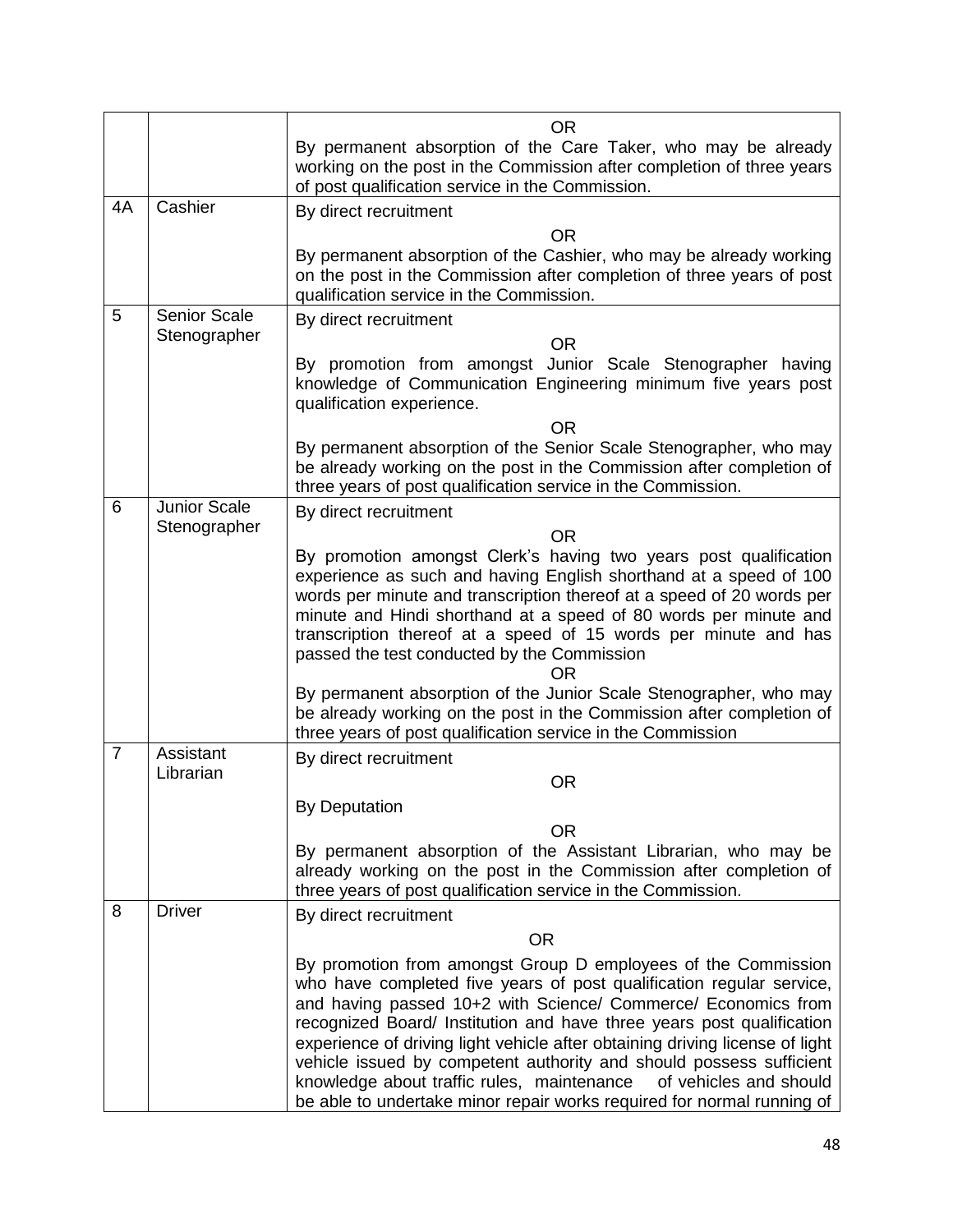|    |                   | the vehicle;                                                                                                                                                                                                                                                                                                                                                                                                                                                                                                                                                                                                                                                                                                                                                                                                                                                                                                                                                                                                                                                                                                                                                                                                                                                                                                                                                                                                                                                                                                                                                                                                                                                                                                          |
|----|-------------------|-----------------------------------------------------------------------------------------------------------------------------------------------------------------------------------------------------------------------------------------------------------------------------------------------------------------------------------------------------------------------------------------------------------------------------------------------------------------------------------------------------------------------------------------------------------------------------------------------------------------------------------------------------------------------------------------------------------------------------------------------------------------------------------------------------------------------------------------------------------------------------------------------------------------------------------------------------------------------------------------------------------------------------------------------------------------------------------------------------------------------------------------------------------------------------------------------------------------------------------------------------------------------------------------------------------------------------------------------------------------------------------------------------------------------------------------------------------------------------------------------------------------------------------------------------------------------------------------------------------------------------------------------------------------------------------------------------------------------|
|    |                   | <b>OR</b>                                                                                                                                                                                                                                                                                                                                                                                                                                                                                                                                                                                                                                                                                                                                                                                                                                                                                                                                                                                                                                                                                                                                                                                                                                                                                                                                                                                                                                                                                                                                                                                                                                                                                                             |
|    |                   | By permanent absorption of the Driver, who is already working on the<br>post in the Commission after completion of three years of post<br>qualification service in the Commission                                                                                                                                                                                                                                                                                                                                                                                                                                                                                                                                                                                                                                                                                                                                                                                                                                                                                                                                                                                                                                                                                                                                                                                                                                                                                                                                                                                                                                                                                                                                     |
| 9  | <b>Clerk</b>      | By direct recruitment                                                                                                                                                                                                                                                                                                                                                                                                                                                                                                                                                                                                                                                                                                                                                                                                                                                                                                                                                                                                                                                                                                                                                                                                                                                                                                                                                                                                                                                                                                                                                                                                                                                                                                 |
|    |                   | <b>OR</b>                                                                                                                                                                                                                                                                                                                                                                                                                                                                                                                                                                                                                                                                                                                                                                                                                                                                                                                                                                                                                                                                                                                                                                                                                                                                                                                                                                                                                                                                                                                                                                                                                                                                                                             |
|    |                   | 1) 20% by promotion from Class IV having five years post<br>qualification experience as such and is having basic qualification<br>for the post of Clerk, in the HERC.                                                                                                                                                                                                                                                                                                                                                                                                                                                                                                                                                                                                                                                                                                                                                                                                                                                                                                                                                                                                                                                                                                                                                                                                                                                                                                                                                                                                                                                                                                                                                 |
|    |                   | 2) Having typing speed of 30/25 w.p.m. in English and Hindi.                                                                                                                                                                                                                                                                                                                                                                                                                                                                                                                                                                                                                                                                                                                                                                                                                                                                                                                                                                                                                                                                                                                                                                                                                                                                                                                                                                                                                                                                                                                                                                                                                                                          |
|    |                   | 3) Computer literacy.                                                                                                                                                                                                                                                                                                                                                                                                                                                                                                                                                                                                                                                                                                                                                                                                                                                                                                                                                                                                                                                                                                                                                                                                                                                                                                                                                                                                                                                                                                                                                                                                                                                                                                 |
|    |                   | <b>OR</b>                                                                                                                                                                                                                                                                                                                                                                                                                                                                                                                                                                                                                                                                                                                                                                                                                                                                                                                                                                                                                                                                                                                                                                                                                                                                                                                                                                                                                                                                                                                                                                                                                                                                                                             |
|    |                   | By permanent absorption of the Clerk, who is already working on the<br>post in the Commission after completion of three years of post<br>qualification service in the Commission.                                                                                                                                                                                                                                                                                                                                                                                                                                                                                                                                                                                                                                                                                                                                                                                                                                                                                                                                                                                                                                                                                                                                                                                                                                                                                                                                                                                                                                                                                                                                     |
|    |                   | Note: - The candidates / employees possessing any of the following<br>qualification shall be exempted from taking the State Eligibility Test in<br>Computer Appreciation and Applications (SETC): -<br>M.Tech/B.Tech (Computers), MCA, BCA or<br>(i)<br>Diploma<br>in<br>computers from the recognized Institution e.g. Polytechnics;<br>Basic Computer Literacy certificate from any recognized centre<br>(ii)<br>established under the National Institution of Electronics &<br>Information Technology (NIELIT) (erstwhile DOEACC Society);<br>Haryana State – Certificate in Information Technology (HS-CI)<br>(iii)<br>from the Authorised Learning Centres (ALCs) of the HKCL;<br>Candidates / employees who have already passed the SETC and<br>(iv)<br>the same is valid at the time of joining the service. The State<br>Eligibility Test in computer Appreciation and Applications (SETC)<br>passed by any candidate earlier shall be considered valid for a<br>period of 5 years from the date of issue of such certificate by<br>HARTRON or any other agency authorized by the Government.<br>Physically disabled candidates i.e. amputation of hand (Left and<br>(v)<br>right), Amputation of upper limbs, Paralysis of Radial Nerve<br>(Radial Nerve Palsy) either upper limbs, Declination<br>degenerative and disorder effecting the nervous system which<br>may cause paralysis and atrophy of the hand and its muscles<br>and Visually Handicapped.<br>Provided that these employees, with the exception of those<br>mentioned under sub-para (v) above, shall be required to clear<br>the 'type test' being part of the State Eligibility Test in computer<br>appreciation and Applications (SETC). |
| 10 | Process<br>Server | By direct recruitment<br><b>OR</b>                                                                                                                                                                                                                                                                                                                                                                                                                                                                                                                                                                                                                                                                                                                                                                                                                                                                                                                                                                                                                                                                                                                                                                                                                                                                                                                                                                                                                                                                                                                                                                                                                                                                                    |
|    |                   | <b>By Deputation</b>                                                                                                                                                                                                                                                                                                                                                                                                                                                                                                                                                                                                                                                                                                                                                                                                                                                                                                                                                                                                                                                                                                                                                                                                                                                                                                                                                                                                                                                                                                                                                                                                                                                                                                  |
|    |                   | <b>OR</b>                                                                                                                                                                                                                                                                                                                                                                                                                                                                                                                                                                                                                                                                                                                                                                                                                                                                                                                                                                                                                                                                                                                                                                                                                                                                                                                                                                                                                                                                                                                                                                                                                                                                                                             |
|    |                   | By permanent absorption of the Group D, who may be already working                                                                                                                                                                                                                                                                                                                                                                                                                                                                                                                                                                                                                                                                                                                                                                                                                                                                                                                                                                                                                                                                                                                                                                                                                                                                                                                                                                                                                                                                                                                                                                                                                                                    |